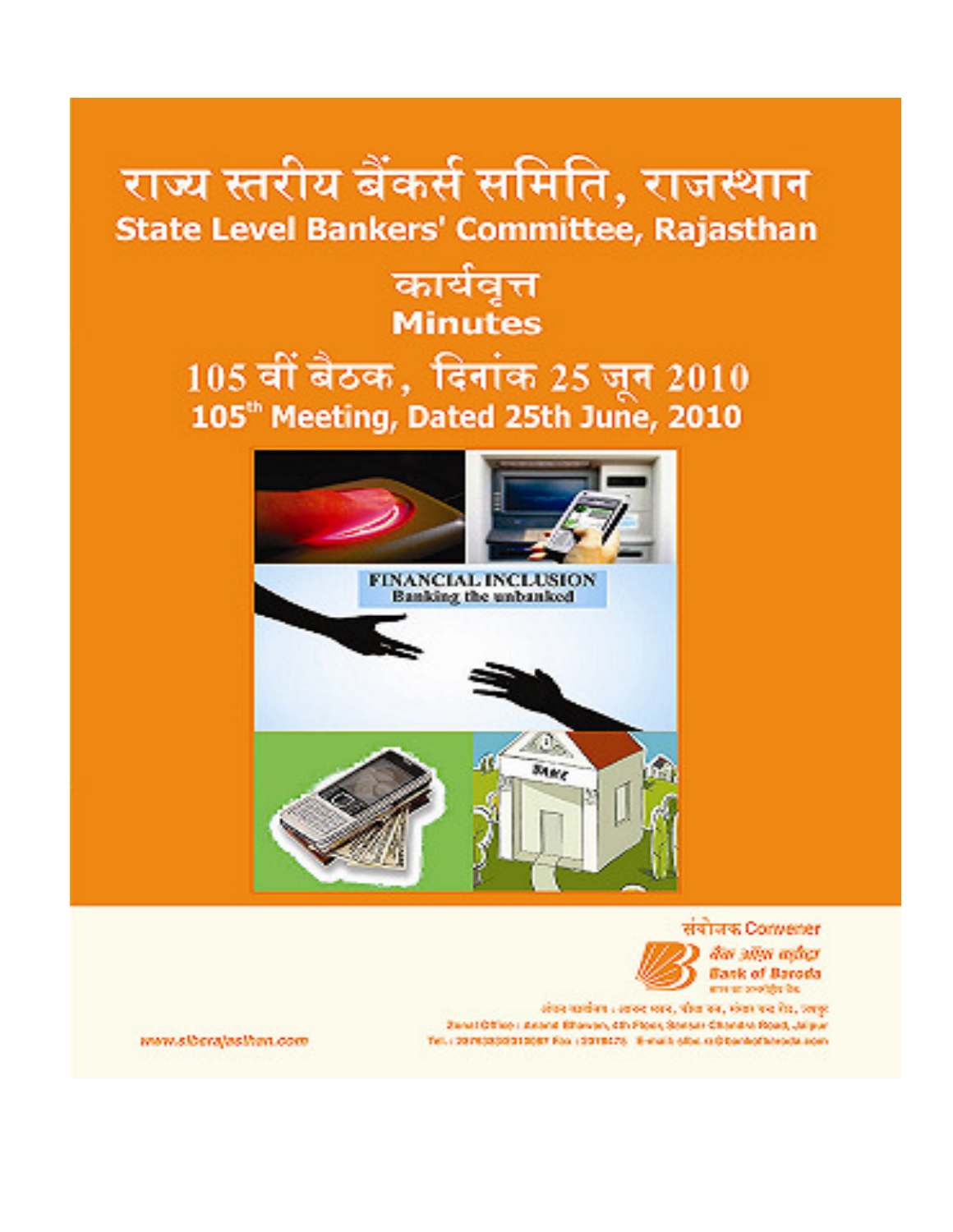## **INDEX::**

| S.No.                                                                     | <b>Subject</b>                                                                | Page No.       |
|---------------------------------------------------------------------------|-------------------------------------------------------------------------------|----------------|
|                                                                           | Address by the Convener                                                       |                |
|                                                                           | Key Note Address by the Shri. N.S.Srinath                                     | 3              |
|                                                                           | Address by Regional Director, Reserve Bank of<br>India                        | $\overline{7}$ |
|                                                                           | Address by Chief General Manager, NABARD                                      | 8              |
|                                                                           | Address by Principal Secretary (Planning), GoR                                | 9              |
| Agenda-1.1                                                                | Confirmation of Minutes of 104 <sup>th</sup> SLBC                             | 10             |
| Agenda-1.2                                                                | <b>Action Taken Report</b>                                                    | 11             |
| Agenda-2.0                                                                | Social Banking Parameters and Annual Credit Plan                              | 12             |
| <b>Financial Inclusion</b><br>Agenda-3.1                                  |                                                                               | 14             |
| Agenda-3.2                                                                | 14                                                                            |                |
| Agenda-3.3<br>Financial<br>Literacy & Credit Counseling centres<br>(FLCC) |                                                                               | 18             |
| Agenda-3.4                                                                | Debt swap review                                                              | 19             |
| Agenda-4.1                                                                | Agriculture Credit flow- Issuance of KCC                                      | 19             |
| Agenda-4.2                                                                | Crop Insurance                                                                | 20             |
| <b>Agenda- 5.1.1</b>                                                      | Swarnjayanti Gram Swarojgar Yojana (SGSY)                                     | 23             |
| <b>Agenda- 5.1.2</b>                                                      | Swarna Jayanti Shahari Rozgar Yojana (SJSRY)                                  |                |
| <b>Agenda- 5.1.3</b>                                                      | Progress under Prime Minister's<br>Employment<br>Generation Programme (PMEGP) | 24             |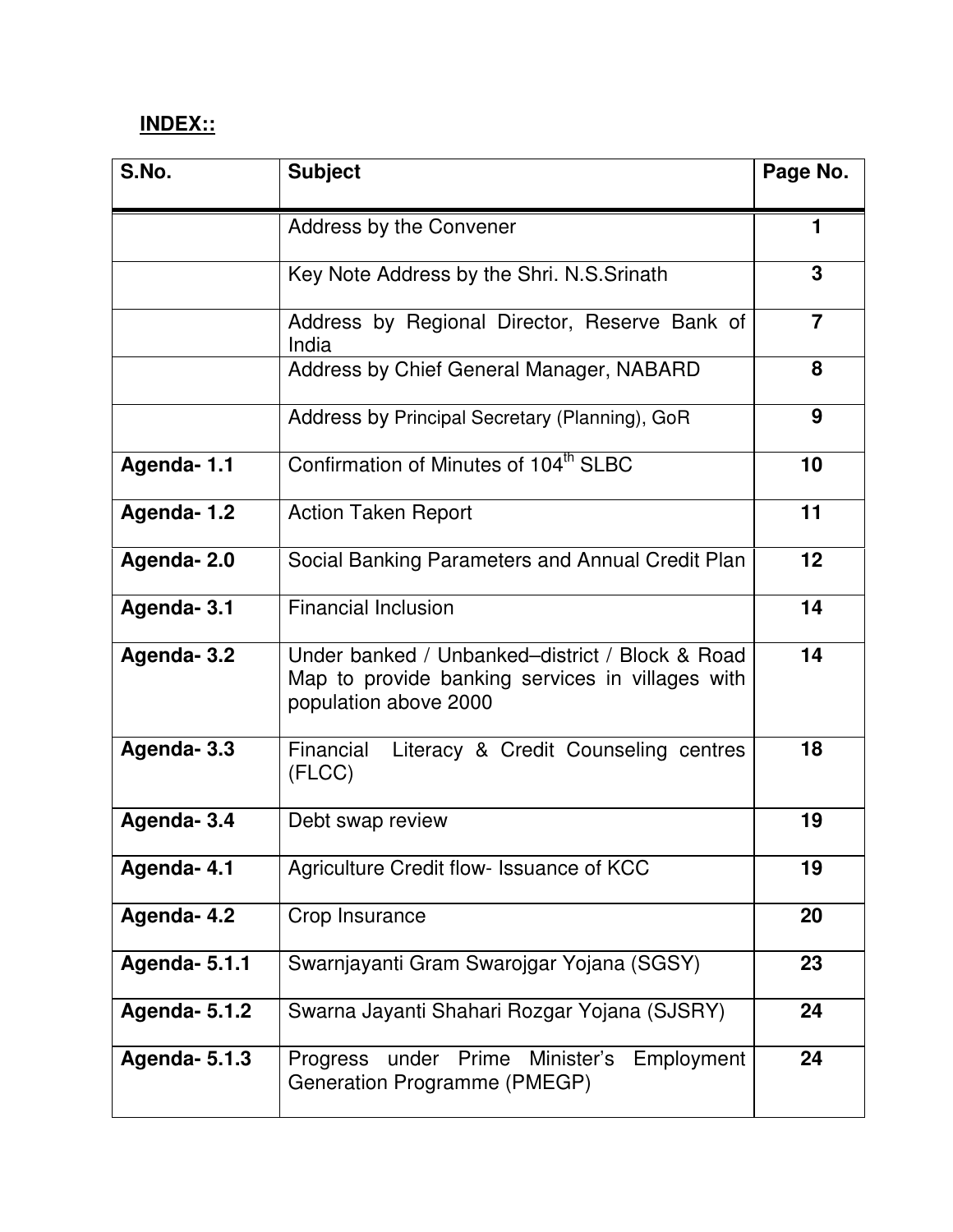| S.No.                | <b>Subject</b>                                                               | Page<br>No. |
|----------------------|------------------------------------------------------------------------------|-------------|
| <b>Agenda- 5.1.4</b> | Special Central Assistance (SCA) Scheme for<br><b>SC/St &amp; SRMS</b>       | 26          |
| <b>Agenda- 5.2.1</b> | Self Help Groups (SHG)                                                       | 27          |
| <b>Agenda- 5.2.2</b> | Joint Liability Group                                                        | 27          |
| Agenda-5.3           | Credit flow to minority community                                            | 27          |
| Agenda-5.4           | Credit flow to DRI                                                           | 28          |
| Agenda-5.5           | Indira Avas Yojna                                                            | 29          |
| Agenda-5.6           | <b>Artisan Credit Card</b>                                                   | 29          |
| Agenda- 5.7          | <b>Education Loan</b>                                                        | 30          |
| Agenda-5.8           | Miscellaneous Schemes for information                                        | 30          |
| Agenda-6.0           | <b>Rural Self Employment Training Institutes (RSETI)</b>                     | 32          |
| Agenda- 7.0          | MSME sector and performance under IBA package                                | 34          |
| Agenda-8.0           | Interest Subsidy scheme For Housing the Urban<br>poor (ISHUP)                | 36          |
| Agenda-9.1           | <b>Recovery under Priority Sector</b>                                        | 37          |
| Agenda-9.2           | Model Legislation on Money Lenders & Accredited<br>Loan Providers Bill, 2007 | 38          |
| Agenda- 9.3          | ADWDRS-2008                                                                  | 39          |
| Agenda-9.4           | <b>SLBC Web site</b>                                                         | 39          |
| Agenda-10.0          | Any other matter with the permission of Chair                                | 40          |
|                      | Action Taken Report for 105 <sup>th</sup> SLBC meeting                       | Ann.        |
|                      | List of Participants                                                         |             |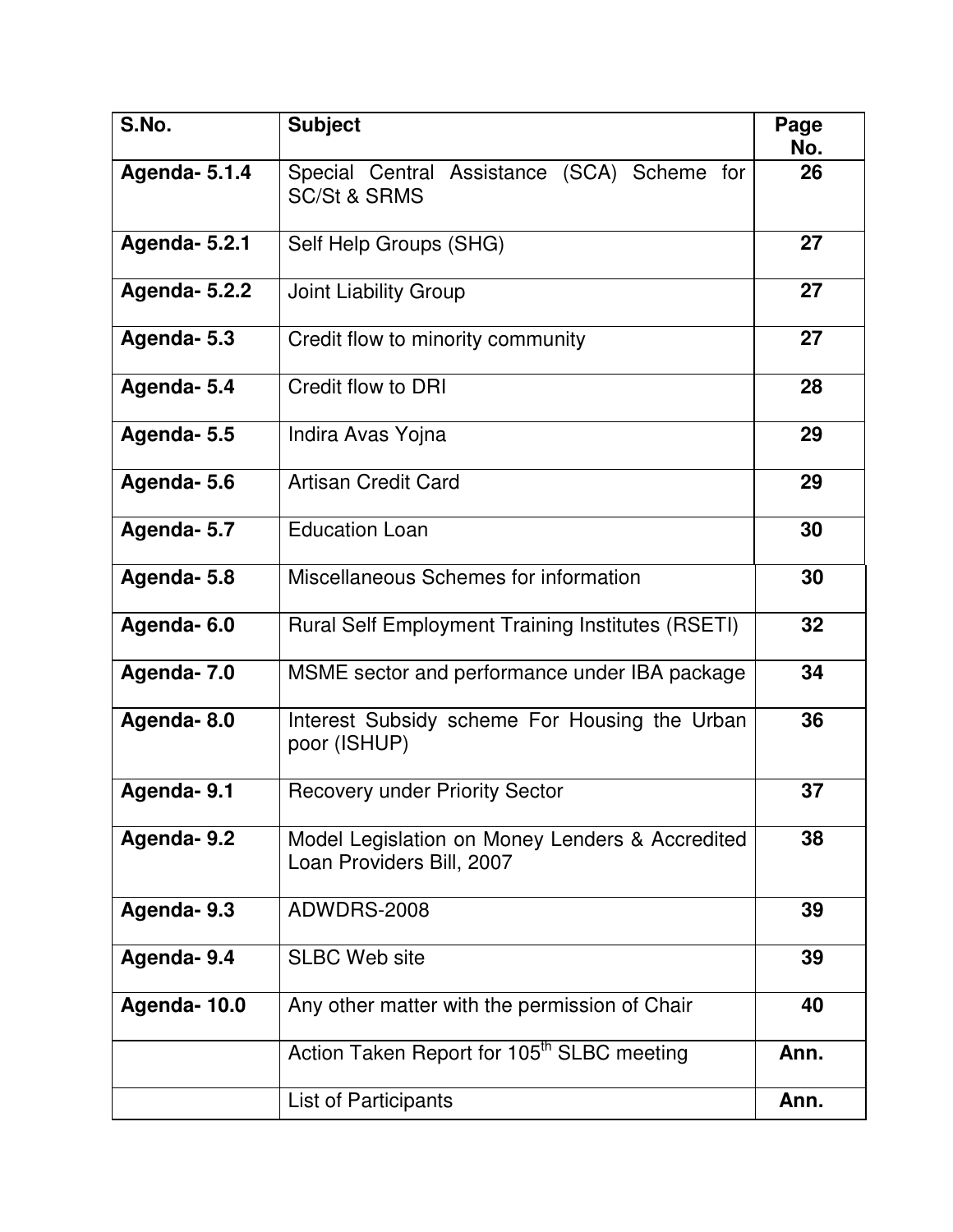## **Minutes of the 105th State Level Bankers' Committee (SLBC), Rajasthan, Meeting held at Jaipur on Friday the 25th June, 2010**

**The 105th meeting of SLBC was held on 25th June, 2010 at Jaipur under the Chairmanship of Shri N.S.Srinath, Executive Director, Bank of Baroda.** The meeting was attended by Shri C.S.Rajan (Principal Secretary, Rural Development & Panchayati Raj), Shri D.B.Gupta (Principal Secretary, Planning), Ms. Aditi Mehta (Principal Secretary, Social Justice), Shri R.K. Meena (Principal Secretary, Cooperatives) Shri Rajhans Upadhyay (Commissioner Industries & Principal Secretary), Shri J.C.Mohanty (Commissioner Agriculture & Principal Secretary), Shri B.P.Kanungo (Regional Director, RBI) Shri K.Murlidhar Rao (CGM, NABARD) and other senior functionaries of State Government, Controlling Heads of Banks/ Financial institutions & other agencies. The list of participants is annexed.

**Shri B.B.Garg, Convenor SLBC** and General Manager, Bank of Baroda, in his opening address welcomed Shri N.S.Srinath, Executive Director, Bank of Baroda to preside over the 105<sup>th</sup> meeting of SLBC Rajasthan. He also welcomed Principal Secretaries of the State, Regional Director RBI, CGM NABARD, other officials of the State Government, executives of RBI, Banks and Financial Institutions and representatives of other agencies to the SLBC meeting.

Initiating the deliberations he said that this  $105<sup>th</sup>$  meeting of SLBC Rajasthan is the first in the current Financial Year, and the performance on different parameters as on 31<sup>st</sup> March, 2010 will be taken up for review. Therefore, it gives an opportunity to review the performance for the full Financial Year 2009-10. He said that it also gives us an opportunity to chart our strategies for the current financial year for not only achieving the mandated targets under different programmes, but striving to surpass it.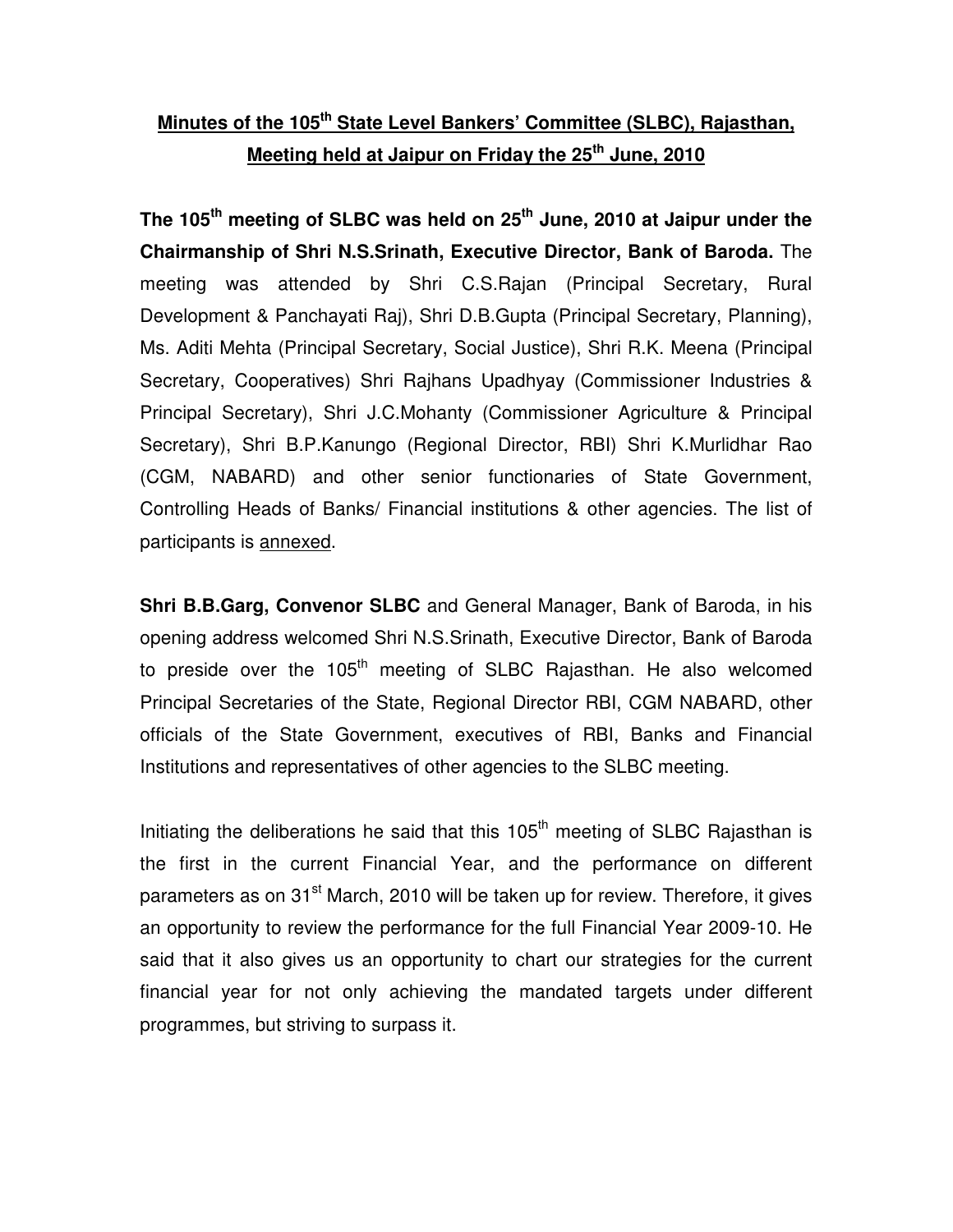He shared with the house that positive sentiments are being built up pertaining to world economic crisis and the situation is more reassuring than it was a quarter ago, yet uncertainty about the shape and pace of global recovery persists. He said that the noticeable point is that the emerging market economies are significantly ahead on the recovery curve then the developed economies.

He expressed that on the domestic front, the economic growth which had decelerated to 6.7% in 2008-09, showed better performance in 2009-10 and regained to 7.2 %. He said that as per present indicators the economy is expected to grow by 8.3% in 2010-11, with expectation of return to a growth rate of 9% in 2011-12. He said that in the State's economy agriculture holds an important position and contributes about 22.5% to the States' GDP. However, the agriculture is largely rain fed and thus, heavily dependent on a good monsoon.

He expressed that the financial system in India has grown rapidly in the past decades and more and more rural branch expansion has taken its pace, but still there is exclusion and poorer sections of the society have not been able to access adequately financial services from the organized financial system.

He said that to address the issue the relevant directions from the Ministry of Finance and Reserve Bank are in place for banking the unbanked. In the State of Rajasthan the allocations of unbanked habitations with population over 2000 have been made to 24 banks operating in the State for providing banking facilities by the end of March, 2012 by using the business correspondent (BC) and other models with appropriate technology back up. Such allocations were provided to the members by way of consolidated "Road Map" for the State in the last 104<sup>th</sup> SLBC meeting, and the same is also available at SLBC website The issue is put up as a regular agenda for detailed discussion.

Another pertinent matter, he said is that there is an imperative need to modify the credit and financial services delivery system to achieve greater inclusion. It is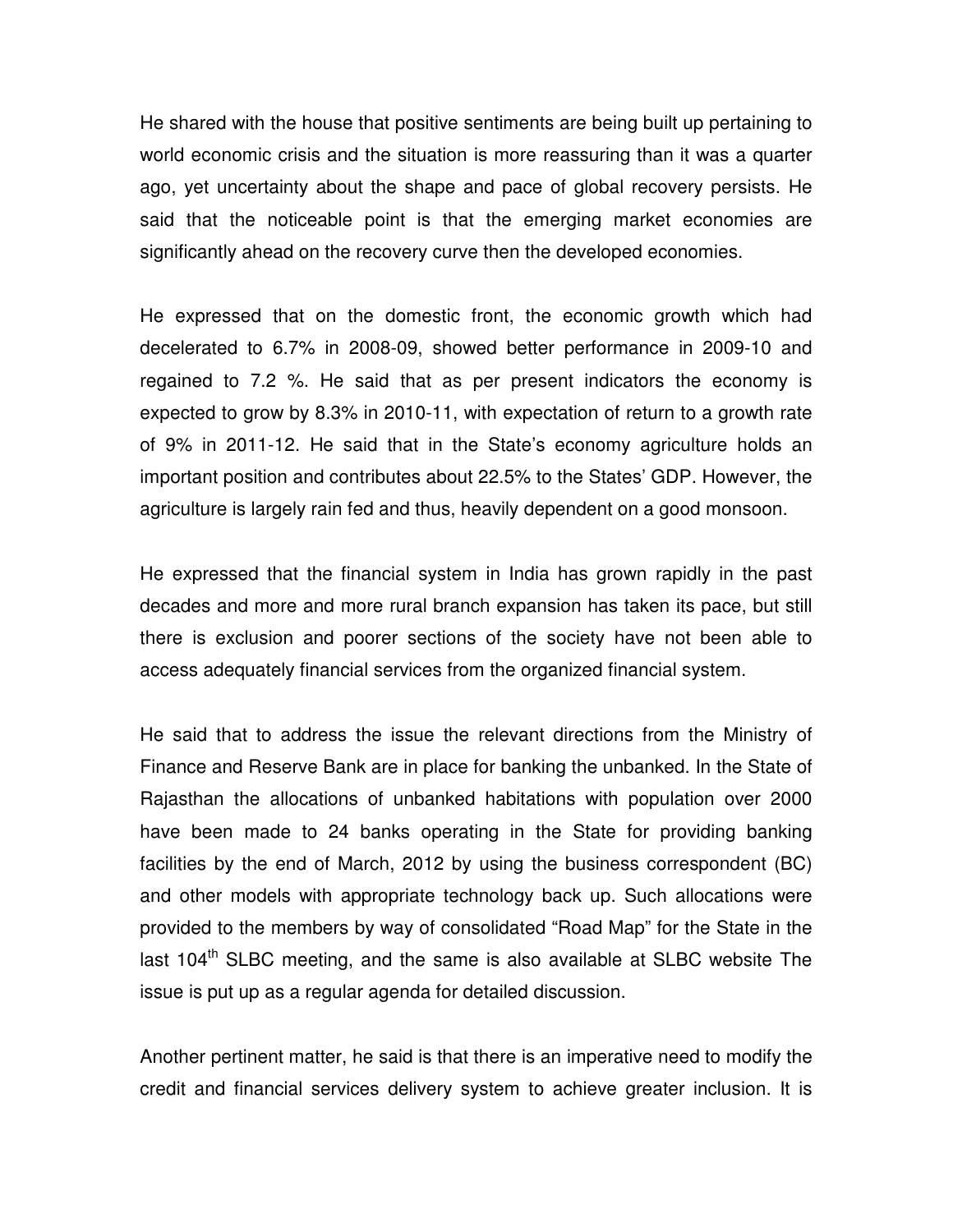worth while to mention that the credit should not only be provided but should also be provided promptly.

Concluding he said that he is fully confident that all the stake holders will actively participate in the developmental plans of the State, as has always been done in the past. He then requested the Chairman of the meeting Shri N.S.Srinath, Executive Director, Bank of Baroda, to deliver the key note address.

**Shri N.S.Srinath, Executive Director, Bank of Baroda,** welcomed the Principal Secretaries of the State, other senior officials of the State Government, Regional Director RBI, CGM NABARD, representatives of Banks, Financial institutions and other stake holders.

He conveyed his appreciation to the banking community in the State and noted that SLBC Rajasthan is much above the stipulated parameters in several areas, in the year gone by. The CD Ratio has been constantly high and is at 92.11%, the achievement under ACP is 110%, and the outstanding advances to priority sector, agriculture and weaker sections have all been above the bench mark.

He shared with the house that the World Bank's (WB) latest Global Economic Prospects 2010, released on June  $9<sup>th</sup>$  cautions that the global economic recovery continues to advance, but Europe's debt crisis has created new hurdles on the road to sustainable medium-term growth. The WB has projected global GDP to expand by 2.9% in 2010 and 3.3% in 2011. Developing countries are expected to grow between 5.7% and 6.2% each year from 2010-2012.

He said India's primary articles' inflation further climbed to 17.21% (y-o-y) and food articles' inflation to 16.75% (y-o-y), on account of continued high prices of pulses, fruits and milk. Inflation in non-food articles too was high and stayed close to 18.0% (y-o-y) reflecting rising cost pressures coming from fibers & minerals.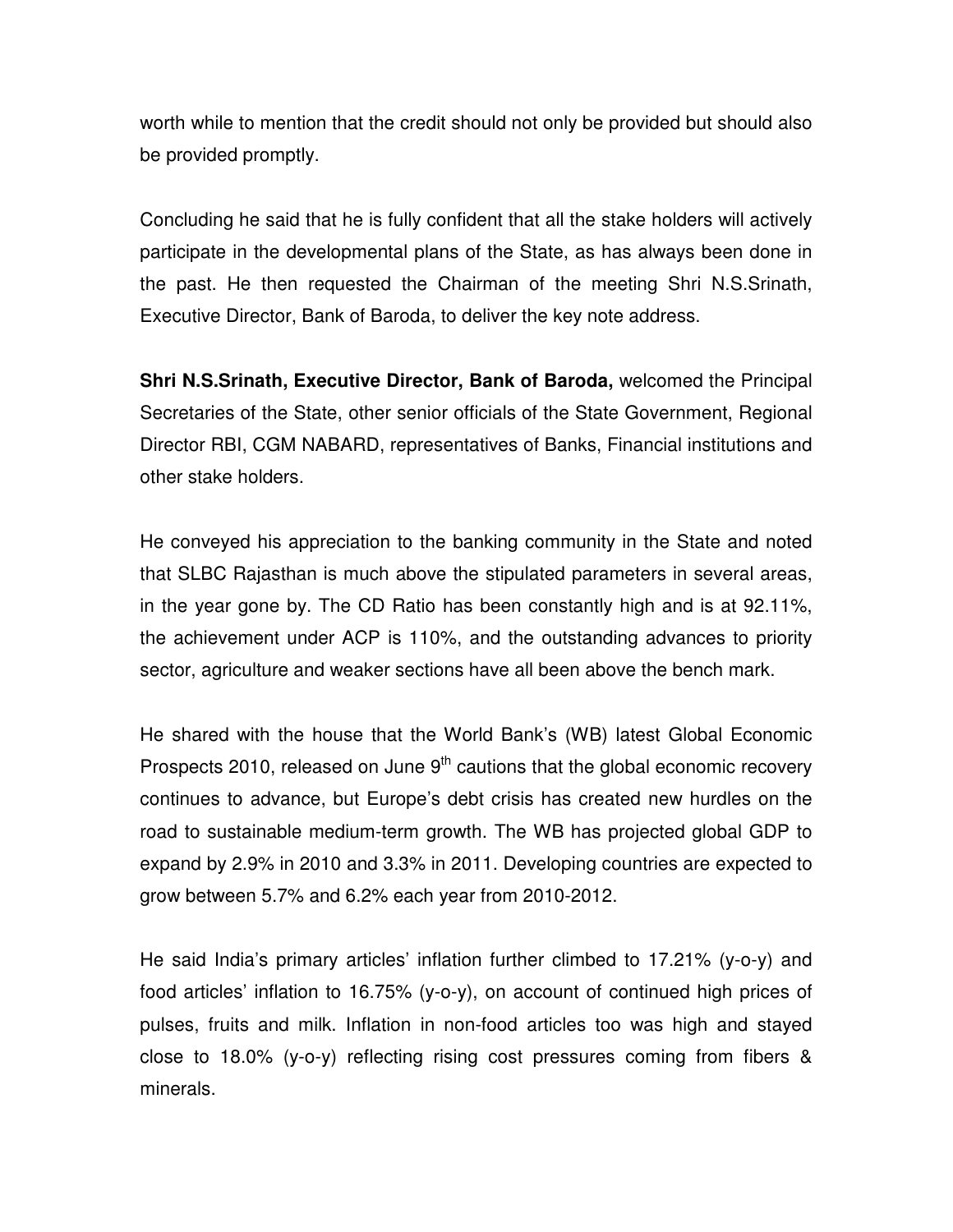The agriculture growth remains a cause of concern. The sector reported a growth of 0.2 % during 2009-10 as against 1.60% during the last year. Emphasizing the need to achieve 4% growth in agriculture, the Union Budget 2010-11 has given special emphasis to boost farm production, promote balanced usage of fertilizers, reduce food loss and promote food processing sector. Agriculture Credit Target has been fixed at Rs.3,75,000/- crores for F.Y. 2010-11. The incentive for regular repayment of short term loan for crops has been increased to 2%.

As an incentive to boost agricultural production, govt raised the minimum support price of paddy by Rs 50 per quintal to Rs 1,000 per quintal. pulses by Rs.700/- to reach Rs 3,000 per quintal, support prices for coarse cereals & oilseeds raised by 3.0% to 5.0%, however, there was no increase in the MSP of cotton.

Indian Industry recovered substantially in the IInd half of 2009-10. the industrial production register growth of 10.4% in 2009-10, as against 2.8% during 2008-09. Manufacturing sector has contributed with a comprehensive growth of 10.9%. The consumer goods sector secured a robust growth of 7.4% on account of consumer durables segment.

Exceeding all hopes, the spectrum auction for 3G services and broad-band wireless action ensured an inflow of Rs 1,06,336 crore to the Indian government's coffers, over three times the original estimate of Rs 35,000 crore. Higher inflows will have some positive implications for India's fiscal deficit, though critical "oil sector reforms" cannot be ignored for very long. India's Foreign Exchange Reserves stood at US \$271.09 bn as on June 4th, 2010.

He said Small and Micro Enterprises play a vital role in economy. They provide employment to a large number of unskilled and semi-skilled people, support bigger Industries by supplying raw material, basic goods, finished parts, components, etc. and play a critical role in exports. MSEs primarily rely on bank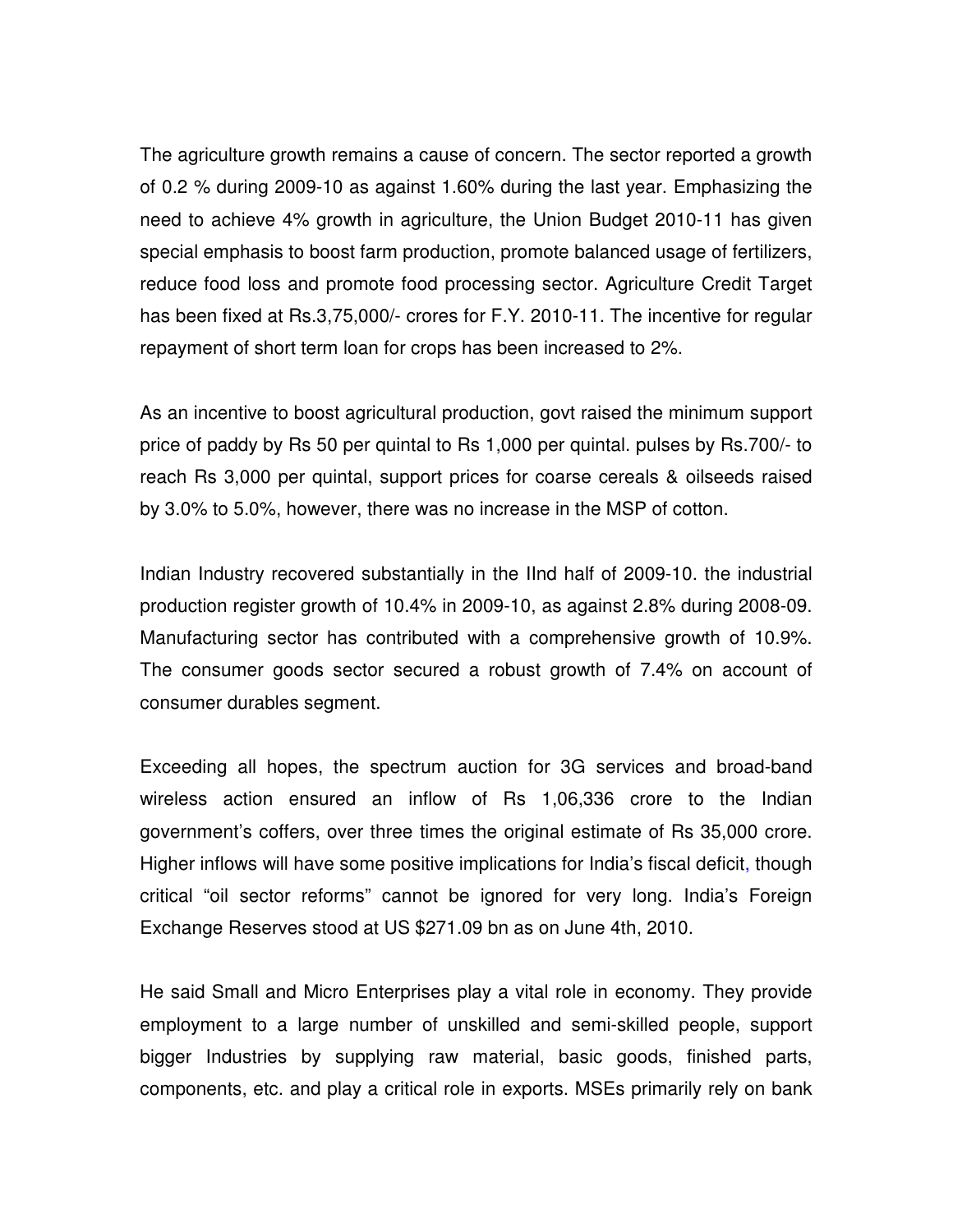finance for a variety of purposes. Availability of timely credit at reasonable rates is the need of the sector. As only 4.5% of MSEs are covered by institutional funding, there is a need to bridge gap through enabling policies. Banks need to effectively implement the extant RBI guidelines and significant policy initiatives which facilitate ease of credit flow to small entrepreneurs.

Touching on financial inclusion, he said that contrary to common perception, financial inclusion is a potentially viable business proposition. Eventually, it is a question of mindset, and it is only the change in mindset of all concerned stakeholders that can make financial inclusion a reality. Thus financial inclusion is no longer a policy choice but is a policy compulsion. Therefore, each bank should have ownership of its Financial Inclusion Plan, and put the campaign into mission mode.

However, it is to be understood that the financial inclusion does not end with opening of a No-frill account but providing credit, insurance, remittance facilities etc. This is the minimum set of products that needs to be offered. Beyond this, banks are free to provide any other products such as insurance, mutual funds, etc. as per their assessment and capability. He said in the State under financial inclusion:

- $\cdot$  As of 11.06.2010 roll out plan is received for 2754 villages from 17 banks
- ❖ 2120 villages are proposed to be covered by Mar-2011
- 634 villages are proposed to be covered by Mar-2012
- $\cdot$  197 villages are proposed to be covered during 1<sup>st</sup> quarter of FY 2010-11.

He shared with the house that the banks will be switching over to a 'base rate' system of loan pricing from 1st July 2010, what is of greater significance is that it will bring complete deregulation of rupee lending rates of banks. The deregulation of lending rates will promote financial inclusion with greater credit flow to agriculture and small business.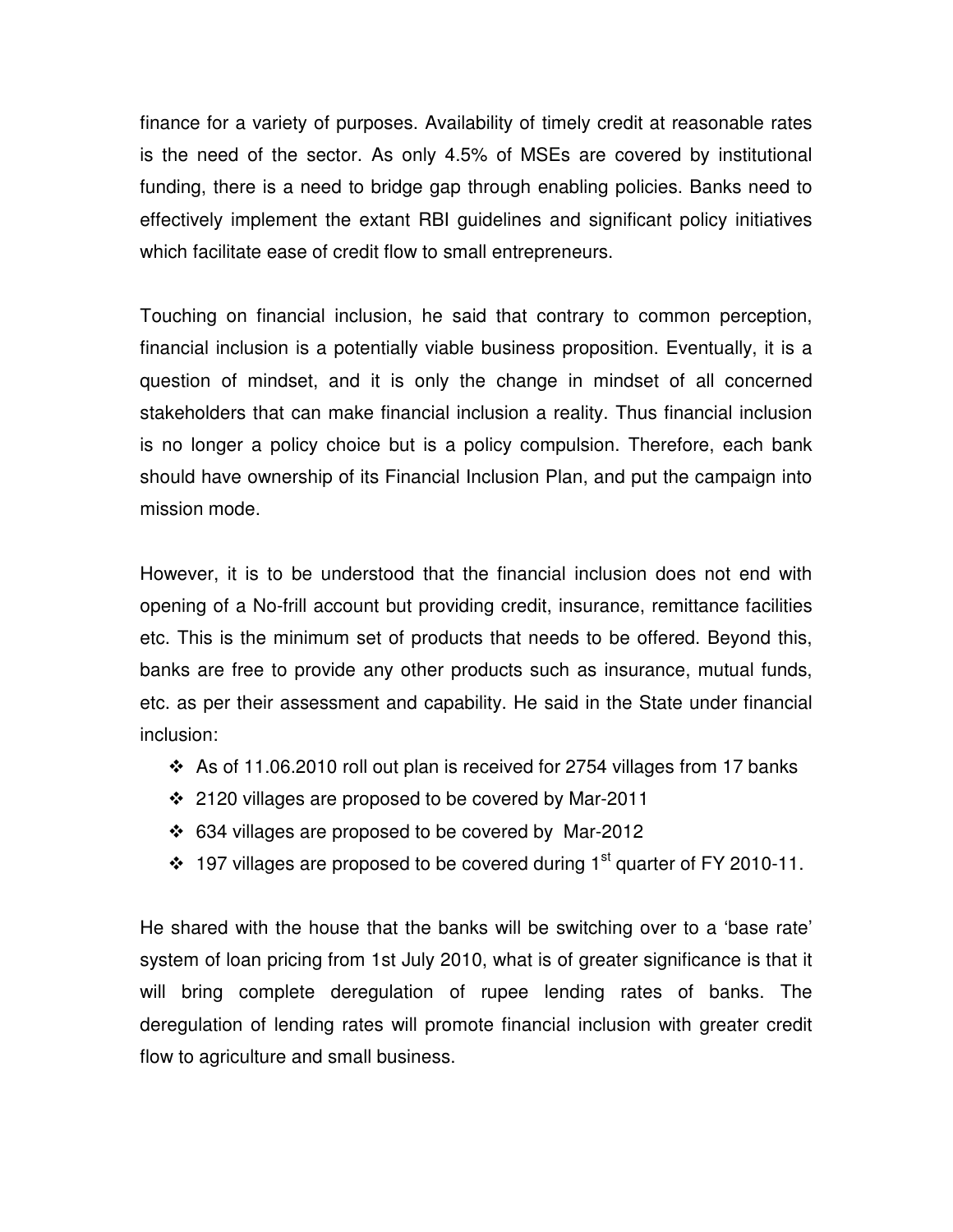He said that the overall performance of the Banking Sector in the State has been satisfactory. Taking a snap shot view, some of the highlights as on Mar-2010 for the State are:

- **-196- new branches** opened during 2009-10. **Total Bank branches 4655** (R & SU branches account for 72% of total branches]
- **CD ratio** as on Mar-10 is **92.11 %**
- Total **Deposit Rs.117375 crores (** growth 19.25% )
- > Total **Advances Rs. 101817 crores (** growth 25.24%)
- **Priority Sector** advances **Rs.49493 crs** (48.61 % of o/s credit)
- **Agriculture** advances **Rs.27899 crs** (27.40% of o/s credit)
- Annual Credit Plan **(ACP) achievement** as on Mar-2010 is **110%**, with disbursals of Rs.26985 crore to priority sector.
- > Achievement under Govt. sponsored schemes as on Mar-10 are SGSY (139%) , SJSRY (212%) PMEGP (93%), Artisan Credit Cards Scheme (96.59%)
- **R-SETIs** established in **29 districts**, out of 33 districts.

He said he is happy to note the good C:D ratio in the State as on Mar-10. Three Banks are having C:D ratio below bench mark and said these Banks have to take measures to improve the C:D ratio.

Concluding he said he look forward for active and fruitful deliberations by all the members on the agenda items to chalk out action plans and future strategies. He said he would like to inform the house that a high level special SLBC meeting may be convened in the month of July or August to take a review of the performance of the banks under various schemes. It was requested to all the banks to keep the required information ready, so that each bank and the SLBC Rajasthan can project a correct picture. The banks have done exceedingly well under different parameters and we should make a proper presentation.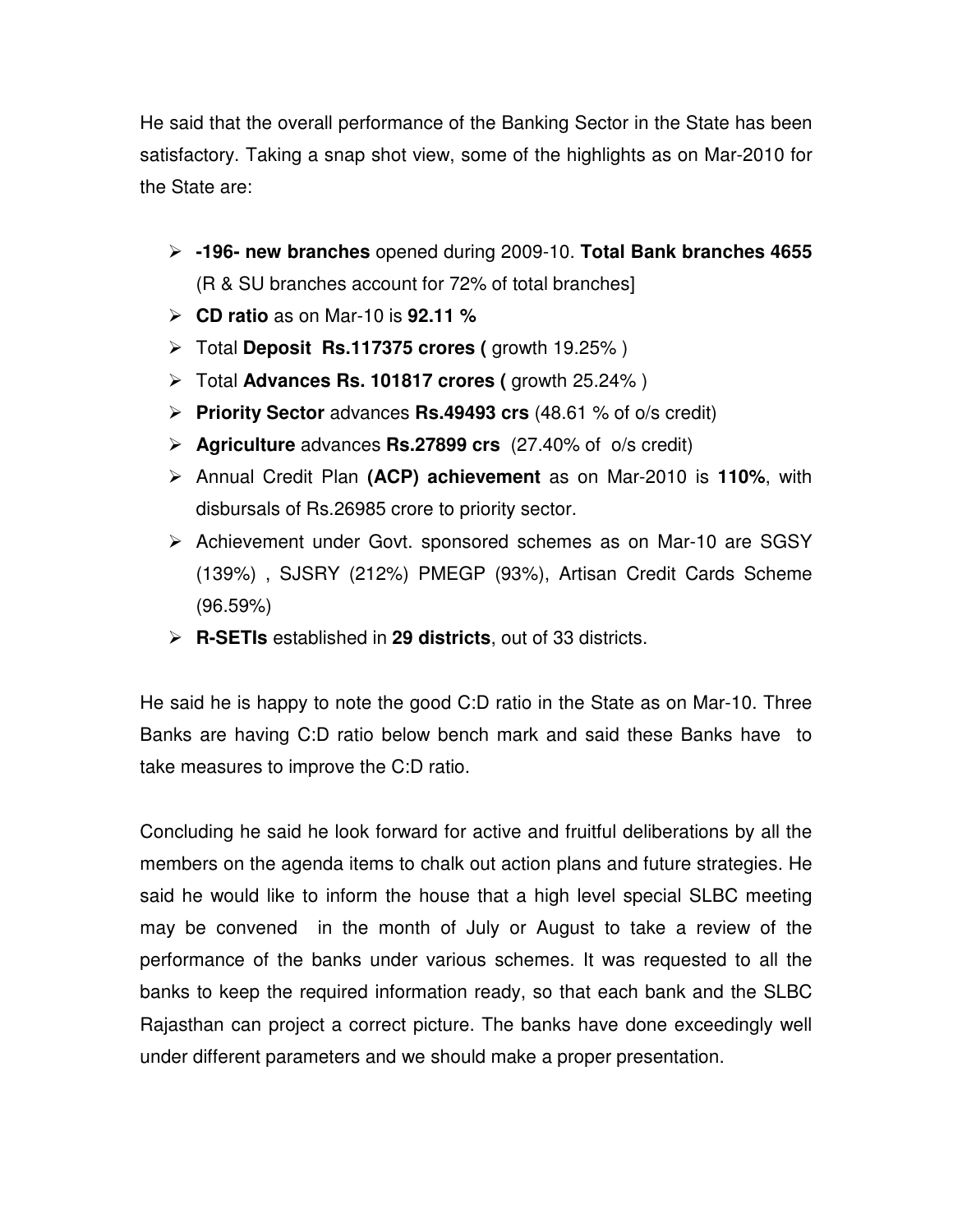**The Convener** then requested Shri B.P. Kanungo, Regional Director, Reserve Bank of India to present his views.

**The Regional Director, RBI** complimented the banking fraternity in the State for achieving 110% of the ACP target for FY 2009-10, and said that the momentum should be sustained.

He said 'Financial Inclusion' is on top of the policy agenda and is to be implemented for sustainable high growth. The position is being regularly reviewed by the Central Government, State Government, RBI and NABARD. He informed that recently a meeting was held on  $11<sup>th</sup>$  June, 2010 at RBI to review the implementation of road map, and 17 controllers of the banks operating in the State attended the meeting. The banks are at various stages of implementing it. Initial days are slightly difficult as it is required to put in place the machinery, infrastructure, floating of RFP, and selection / appointment of Business Correspondence etc. After the initial months it will gather momentum over a period of time, and as the base is ready it will be completed by March, 2012.

He suggested that the roll out should be planned in a such manner to ensure completion of task six months ahead of the dead line, so as to take care of time over run, if any. He said that Rajasthan should occupy the pride of a place in achieving financial inclusion, looking to the concerted efforts being put by RBI, SLBC, and banks in this direction. The roll out plan has not been received from 3 banks; these banks should submit the plan expeditiously. He requested the banks for timely submission of formats / information for reporting implementation of recommendations of the high level committee to review the lead bank scheme.

He appreciated that the State is much ahead of the deadline and ahead of the other State, in setting up of RSETIs. The RSETIs are to be established in remaining 4 districts, which should be expedited. The issue of land allotment should be looked into by the concerned department of the State Government.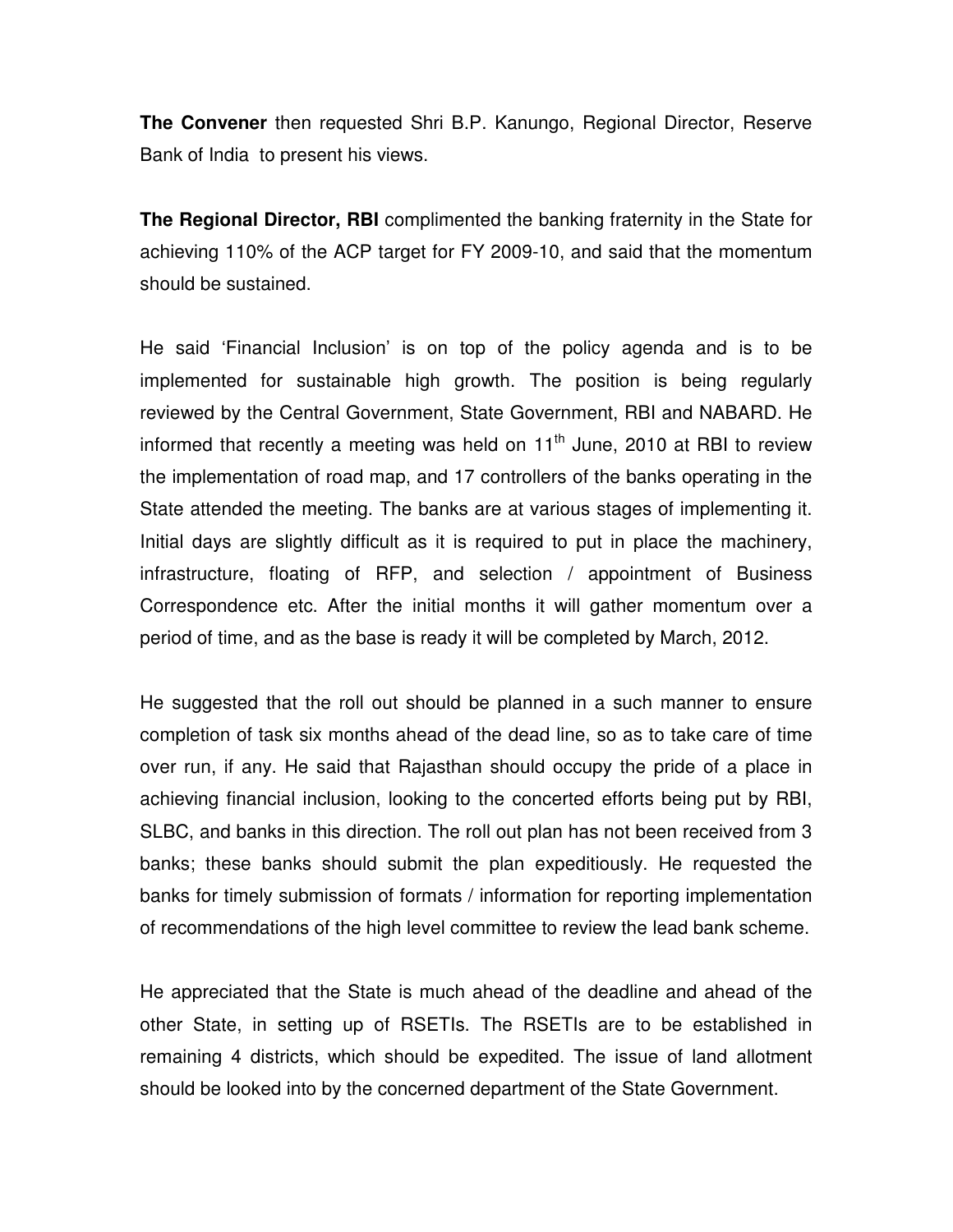He said recently RBI has issued guidelines for waiver of margin money requirement and collateral free agriculture advances upto Rs.1.00 lacs. Under MSE the collateral free loans are to be provided upto Rs.10 lacs, and education loans upto Rs.4.00 lacs. He said that all the banks should sensitize their staff about these guidelines.

He said that the Chairman has mentioned about convening of Special SLBC meeting with high level participation. We have one month to achieve the targets and the performance is to be scaled up, so as to make the meeting fruitful. Next meeting will be very important for micro-review of the progress made.

**The Convener** then requested Shri Muralidhar Rao, CGM NABARD, to benefit the house with his deliberation.

**Shri Muralidhar Rao** appreciated the performance of the banks during 2009-10. He said banks are rolling out the financial inclusion road map in villages having population over 2000, and assured that NABARD will give full support to all banks for Financial Inclusion efforts and informed that Rs.4.00 crores has been set apart from the Financial Inclusion Fund in this regard. Financial inclusion will also help in maintaining growth momentum. The progress of Financial and Credit Council Centres opened in the current year is satisfactory and large number of literacy camps should be organized.

He said that credit flow to agriculture registered all time high growth of 36% during 2009-10. Incidentally, 2009-10 was deficient in rain fall. For the current year Govt of India has set a target of Rs.20000 crores and it will not be very difficult to achieve it. It was suggested that credit should be extended to Marginal Farmers, Small Farmers, Oral lessee, Share croppers etc., for food security, as over 15% of the farmers constitutes this segment. The guidelines are in place for Joint Liability Groups. It has been recommended that RBI may enhance ceiling from Rs.50,000 to Rs.1,00,000 for collateral free loans to this segment, which is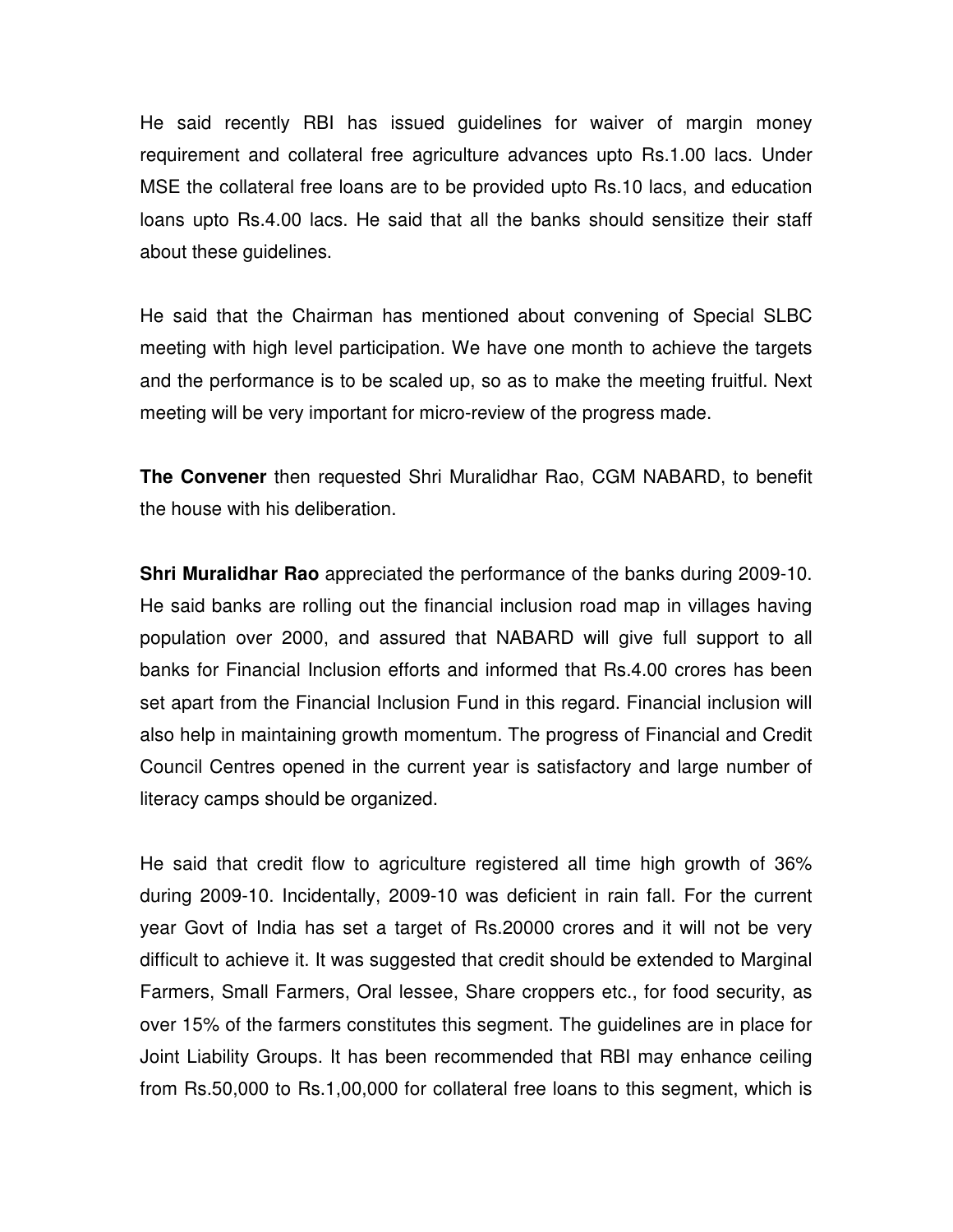under examination. At the State / district level NABARD is arranging awareness programmes for the bankers for timely disbursement of loan to Marginal & Small farmers. The literacy campaigns may be organized through the banks and NGOs in villages identified for financial inclusion.

He said NABARD has been administering capital and interest subsidy schemes of Govt of India. At the fag end of last year two more schemes have been introduced under animal husbandry sector, but not much progress has been made. First is setting up of mother units for backyard poultry and second is Sheep & Goat. The animal husbandry plays an important role in the lively hood for farmers, and banks should enlist credit proposals under the scheme, where 50% interest free subsidy is available.

**The Convener** then requested Shri D.B.Gupta, Principal Secretary (Planning) to benefit the house with his address:

**Shri D.B.Gupta, Principal Secretary (Planning)** said that on 28<sup>th</sup> June, 2010, the Finance Minister, Govt of India, is taking a meeting of Central and West Zone Chief ministers, and our Chief Minister will also be participating in the meeting. He said that there is good performance done by bankers in 2009-10, and this is one of the agenda in Finance Minister, GoI meeting to be held on  $28<sup>th</sup>$  June, 2010. The overall performance is good except under lending to minorities.

He said that the State government has taken steps on food security front, the wheat is being provided @2/- per kg through the PDS to BPL families. Measures for employment security have also been put in place. The Chief Minister now desires for the housing security. He said that the State Govt would like to broad base the housing policy. He requested the banks to come forward with the contribution they can make in case the State Govt provides interest subsidy.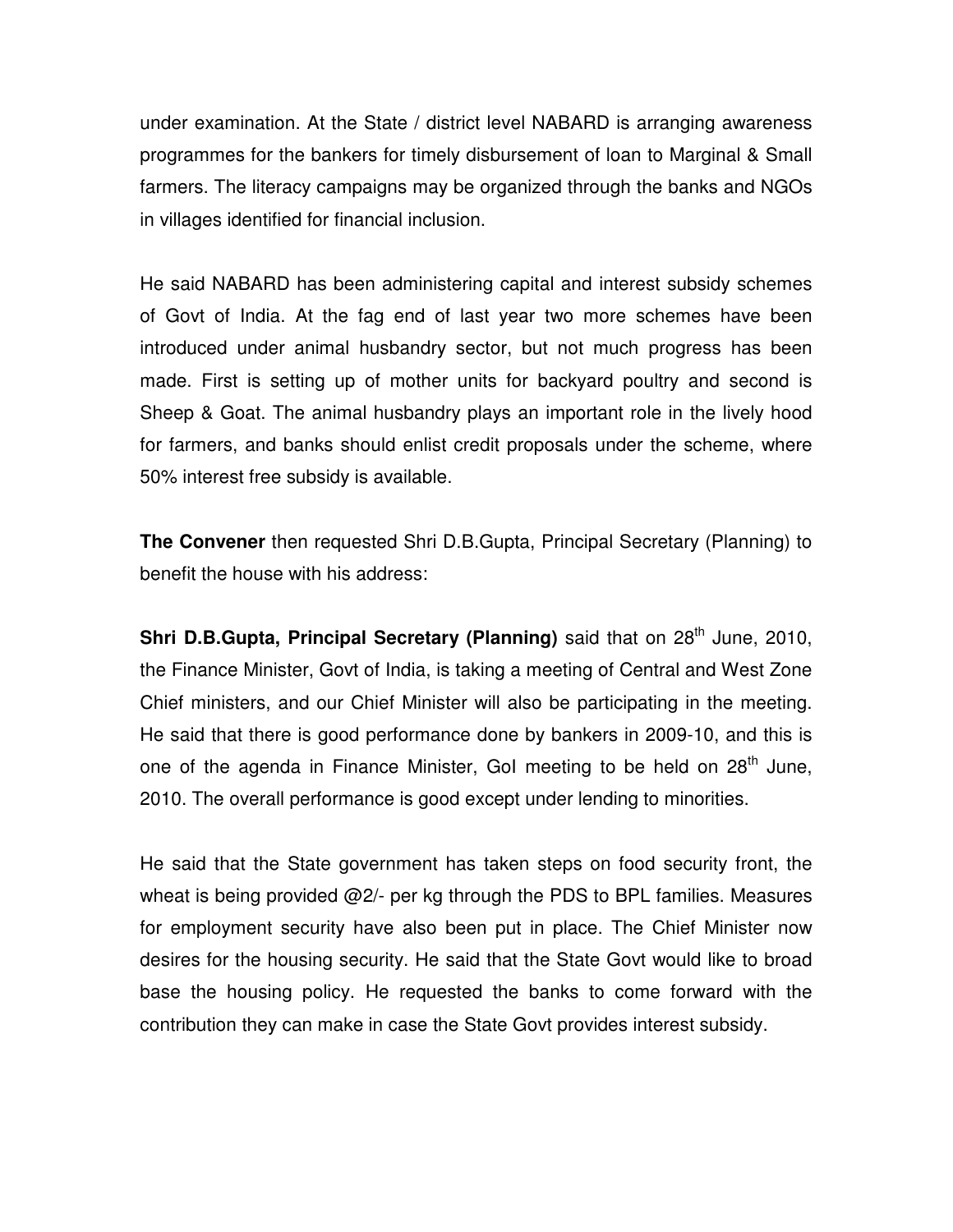He said that the Financial Inclusion is a necessity now. The roll out plan has been chalked out for villages having more than 2000 population, and is to be covered by March, 2012. He said from the State Government side it is requested that measures should be taken for reducing the period of implementation. Apart from payment to NREGA beneficiaries through BC model, certain other schemes like pension schemes, IAY etc, should be included to broad base the BC model. It will also make the BC model more lucrative.

Bank SHG linkage is important, specially for women and rural development. Through meaningful trainings to SHGs, about bank's schemes, it can be sustainable in long run.

**Thereafter, Shri B.B.Garg requested for the permission of Chair to take up the Agenda items for discussion:** 

**Agenda No. 1** 

**Confirmation of Minutes 104th SLBC Meeting & Action Taken Report** 

#### **1.1 Confirmation of Minutes of 104th SLBC meeting held on 22.03.2010.**

It was informed by the Convener that minutes of  $104<sup>th</sup>$  Meeting of State Level Bankers' Committee (SLBC) Rajasthan held on March 22<sup>nd</sup>, 2010 have been circulated vide letter No.रा.अं.:एसएलबीसी:एट
आर:41:2010-11:418-527 dated 10.04.2010 to all the members of SLBC for necessary action and comments. No objections/ comments on the Minutes have been received. House was requested to confirm the minutes. The minutes of the meeting were confirmed by the house.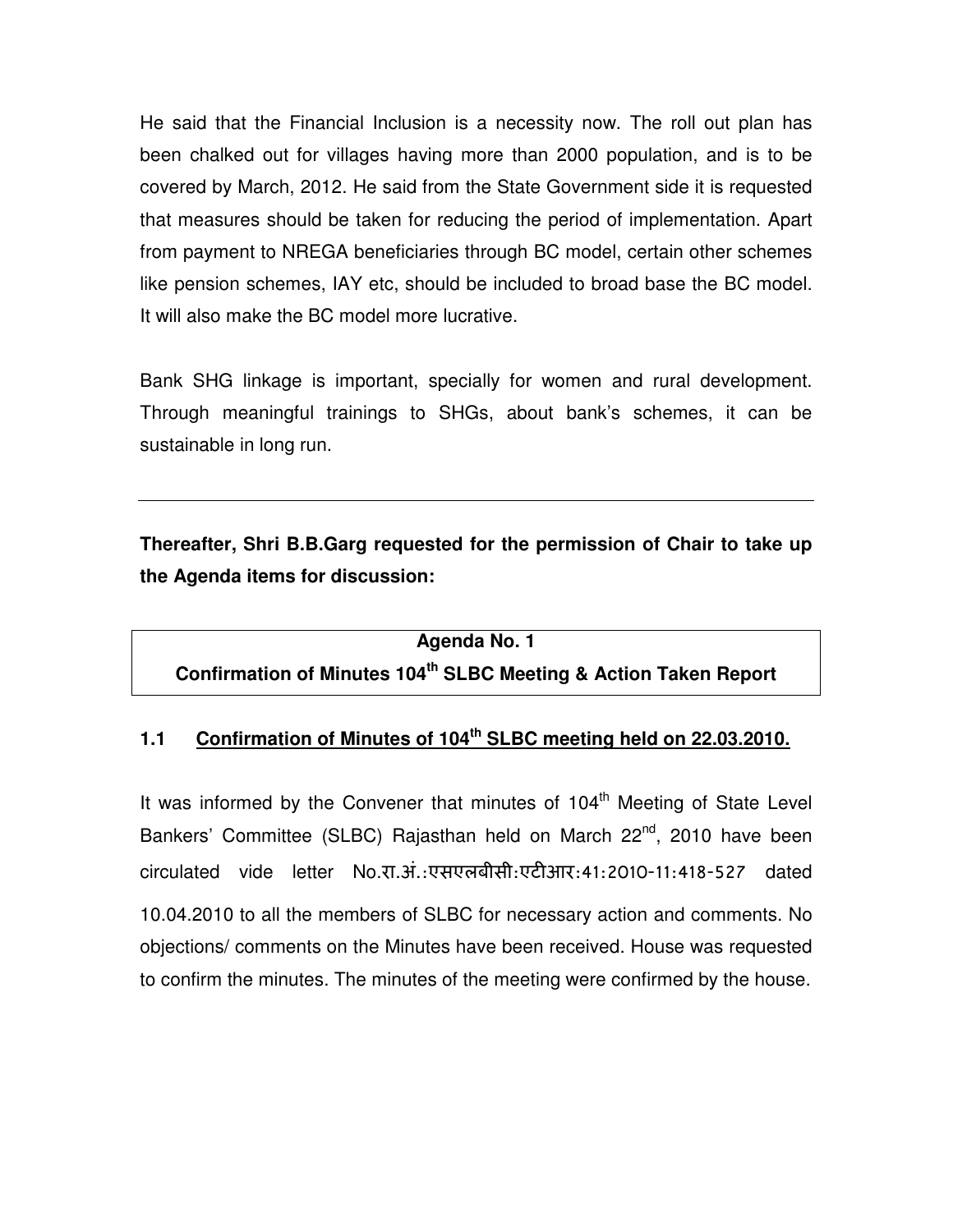#### **1.2 Action Taken Report**

## **1. State Government to follow up with District Administration where allotment of land for R-SETIs operating in the State is pending:**

It was informed that land has been allotted in 16 districts and in one District the concerned bank has informed that the land is not required. Rural development Department , GoR, was requested to impress upon the District Collectors to quicken the process of Land allotment for all R-SETIs, in the remaining 16 districts.

## **2. Amendment in PDR act, to include the Banks' dues under Government Sponsored Schemes as State dues under the definition of Financial Assistance for enabling the Banks to recover their dues.**

The Revenue Department, GoR was requested to take steps to resolve the issue at earliest which will help in recovery of Bank's dues in Government sponsored schemes. The representative of Revenue Department informed that the matter is being dealt with by the department, and expected an early resolution of issue.

### **3. All Banks are requested to work out the month wise/location wise Roll out plan for implementation of Road Map in a time bound manner.**

It was informed that as on 21.06.2010, out of 24 banks to whom the identified 3911 villages have been allotted for providing banking service, 21 banks have submitted their roll out plan covering 3704 villages. The roll out plan is yet to be received from The Bank of Rajasthan Ltd, Punjab & Sind Bank and ICICI bank. These banks were requested for expeditious submission of their roll out plan. All the banks were requested to ensure roll out as per plan submitted.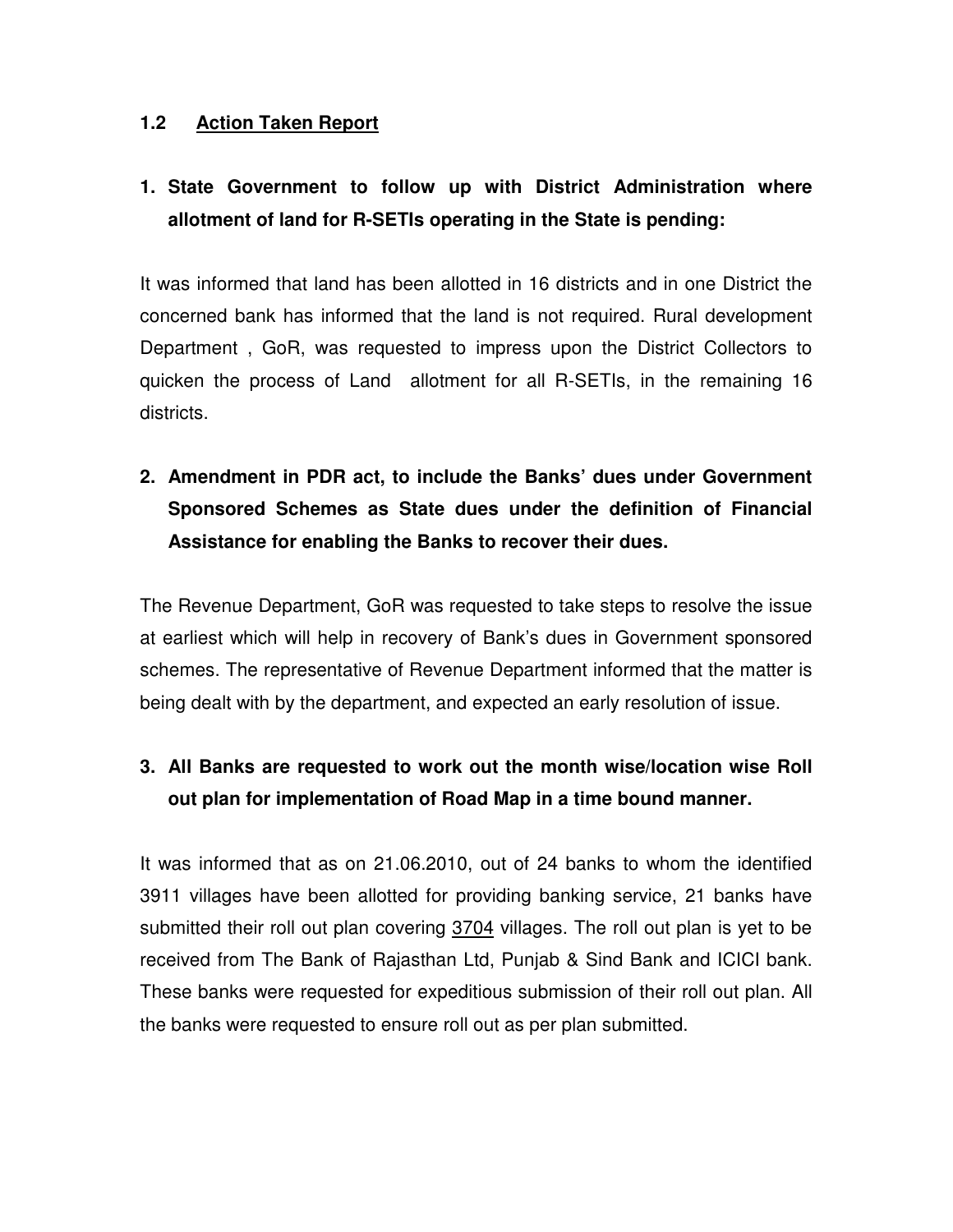## **Agenda No. 2 Social Banking Parameters and Annual Credit Plan**

#### **Key Business Parameter:**

Convener SLBC informed that 196 new branches have been added during the FY 2009-10. The total branch net works in the State as on 31.03.2010 is 4655. It was informed that the rural and semi-urban branches constitute 72% of the total branch net work.

The total deposits in the State as on Mar-2010 are Rs.117375 crores, indicating a growth of 19.25% over Mar-2009. Total advances stands at Rs. 101817 crores, indicating annual growth of 25.24%. All the social banking parameters are well above the RBI bench Mark. The advances to sub-sectors as a percentage to total advances is Priority sector 48.61%, Agriculture advances 27.40%, and weaker sections 12.96%. The growth under total advances to minor community is registered as 21.98% during current year. However, it is much below the mandate level of 15% of total Priority Sector.

The CD Ratio in the State is 92.11%, against RBI benchmark of 60%. The CD Ratio has improved by 1.51% over March 09. The CD Ratio of Commercial Banks and RRBs has shown increasing trend over March-09. However, the CD Ratio of Co-operative Banks has declined during the year.

The CD Ratio of all major Banks is above 60%, excepting Jaipur Thar Gramin Bank, Mewar Anchalik Gramin Bank and Bank of Rajasthan Ltd where it is below bench mark. In last two SLBC meetings , these Banks apprised the house with their strategies for improving C:D Ratio. Some improvements are appearing in respect of Jaipur Thar Grameen Bank and Mewar Anchalic Gramin Bank but the position of The Bank of Rajasthan Ltd is not showing any sign of improvement.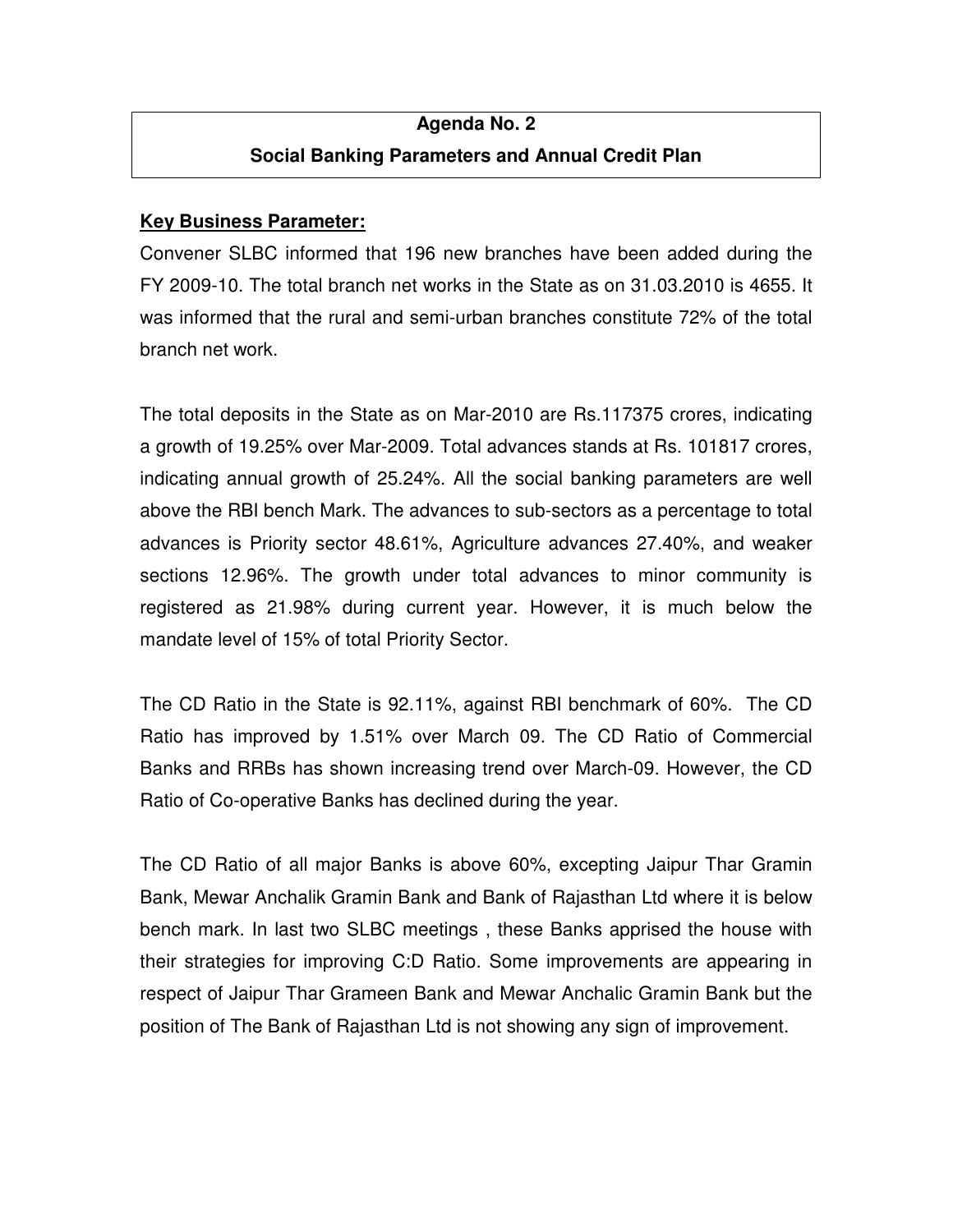Jaipur Thar Gramin Bank, Mewar Anchalik Gramin Bank and Bank of Rajasthan Ltd were requested to make suitable strategies for improving the C:D ratio . Lead District Managers were requested to monitor CD Ratio in the district through DCC as per the RBI guidelines.

#### **Annual Credit Plan 2009-10 – Performance upto Dec-09**

The house was informed that the achievement under ACP as on March -10 is 110%. Major contributions are from Agriculture and MSE sector. The total ACP achievement is 14% higher over the corresponding period of March 09 ( which was 96%).

The achievement under Agriculture was 106% which is 15% higher over the corresponding period ( which was 91%). The achievement under MSE sector is 186% which is 53% higher over the corresponding period ( which was 133%). The achievement under ACP by Commercial Banks has been 128%, RRBs 122%, and Cooperative Banks 70%.

ACP Achievement of Cooperative Banks in Bharatpur, Dholpur, Nagaur, Tonk and S. Madhopur Remained 34%, 17%, 58%, 50% and 51% respectively which resulted into the low achievement of ACP in these Districts.

It was informed that the ACP booklet has been received from 19 districts only, and is yet to be received from the districts of Barmer, Bikaner, Hanumangarh, Jalore, Jaisalmer, Pali, Sirohi, Udaipur, Bharatpur, Dholpur, Dausa, Kota, Jhalawar, and Baran. The Controlling heads of DCC Convener Banks were requested to take up the matter with their lead districts for submission of booklet to SLBC by 30.06.2010, as the ACP has already been finalized for all the districts. All Banks were requested to monitor & follow up the progress under various sectors under ACP, and ensure 100% achievement during current year 2010-11.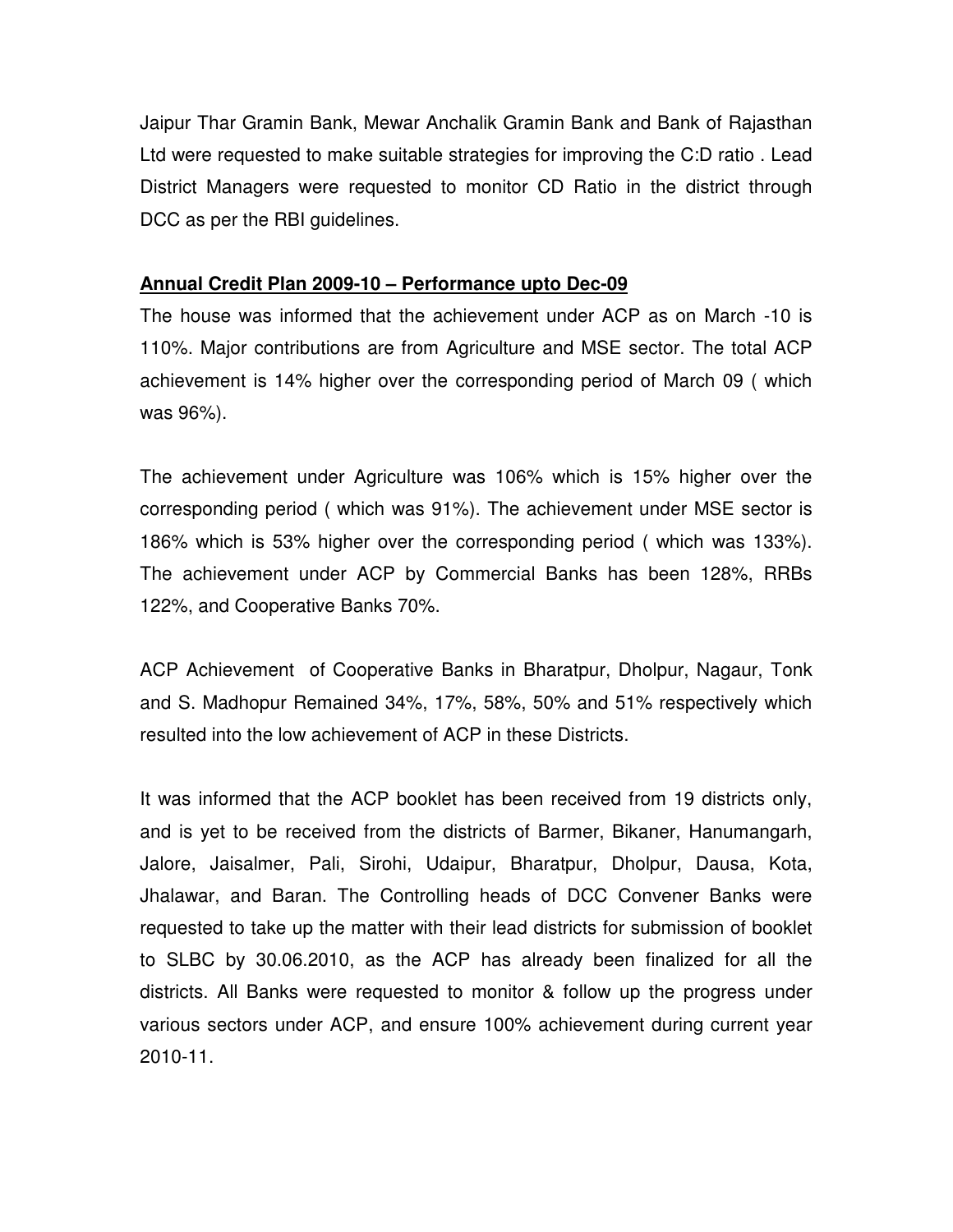**The cooperative bank** submitted that during 2009-10 there was matching increase in their deposits and advances portfolio and as such the decline in CD ratio to 111% may not be correct. The representative of the bank was informed that the CD ratio presented is as per data submitted by them. They were further requested to meet the SLBC department to have a re-look of data submitted by them and for reconciliation.

#### **(Action : Cooperative Bank)**

**The Cooperative bank** representative further submitted that the target given to them by the SLBC for short term crop loan are on the higher side. It was explained that the targets are given by the DCCs, and not by SLBC, in line with ACP. As such the data given by the SLBC is aggregation of targets given by all the DCCs in the State. For any rectification the DCC should be approached and revisions done, if any, be brought to the notice of SLBC.

## **Agenda No. 3 : Financial Inclusion, Under banked/ Unbanked –District/ Block, Adoption of Electronic Benefit Transfer, FLCC & Debt swap**

#### **3.1 Financial Inclusion:**

The house was informed that in order to have a proper financial Inclusion, MoF, GoI advised to identify the under Banked and un-banked blocks and to take up the steps to ensure that the under banked areas may approach the national average in terms of population per bank.

### **3.2 Under Banked / Un-Banked Districts/ Blocks & Road Map to Provide Baking Services in villages having population above 2000:**

It was informed that RBI advised to constitute sub-committee of DCCs to draw up a roadmap by March 2010 to provide banking services through a banking outlet in every village having a population of over 2000, by March 2011. The Issue was deliberated in details in 102nd, 103rd, and 104th SLBC meeting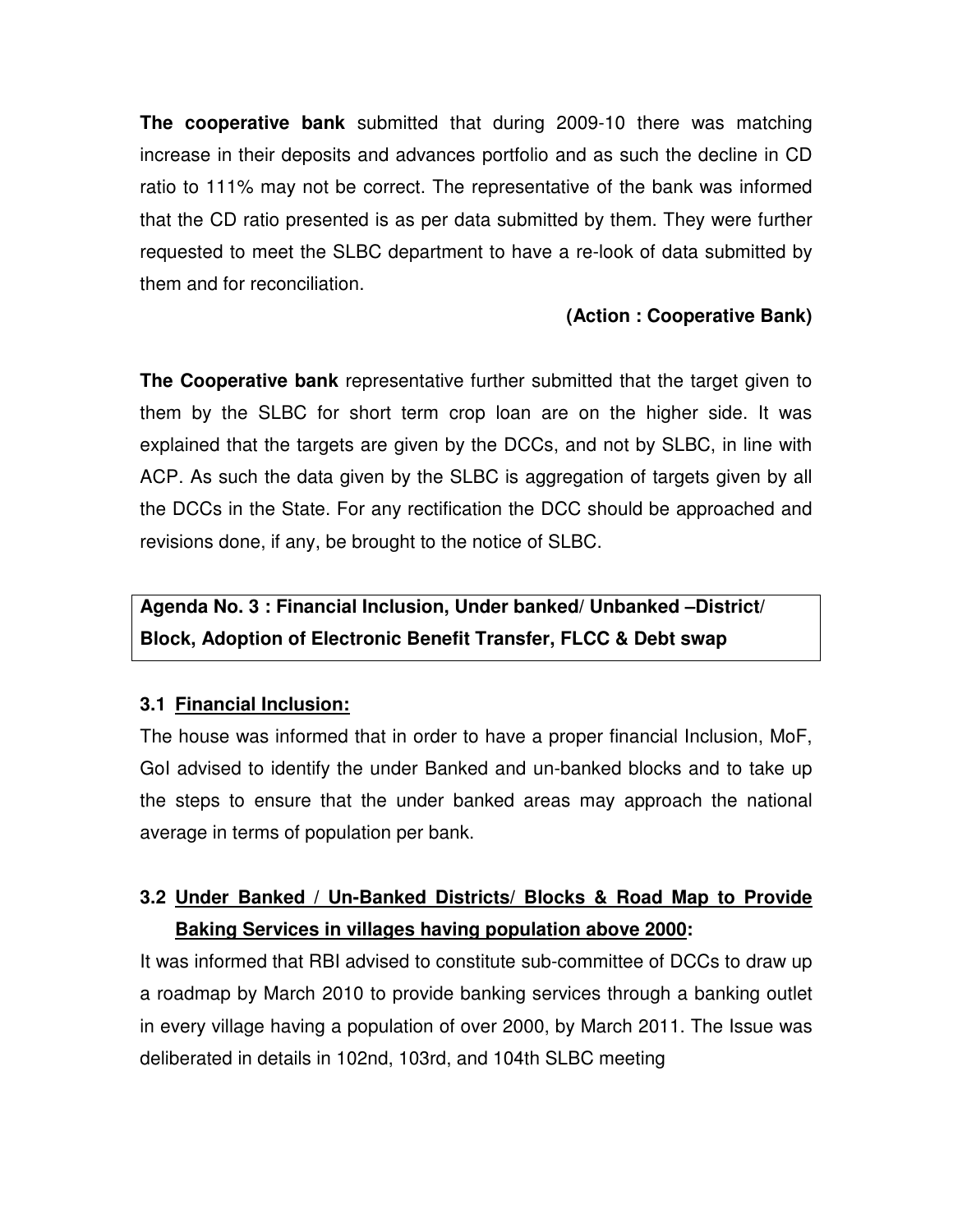The State road map prepared on the basis of approved road map received from DCCs sub-committee was placed in 104th SLBC meeting wherein 3911 such villages were identified and allocated to 24 banks operating in the State for providing banking service by Mar-2011. Convener, SLBC requested these banks to submit the location wise and month wise roll out plan and monitor the progress in respective DCC meetings.

It was informed that a meeting was convened on 07.05.2010 which was chaired by Hon'ble Chief Minister to review timely payment to NREGS beneficiaries. It has been desired by the Chief Minister from banks for early completion of exercise of having Business Correspondent, so that maximum number of NREGA beneficiaries of the State can be benefited.

Further, a meeting was convened by RBI on 11.06.2010 to review the progress of roll out plan which was chaired by the RD, RBI and attended by 17 banks having major share in identified allocated villages. It was observed that 6 banks have not submitted the roll out plan. These banks were requested to submit the plan. In the meeting some of the banks requested SLBC to reallocation of villages, to which they were advised that the issue be taken up with the respective DCCs.

The roll out plan has now been received from 21 banks, out of the 24 banks to whom the villages were allotted. The remaining three banks are The Bank of Rajasthan Ltd, Punjab & Sindh Bank, and ICICI Bank. These banks were requested to submit their month-wise / location-wise roll out plans expeditiously.

#### **Summary for immediate reference of Roll out of road map::**

- As of 21.06.2010 roll out plan is received for 3704 villages from 21 banks.
- 1657 villages are proposed to be covered by Mar-2011
- 2047 villages are proposed to be covered by Mar-2012
- 74 villages are proposed to be covered during 1st quarter of FY 2010-11.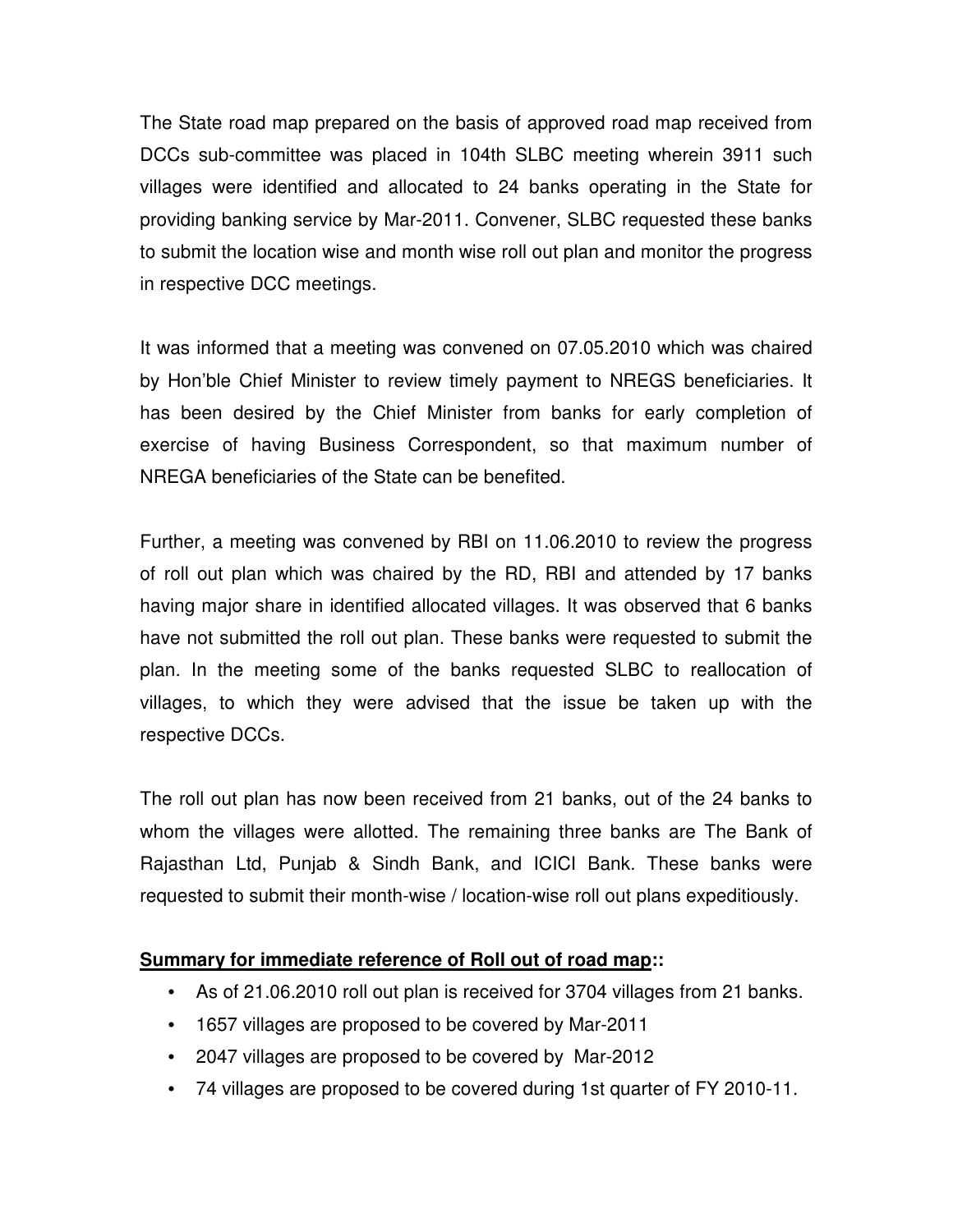#### **Roll out plan of DCC Convener Banks::**

| <b>Name of Bank</b>                                                                                 | <b>Villages</b><br>allocated | 2010-11 | 2011-12 | Plan for FYPlan for FYCommencing<br>from |
|-----------------------------------------------------------------------------------------------------|------------------------------|---------|---------|------------------------------------------|
| <b>Bank of Baroda</b>                                                                               | 375                          | 132     | 243     | $Jun-10$                                 |
| <b>SBBJ</b>                                                                                         | *906                         | 391     | 515     | $Sep-10$                                 |
| <b>PNB</b>                                                                                          | 402                          | 213     | 189     | $Jun-10$                                 |
| <b>CBI</b>                                                                                          | 85                           | 48      | 37      | $Sep-10$                                 |
| <b>UCO Bank</b>                                                                                     | 188                          | 59      | 129     | Aug-10                                   |
| <b>OBC</b>                                                                                          | 68                           | 68      |         | $Jun-10$                                 |
| Total                                                                                               | 2024                         | 911     | 1113    |                                          |
| $*$ out of 906 identified villages, 6 villages are already having banks branch as<br>on 31.03.2010. |                              |         |         |                                          |

**Roll out plan of RRBs::** 

|                                                                                   | <b>Villages</b> | Plan for FYPlan | for     | <b>FY</b> Commencing |
|-----------------------------------------------------------------------------------|-----------------|-----------------|---------|----------------------|
| Name of Bank                                                                      | allocated       | 2010-11         | 2011-12 | lfrom                |
| <b>BRGB (BOB)</b>                                                                 | 337             | 80              | 257     | Oct-10               |
| MGB (SBBJ)                                                                        | *290            | 130             | 160     | $Jul-10$             |
| RGB (PNB)                                                                         | 346             | 115             | 231     | <b>Oct-10</b>        |
| HKGB (CBI)                                                                        | 62              | 62              |         | Aug-10               |
| <b>JTGB (UCO)</b>                                                                 | 348             | 97              | 251     | <b>Dec-10</b>        |
| MAGB (BoR)                                                                        | 35              |                 | 35      | $May-11$             |
| Total                                                                             | 1418            | 484             | 934     |                      |
| $*$ out of 290 identified villages, 9 villages are already having banks branch as |                 |                 |         |                      |
| on 31.03.2010.                                                                    |                 |                 |         |                      |

It was requested that the District administration and DCC convener banks to take steps to discuss the implementation of roll out plan in monthly sub-committee of DCC meetings and regularly review the progress as ultimately implementation of roll out plan is the responsibility of the respective DCCs.

Active participation of State Govt officials, RBI, and NABARD was requested. The member banks were requested to ensure timely implementation of roll out plan and regular submission of progress made under the plan in prescribed format to SLBC on monthly basis.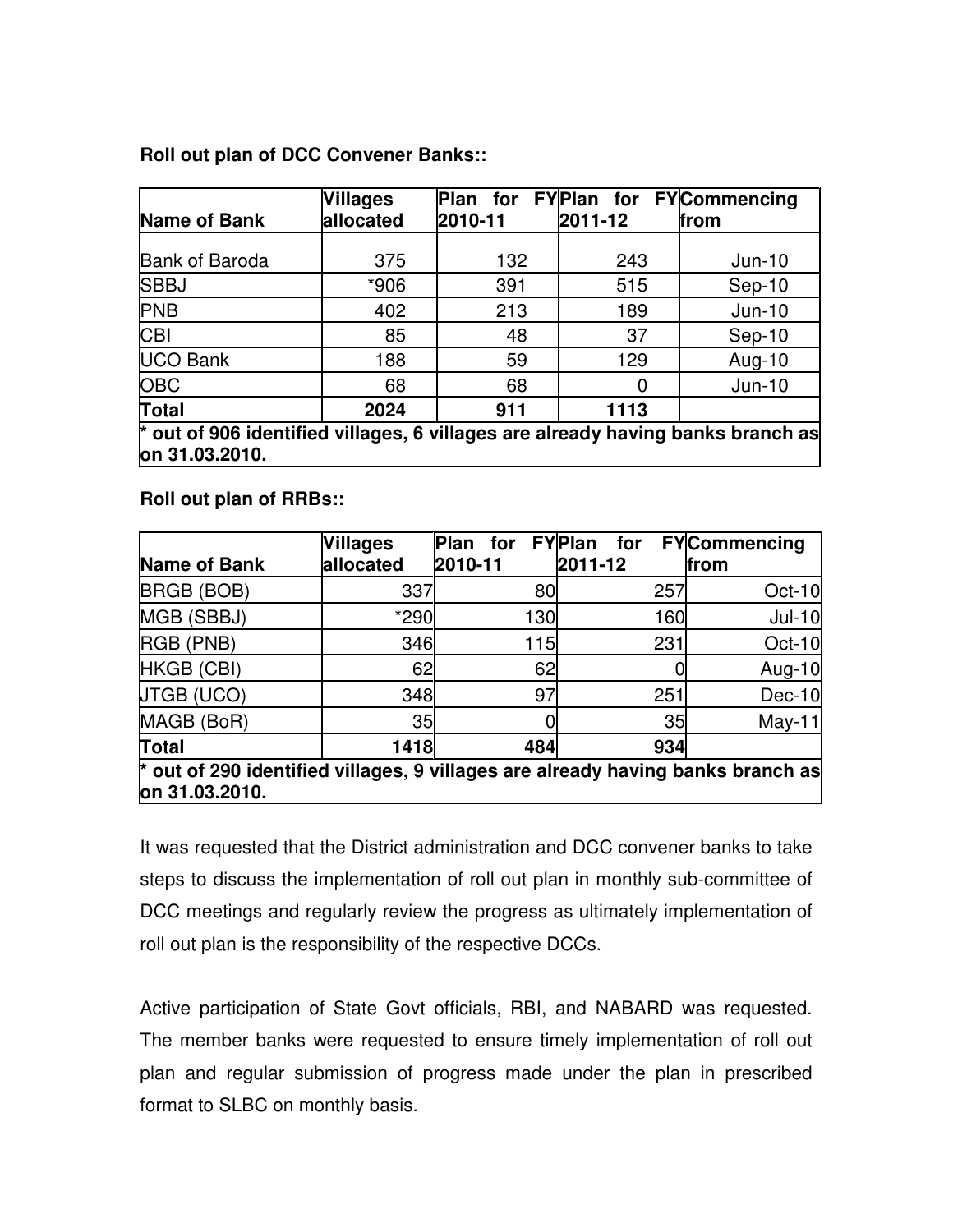**The Principal Secretary, Rural Development,** thanked the Regional Director, RBI for convening the meeting on 11.06.2010 to review the roll out. He shared with the house that the banking coverage in the State is thin, as upto 20 villages there is one commercial bank branch and per branch population served is about 25000. To reach out in a shortest possible time is a huge task. In the given circumstances the BC is the lowest cost option, relatively speaking, though the cost to the bank may be more. It is an ambitious scheme in the banking history and presents a huge opportunity. Earlier the cut off date was Mar-2011 but the date has been extended to March, 2012. It is a collective responsibility. We have to monitor the progress very closely to achieve implementation before March, 2012. The developments should also be informed to us. The three banks which have not submitted the roll out plan were requested to submit the same within a week.

**The Convener** informed that the Oriental Bank of Commerce has already started the BC activity before March, 2010, Bank of Baroda has launched the BC model in the districts of Tonk & Bhilwara, PNB has covered 11 villages in Alwar & Dholpur districts, CBI has a plan to cover by  $30<sup>th</sup>$  June five villages in Bhilwara, Kota & Jhalawar districts. This is the progress so far. The BC models are being launched by the banks with the support of different Service Providers.

The RFPs have been floated by the banks at their corporate office level, the information for which was given in the meeting of 11.06.2010. It is expected that the process of finalization of RFPs will take about two month's time and thereafter the implementation will gather momentum by Sep-2010. Some banks have submitted that they have already selected the BC pending finalization of RFP for service provider. Therefore, different banks are adopting different option for the purpose of roll out of BC model. Financial Inclusion programme will take care of all the customers i.e NREGA beneficiaries & non-NREGA beneficiaries.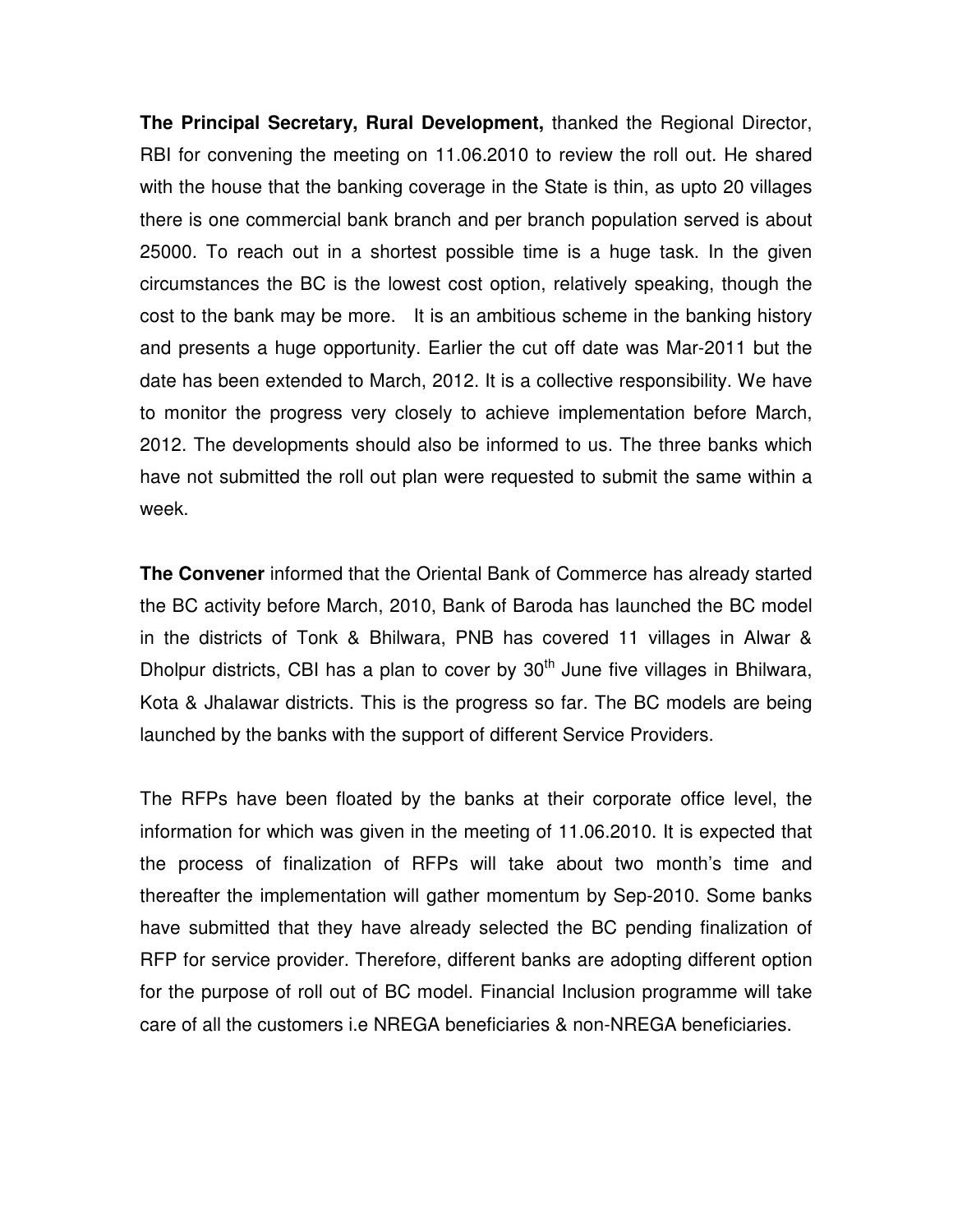#### **3.3 Financial Literacy and Credit Counseling Centre (FLCC):**

The meeting of the sub-committee of SLBC for reviewing the functioning of FLCC in the State was convened on 15.01.10, under the Chairmanship of Regional Director, RBI. Three FLCCs have since been set up in the State viz; at Ajmer by Bank of Baroda and in Bharatpur & Sikar by PNB.

It was reiterated that all DCC convener Banks should open FLCCs in their Lead Districts. Further, the Banks who have setup R-SETI in the State may consider to take initiative for establishing FLCC with existing / proposed R-SETIs. It was suggested that other major banks, other than DCC Convener Banks, operating in the State may come forward to open FLCC as per their choice. It was requested that private sector banks should also step in for opening FLCCs in the State.

**The Regional Director RBI,** observed that the progress in this regard is not satisfactory. He recalled that in the meeting held with DCC convener banks it was requested to open one FLCC in each of their districts to start with. He said ICICI bank has been emerging a major private bank in Rajasthan, and enquired from ICICI representative the progress made in opening of FLCC at the centre of their choice as discussed in the meeting of 15.01.2010. He said that if things do not happen then ultimately it will come as a mandate.

Every district should have atleast one FLCC to start with. It has also to be ensured that the FLCC should function independent of the sponsoring bank and the local office of RBI has send a suggestion to their head office for having a common name for FLCCs operating in the State, so that it acquires a brand equity.

**ICICI Bank** representative informed that they have FLC centres across the country under the name of 'Disha'. Their bank had taken a lead in this but response is not so much encouraging. The bank is currently reviewing at their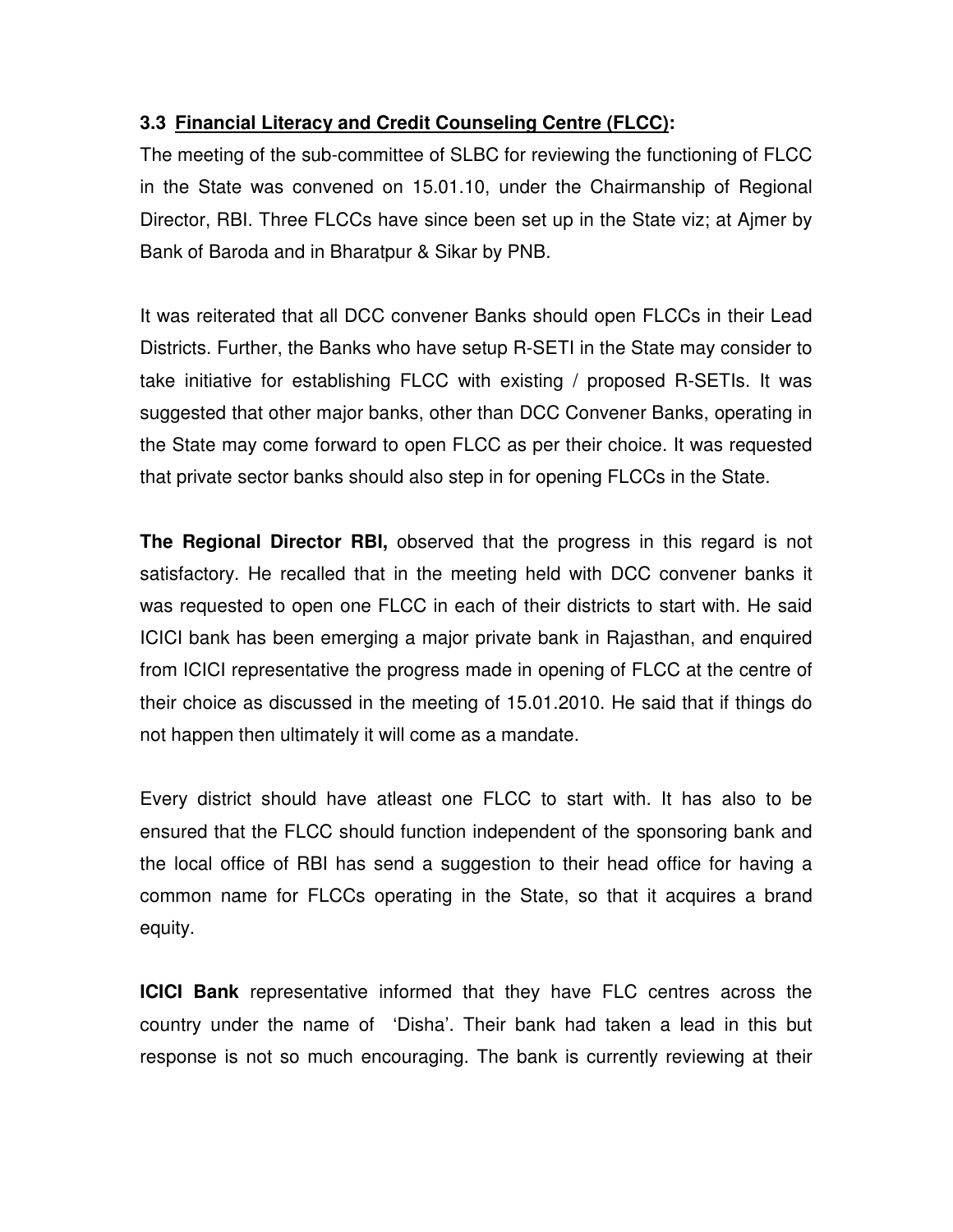Central level responsiveness of such centres. He assured to inform the progress at the earliest possible.

**The Chairman** said that we have done very well last year, and there should not be a problem in opening FLCCs. We should keep a target of Sep-10 to open FLCCs. It is not a complicated structure, and given the massive scale of 'Financial Inclusion', people should be made aware of what are the things permitted including the credit requirement. Financial Literacy is absolutely necessary, and is beneficial to all banks.

**SBBJ** representative informed that they have opened FLCC at Nathdwara. They further informed that it will be possible for them to cover all their lead districts by Dec-2010.

**UCO Bank** raised the issue of permission for opening up of FLCC by them. It was clarified that no permission is required for opening of FLCCs, and the banks are free to open FLCCs after identifying the potential centres.

#### **3.4 Debt Swap Review:**

As a beginning 50 villages were adopted by Commercial Banks & RRBs and as per information received from Banks all these villages are declared free from private money lenders and completion of process has been confirmed. A request was made by the SLBC to the Banker colleagues to keep the campaign on an ongoing basis.

## **Agenda No. 4 Agriculture Credit Flow- Kisan Credit Card (KCC), & Crop Insurance**

#### **4.1 Agriculture Credit flow- Kisan Credit Card:**

The house was informed that as per ACP targets received from all 33 LDMs aggregate projection under Agriculture is Rs.18347 crores i.e. growth of 14.01%.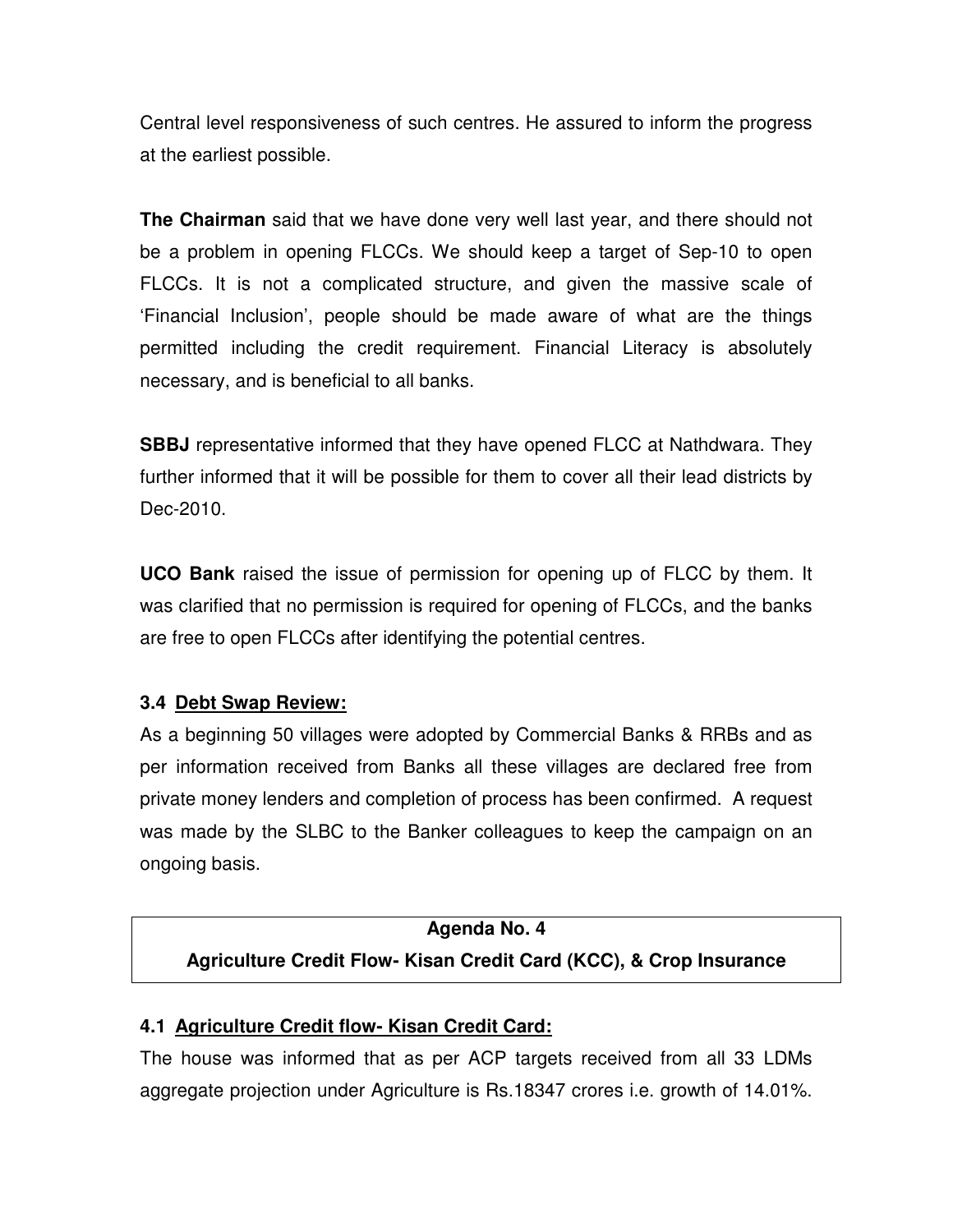However, NABARD has advised target of Rs. 20000 crores for ground level credit for agriculture for the State, indicating a growth of 24.29%.

The Convener SLBC vide letter dated 9.06.2010 advised all the LDMs to reset the targets for Agriculture for 2010-11, in line with the growth advised by NABARD. The district wise minimum targets have been advised to the LDMs. Controlling heads of all the banks and LDMs were requested to ensure that the Agriculture Credit Plan for 2010-11, is in tune with the targets allotted by NABARD.

It was apprised that Convener, SLBC has vide letter dated 11.05.2010 informed all the LDMs and Controlling Offices of all Commercial Banks in regard of "Kharif Abhiyaan- 2010" launched by Agriculture Department, Government of Rajasthan and requested to bring maximum farmers under fold of KCC in coordination with District Administration and for organizing credit camps. As on 31.03.2010 total 4128461 KCCs have been issued amounting to Rs. 25272 crore in the State .

The Controlling heads of DCC Convener Banks were requested to advise their Lead District Managers to ensure to review agriculture credit flow & issuance of KCC in DLCC/ DLRC meeting

#### **4.2 Crop Insurance:**

The house was apprised that the Department of Agriculture, Ministry of Agriculture, Government of India vide letter dated 3rd March 2010 decided to continue with implementation of Pilot for Weather Based Crop insurance Scheme (WBCIS) during Kharif 2010 season and cut off date for crop insurance for Kharif 2010 is decided as 15th July, 2010.

GoR has notified all the districts of the State covering loanee and non lonee farmers under weather Based Crop Insurance Scheme and has notified all major crops of Kharif. It was informed that the detail of the scheme has already been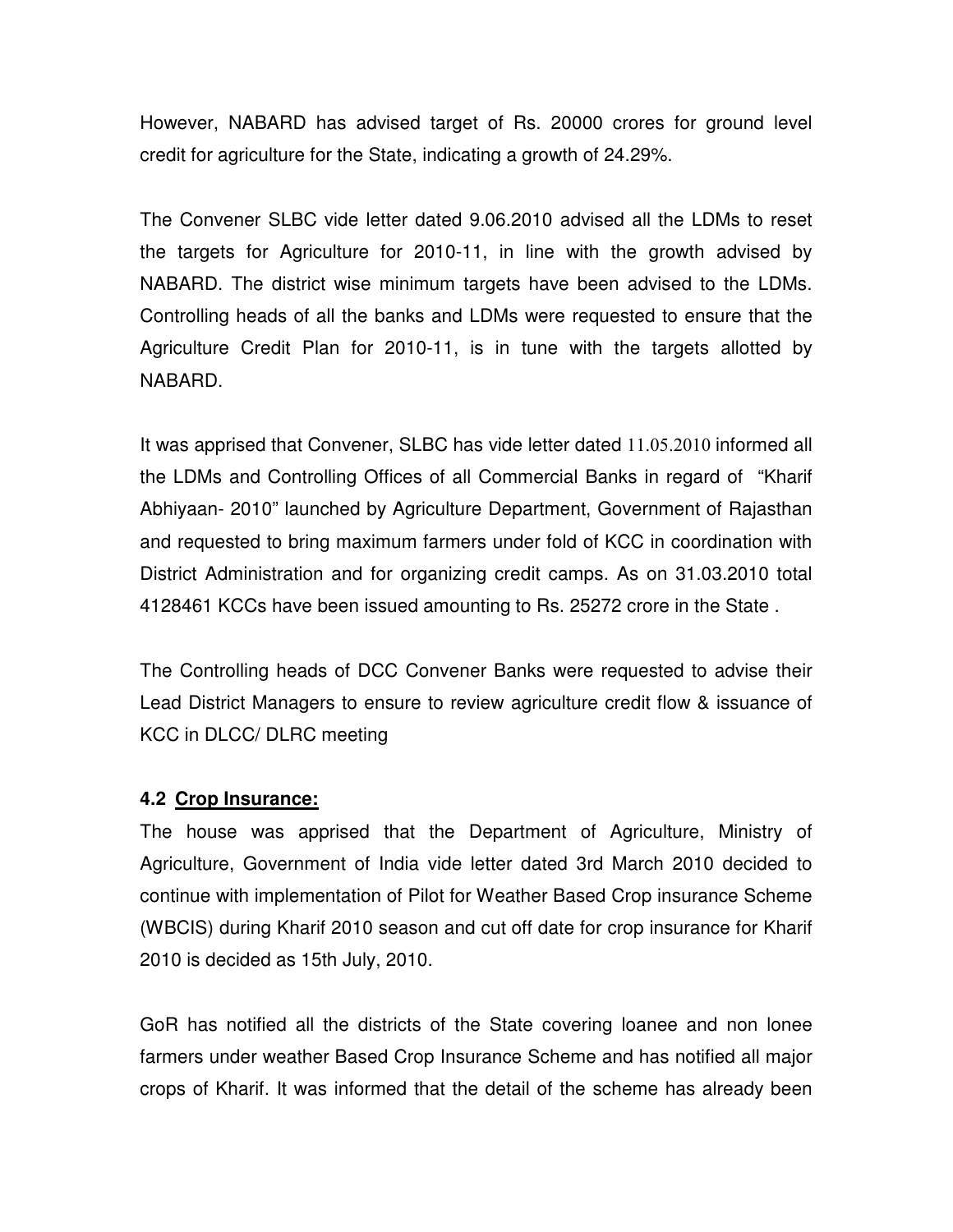sent to all Lead District Managers and a copy of the scheme was also circulated in the house for information and implementation.

**SBBJ** representative requested that the last date of insurance under the scheme be extended upto 31.07.2010. The representative of AIC informed that a meeting was held in the agriculture department, in which DCC convener banks also attended and the cut off date of 15.07.2010 was finalized unanimously for disbursement of loan, after taking into consideration historical data of break of monsoon for 30 years.

**Commissioner agriculture** informed that during last year the insurance compensation was for Rs.1400 crores, the highest in the country. The State faced severe draught last year and crops all over the State had failed. Upon verification of claims it was found out that the claims were submitted in some districts for loans disbursed in August, 2009. Therefore, the cutoff date this time has been arrived after due discussion to prevent the misuse of scheme.

**CGM NABARD** observed that in case the monsoon breaks in the State on 1<sup>st</sup>July, 2010, the sowing will not be completed by 15<sup>th</sup> July, therefore, there is a case for extending the date from  $15<sup>th</sup>$  July to  $31<sup>st</sup>$  July, 2010. The Commissioner Agriculture was requested to take a suitable view in the matter.

**Commissioner agriculture**, taking the deliberations further on the agenda, congratulated all banks for the good performance during 2009-10, and hoped that the targets for the current year will also be achieved by the banks. He suggested for break up of term loan granted under agriculture, so as to know the progress under different sub-sectors.

He said that the State Government has come out with the policy on Agri processing and Agri Business, which was released by the Hon'ble Chief Minister.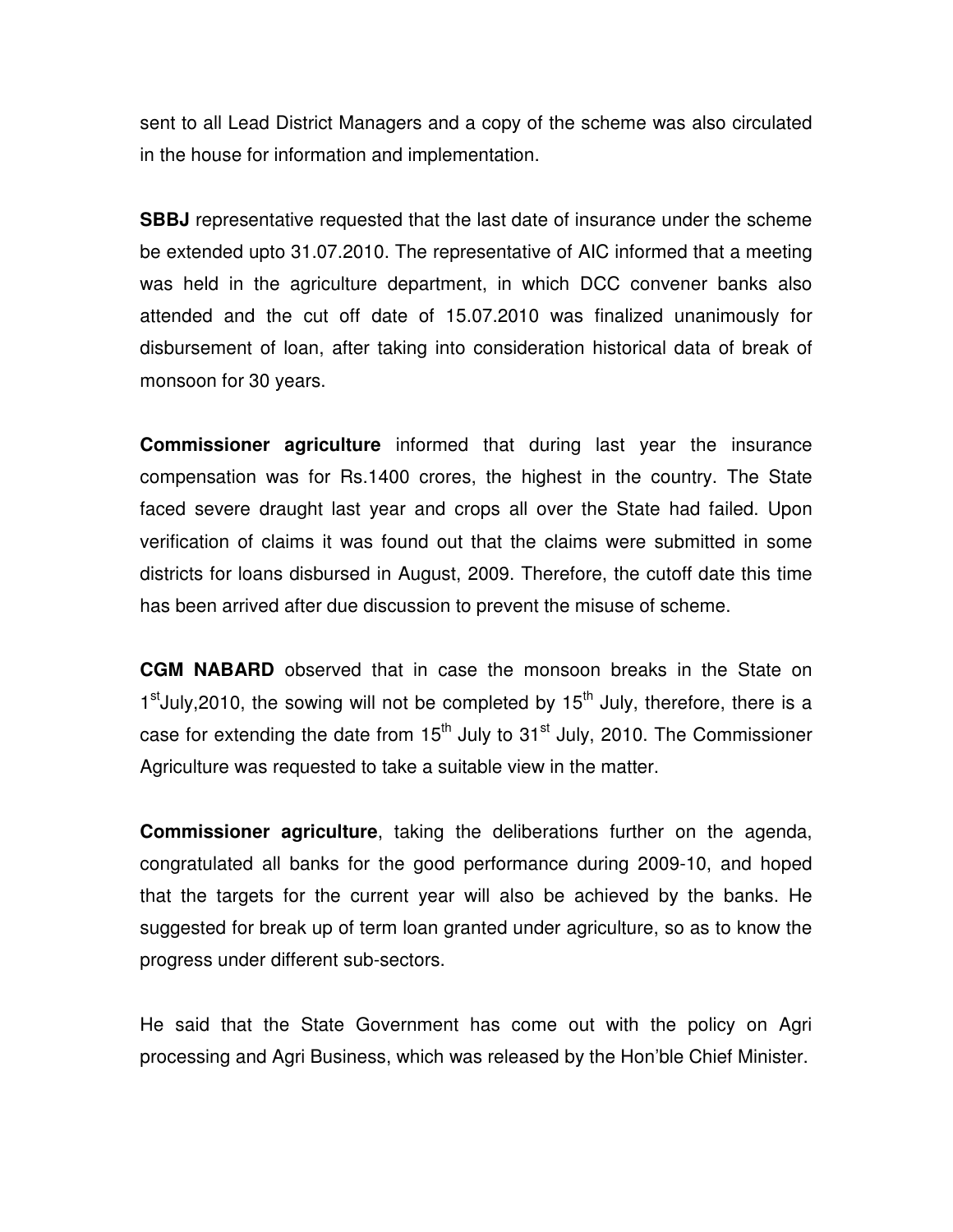He expressed that agriculture as a profession has become completely unacceptable to villagers and the future lies in agri business and agri processing, therefore, this programme has been given a right direction from the village level to urban level and we have to find out what value addition can be done.

He informed of the initiative taken in Sriganganagar to built concrete water reservoir of approx 4.00 lac litres. The govt has given Rs.1.50 lacs per beneficiary and the scheme is a success now. The Hon'ble Chief Minister has approved 5000 such structures "diggi" in Sriganganagar for Rs. 3 lacs to 5 lacs capacity, and a subsidy of Rs.2 lacs is being given. A bank loan of about Rs.2.00 lacs would be needed and it can be a good partnership between banks and government. This will also provide opportunity for Horticulture in Sriganganagar area and a target has been fixed for covering 20000 hectares.

Under crop loan an amount of about Rs.1400 crores has been paid as crop insurance and another Rs.893 crores has been paid as input subsidy from disaster management fund last year. He said had this money not been paid from the State ex-chequer , there would have been tremendous amount of pressure on the farmers.

 Weather Based Crop Insurance scheme is an alternative scheme for insurance against failure of crops due to weather i.e. temperature & humidity beyond the set parameters. Rajasthan is the first State to implement it throughout the State. He requested for more and more coverage under the JLG scheme. He also requested for increasing credit flow for Rural Godowns.

**CGM NABARD** informed that the term loan is granted for investment credit. The sectors for which Rs.4800 crores had been given last year, in effect, there has been a significant increase in the term loan, compared the previous years. It broadly covers 5 sub-sectors accounting for 90% of term loans granted. These are Minor irrigation, farm mechanization, animal husbandry, plantation &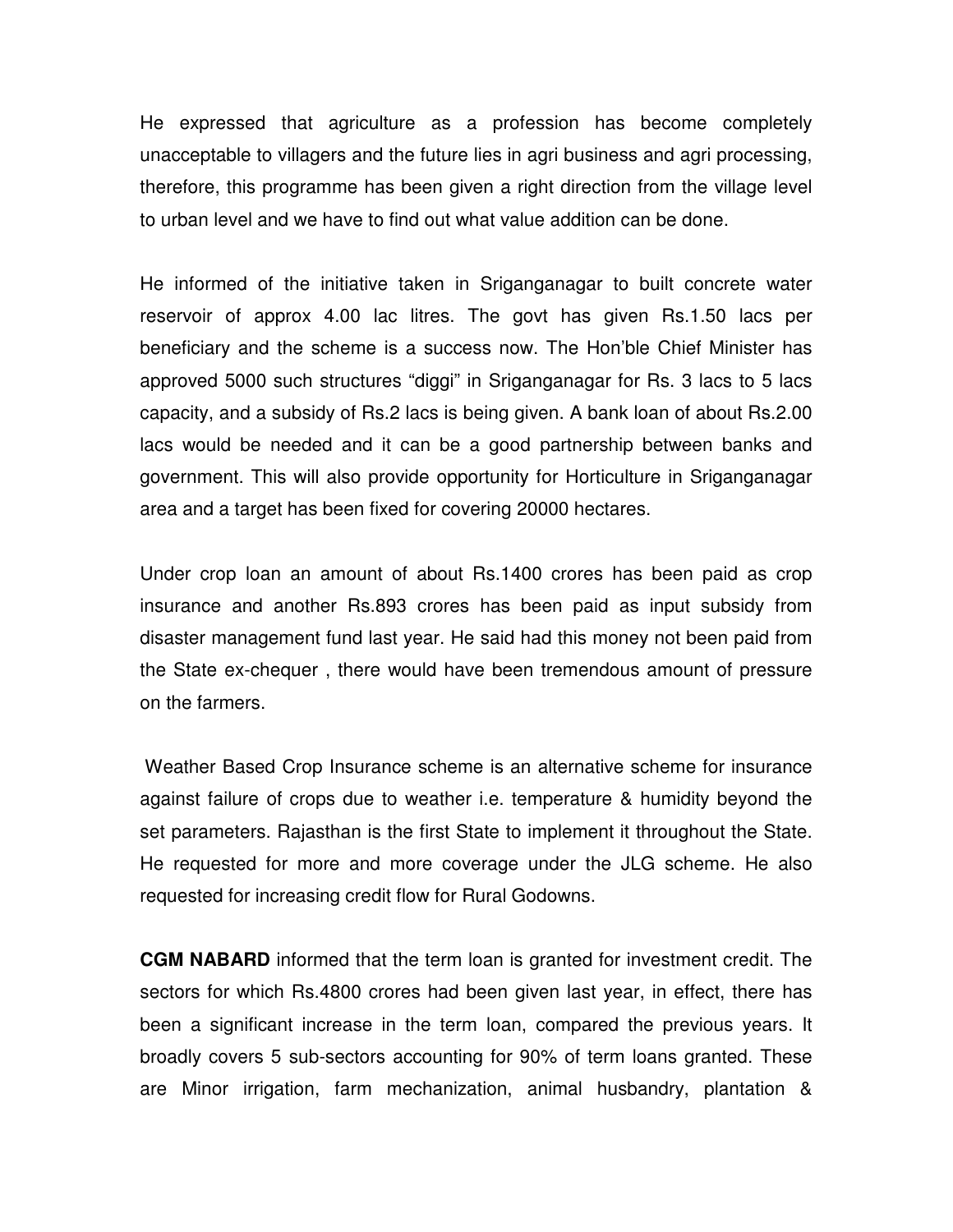horticulture, and Rural Godowns. Amongst these the major share is of farm mechanization because of the bulkiness of the investment involved, and accounts for about 45% of the credit , followed by minor irrigation, animal husbandry and horticulture. Minor irrigation share is coming down given that 170 blocks are critical blocks, and also govt is giving a lot of subsidy under minor irrigation the bank credit to minor irrigation is coming down.

**The Chairman** observed that there is a skewed growth in farm mechanization and it is not equitably distributed. There is a need for finance for minor irrigation, and activities connected with minor irrigation, as Rajasthan is the State where there is no perennial source of irrigation. Another area of focus may be rural godowns. These are all long term infrastructure, which will yield long term results.

**Agenda No. 5 : Government Sponsored Programmes / Credit Flow to Minority Community / DRI / IAY / ACC / SCC** 

#### **5.1 Government Sponsored Schemes:**

#### **5.1.1 Swarnjayanti Gram Swarojgar Yojana (SGSY)**

The achievement under the scheme during 2009-10 was 139.69%. The credit disbursements were Rs. 192.21 crores, against the target of Rs.137.59 crores. Ministry of Rural Development, Government of India has allotted target of Rs.158.18 crore for 2010-11. Department of Rural Development, Government of Rajasthan vide letter dated 11.05.2010 allotted target of Rs.273.69 crore for 2010-11 under SGSY. It was discussed that as in the past, the target allotted by Government of India to be taken as final targets and the targets allotted by RD&PR, GoR as challenging targets, the house was requested to adopt the same arrangement for the current FY.

The Nodal department was requested to furnish district-wise financial targets, in line with Govt. of India targets, with proper segregation of Bank-wise targets i.e.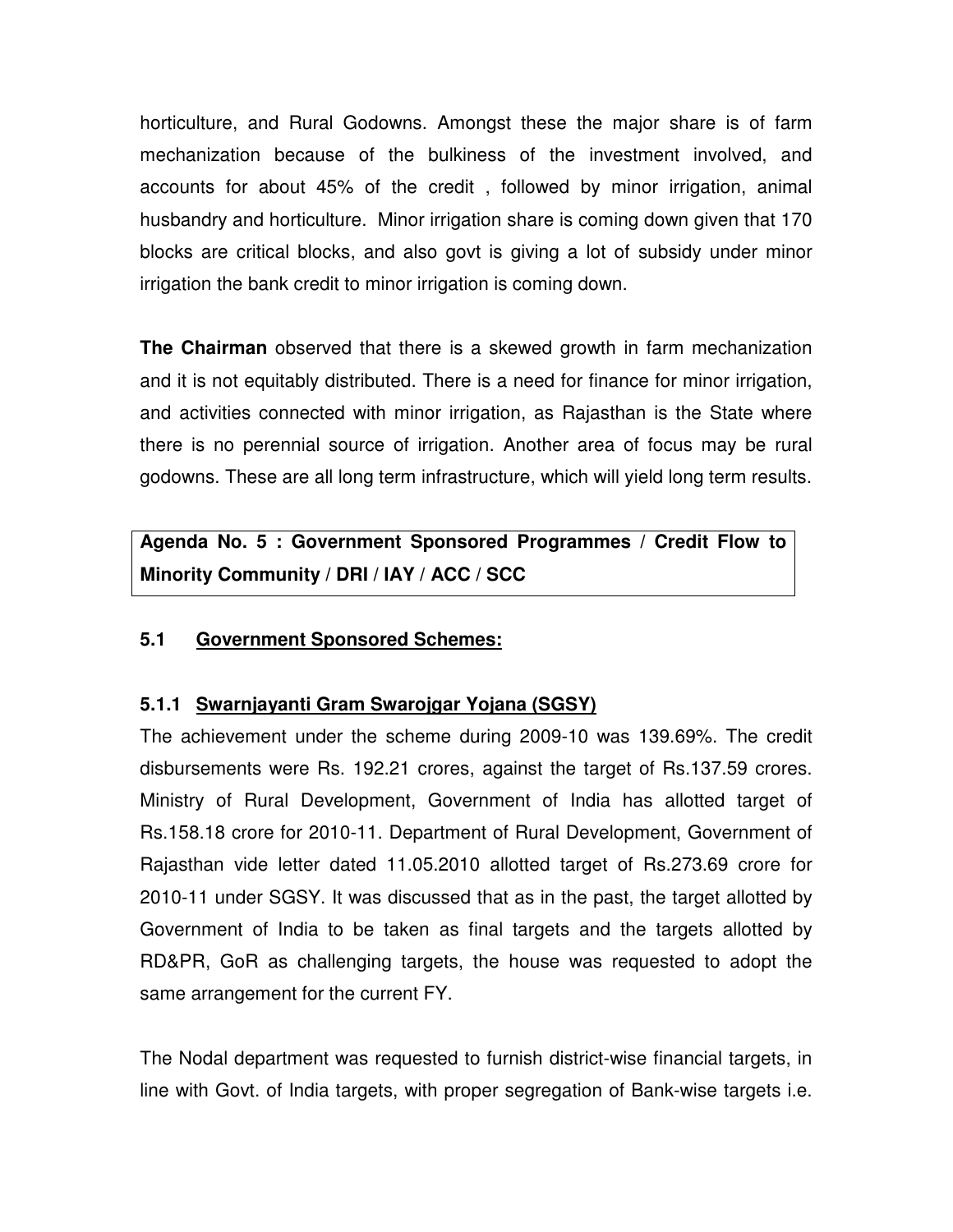for individual Co-operative Banks, RRBs & Commercial Banks so as to update targets on RBI website

Nodal agency was also requested to take necessary steps for sponsoring adequate no. of applications right from the start of FY 2010-11 and ensure to provide progress district wise, bank wise for better monitoring. It was requested that periodical Meetings at Block & District level to be attended invariably by the representatives of Banks & Nodal Department for effective review and monitoring of the scheme

Banks were requested to advise their branches to transfer the subsidy amount in the respective loan account of beneficiaries immediately after lock in period. The Lead Banks/ Nodal deptt. Were requested to ensure that out of the total beneficiaries under the scheme 50% should be SC/ST, 40% women, 15% minorities and 3% disabled persons.

#### **5.1.2 Swarnjayanti Shahari Rojgar Yojana (SJSRY)**

The house was informed that the Nodal Department, vide letter dated 11.05.2010 has informed that disbursement in the remaining/ pending sanctioned application of FY 2009-10 i.e. 3869 may be done during FY 2010-11 by June 30, 2010 and the same will be considered against the target for FY 2010-11. Convener, SLBC vide letter dated 26.05.10 has informed all the LDM in this regard. A Core group meting was convened on 18.05.2010 to review the scheme and to discuss the issues related to MIS and reconciliation of data. The Nodal department was requested to provide Bank wise and District wise targets for the FY 2010-11.

#### **5.1.3 Prime Minister Employment Guarantee Scheme (PMEGP):**

It was informed that KVIC vide letter dated 16.06.2009 has advised the annual target for 2009-10 as 3343 cases covering margin money Rs. 40.11 crores for the State. Since then, the progress under PMEGP is being reviewed at various forum accordingly. KVIC vide letter dated 19.05.2010 has informed that the target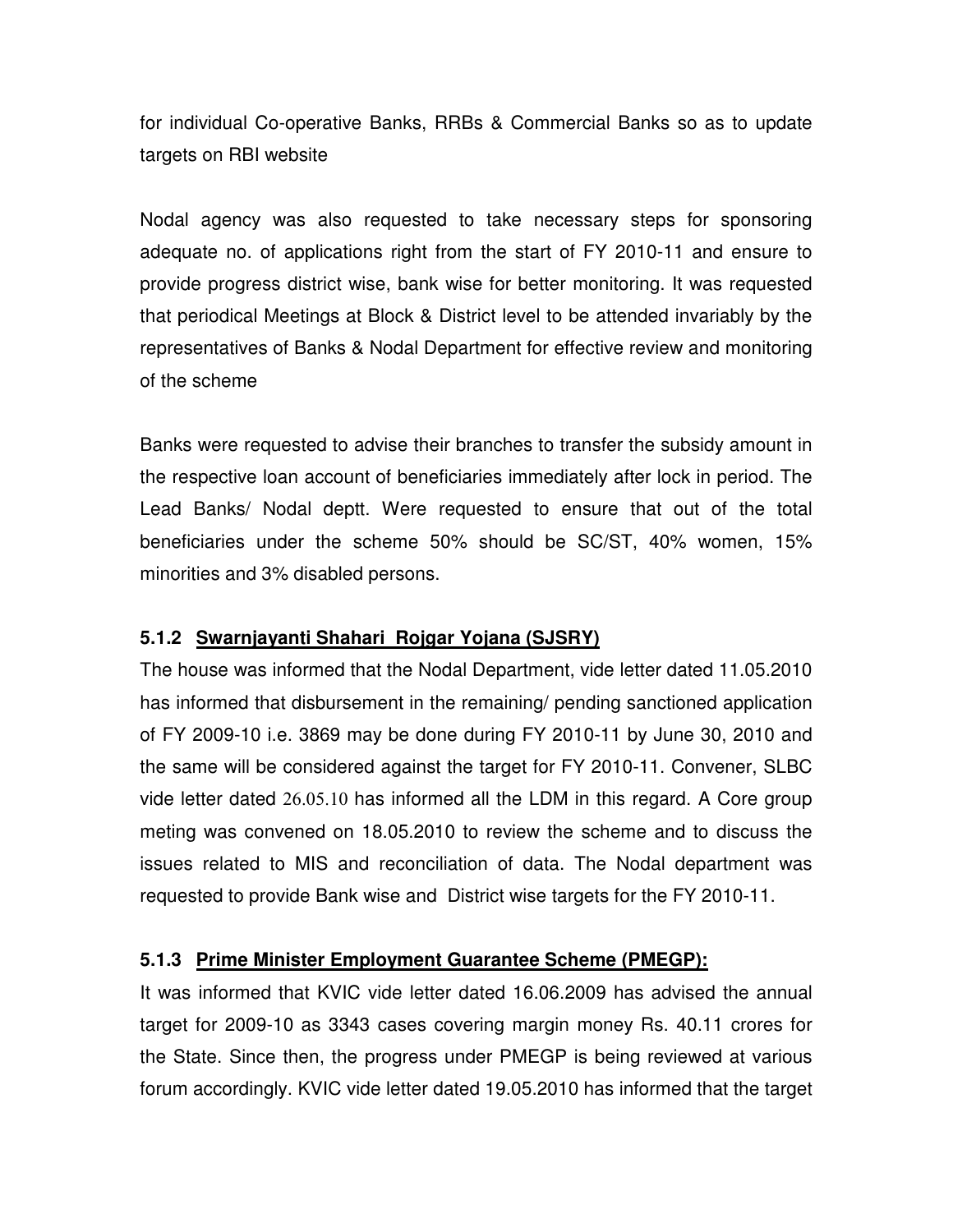under PMEGP has been revised to 1367 cases covering margin money Rs. 26.39 crores. Further, KVIC in the month of March, 2010 transferred the margin money fund to other States despite the fact that about in 900 cases were disbursed in the month of March 2010, involving margin money of about Rs. 10 crore.

A Core Group meeting was held on 18.05.2010 to discuss the issue related to MIS. The pending claims of approximately Rs.10.00 crores were brought to the notice of KVIC. The KVIC informed that cases which were disbursed in FY 2009- 10 and for which release of Margin Money claim is pending will be counted against the target of FY 2010-11. KVIC assured to provide the margin money claim at the earliest. Nodal agencies were requested to organize camps for creating awareness among youth at different location.

KVIC vide letter dated 21.05.2010 has communicated district wise targets for FY 2010-11. The targets have been advised to all the LDMs vide SLBC letter dated 26.05.2010 for onward distribution to banks.

The unilateral decision of reducing the target in the State and transferring of the funds to other State not only affected the States performance but also increased the cost of loan to beneficiary. Convener was of the view that such type of decision, when ever there is need for revision of the target, it should be discussed in appropriate forum and unanimous decision should be taken

It was discussed that the margin money is still not made available in 900 cases even after regular follow up. The KVIC representative informed that the margin money has now been received and will be provided to banks within a week.

KVIC, Jaipur being State Level nodal agency was requested to consolidate & provide the Bank wise target for the year 2010-11 to SLBC for online updating of the same on RBI website. KVIC was also requested to submit the consolidated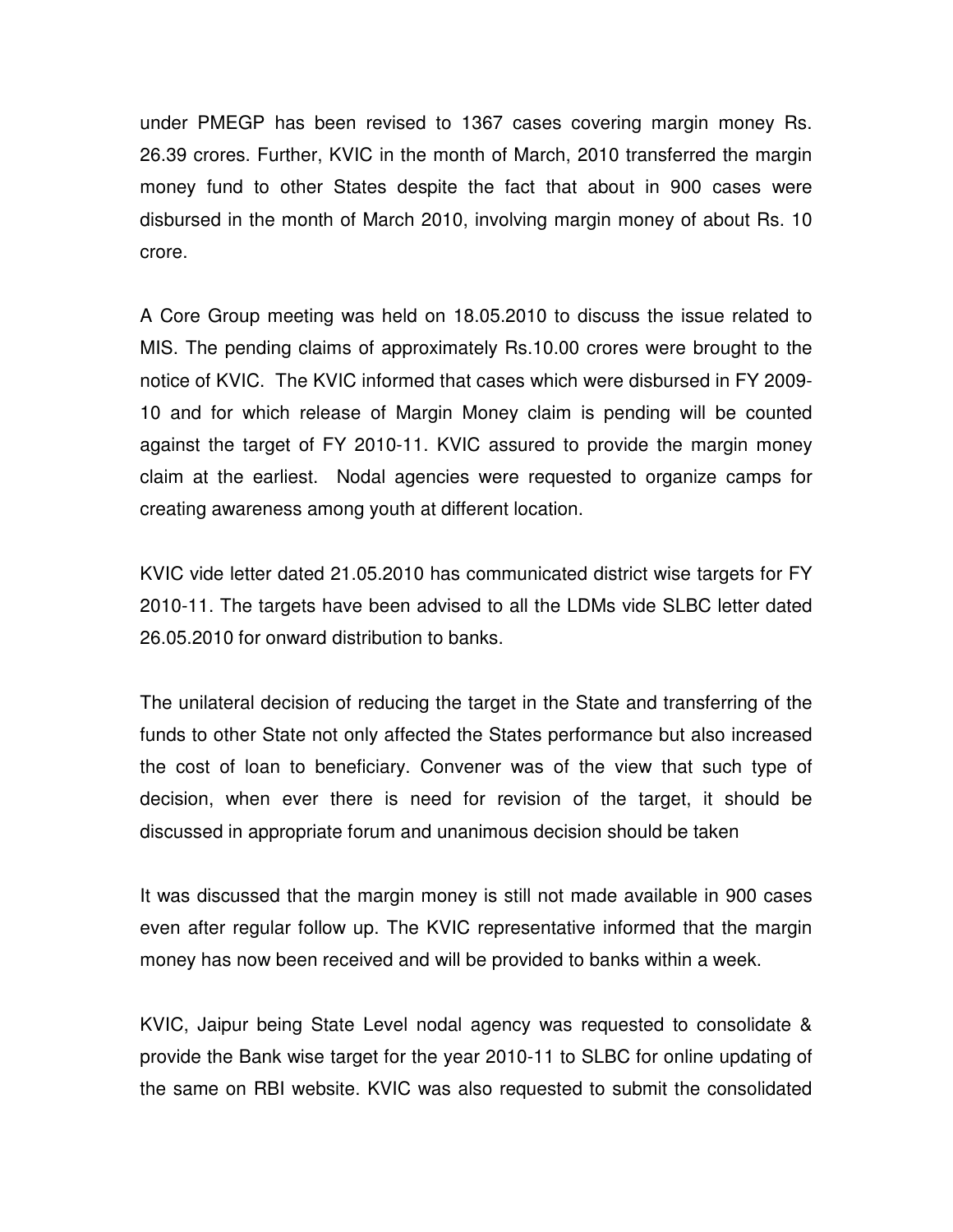monthly progress for all agencies i.e. KVIC, KVIB and DIC, District-wise / Bankwise duly authenticated by Lead District Manager & Nodal Officers of the District for effective monitoring of the scheme. Nodal department was further requested to nominate the beneficiaries for EDP training to R-SETI. It was requested that initiative be taken by nodal agency to ensure monthly meeting of DLTFC for early recommendation of the projects.

#### **5.1.4 Special Central Assistance (SCA) scheme for SC/ST & SRMS:**

It was informed that Rajasthan SC/ST Development Corporation vide letter dated 19.05.2010 has allotted target under SCA for 2010-11 of 30620 beneficiaries. SLBC has vide letter dated 26.05.2010 advised the targets to LDMs for onward allocation to the bank branches in their Lead Districts as per available potential.

Banks were requested to dispose off all the loan applications within the prescribed time lines and ensure 100% disbursement of loan of all the sanctioned cases. The progress be reported separately for SC & ST.

**It was also requested that the Banks should ensure to lodge 5% interest subsidy claim for the accounts disbursed & outstanding for the period 04- 05 to 09-10. Banks were further requested to ensure that the credit assistance under the scheme should include 5% -disabled beneficiaries and 15% women beneficiaries.** 

The Nodal Department was requested to provide Bank-wise District wise progress, and to provide subsidy for all sanctioned cases in time to avoid any delay. SC/ST Development Corporation was requested to provide the Bank wise target for the year 2010-11 to SLBC for online uploading the same on the RBIs' website.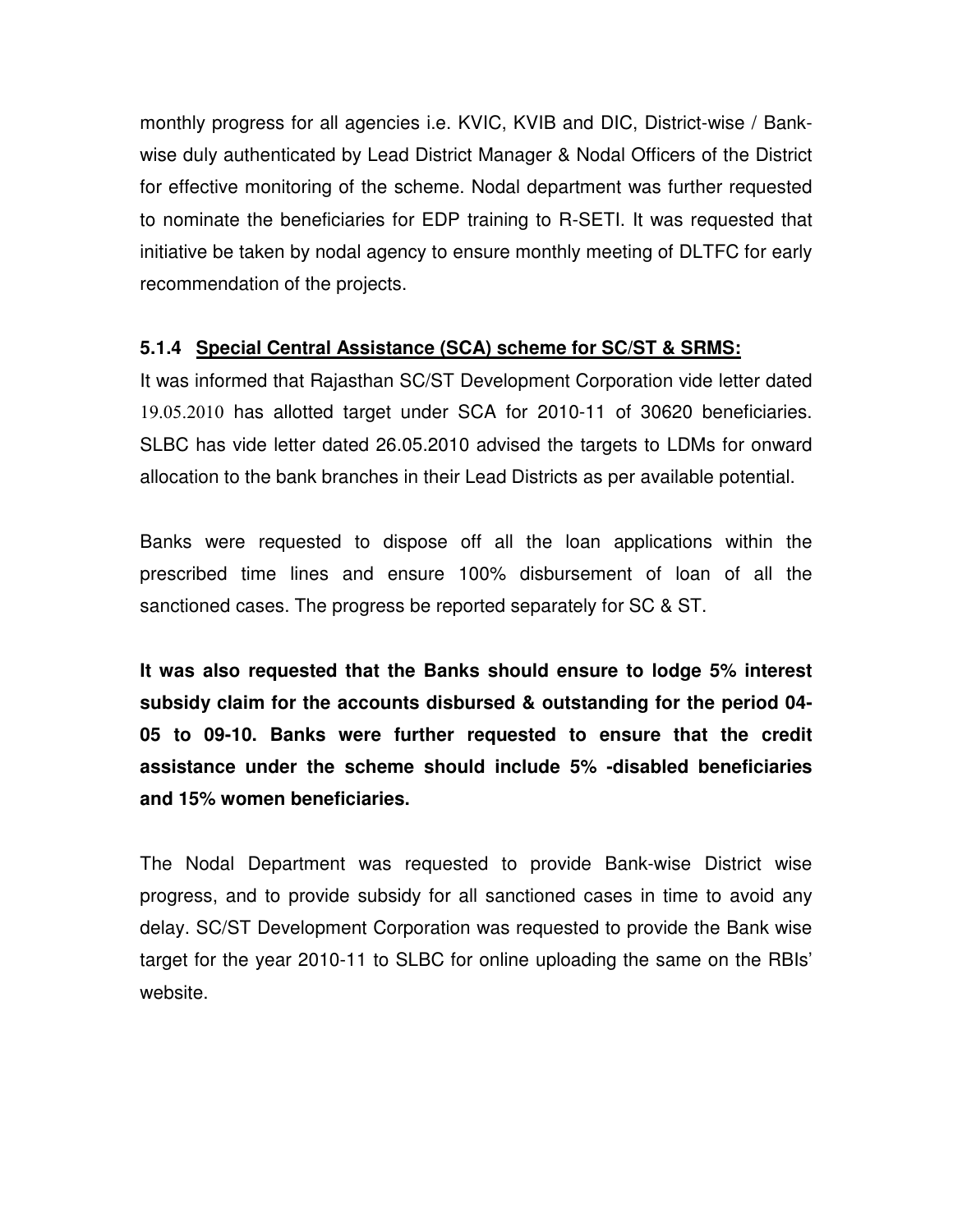#### **5.2 Self Help Group (SHG):**

It was informed that the total SHG Savings A/c in State is 217007, of which women SHGs are 183216. The number of SHGs which have been credit linked is 159161 and credit has been granted amounting to Rs.838 Crores, of which credit provided to women SHGs is 85%. The house was apprised that the Convener, SLBC vide letter dated 04.06.2010 has requested NABARD to provide further information/ instruction regarding formation of SHG.

The Controlling Heads of Banks were requested to ensure that the savings of SHGs members should not be impounded while financing. It was further requested that special campaign may be launched for credit linkage of remaining eligible SHGs in a time bound manner, and more activities like handicraft, manufacturing activities like toys, hand bags etc.(other than dairy farming) needs to be encouraged for the SHGs. It was suggested that R-SETIs set up by banks can be used by aspirants for the purpose of training.

#### **Joint Liability Group::**

It was informed that the detail of the scheme is annexed with agenda notes annexure no. XVIII-B. It was requested that the scheme be taken up actively. The target for promotion and financing of 1500 JLGs during FY 2010-11 has been set for Rajasthan State by NABARD. The Controlling heads were requested to advise the branches for formation and extending credit facility to the JLGs.

#### **5.3 Credit Flow to Minority Community:**

The house was informed that the growth under total advances to minor community is registered 21.98% growth in current year over previous year i.e. 2008-09. However, it is below as per the mandate given by MoF, GoI i.e.15% of total Priority Sector.

**The Principal Secretary, Social Justice** shared her concern on the low percentage of credit to minorities and requested for improvement under this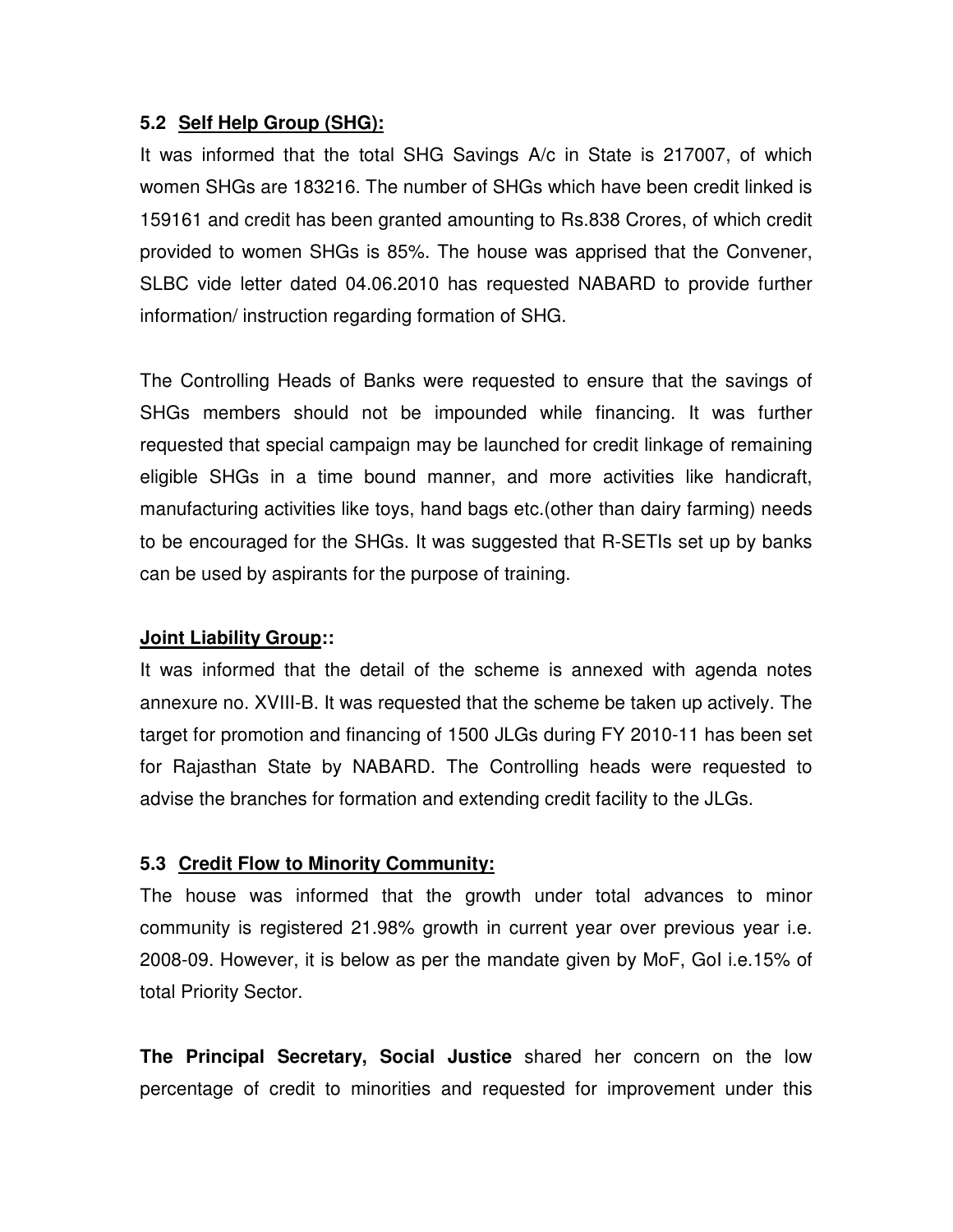sector. She said that this is the second item in the new revised Prime Minister's 15 point programme for minorities and is being closely monitored by the Govt of India and the State Government.

She shared that in certain cases minorities have been given the OBC status. Therefore, there is a need for correct reporting also. She said that the pending applications should be disposed off expeditiously. The credit is also to be provided to weaker section of society under 'Viswas Programme', a programme for rehabilitation of the disability sector, which consists of largely BPL or marginally BPL people.

**The Chairman** sharing the concern gave a call for scaling up financing to Minority Communities, so as to be in line with the mandated level of 15% of priority sector advance. It was also suggested that the correct classification and reporting be done to reflect the true picture. It is an obligation cast upon us to achieve the targets, and performance is closely monitored by Govt. of India.

Controlling heads of Banks were requested to advise their branches for stepping up the flow of credit to the minority communities so as to be in line with the MOF guidelines. The controllers of DCC convener banks were requested to issue suitable instructions to LDMs for review of progress in this regard in the DLCC / DLRC Meeting.

#### **5.4 Credit Flow to DRI:**

The members were requested to scale up the financing under DRI scheme so as to achieve the stipulated target of 1% of aggregated advances of the previous years. DCC convener banks were requested to suitably advise the LDMs to submit the progress under the DRI scheme on quarterly basis to SLBC. The Banks were requested to furnish data in the regard of minority and DRI in proper manner.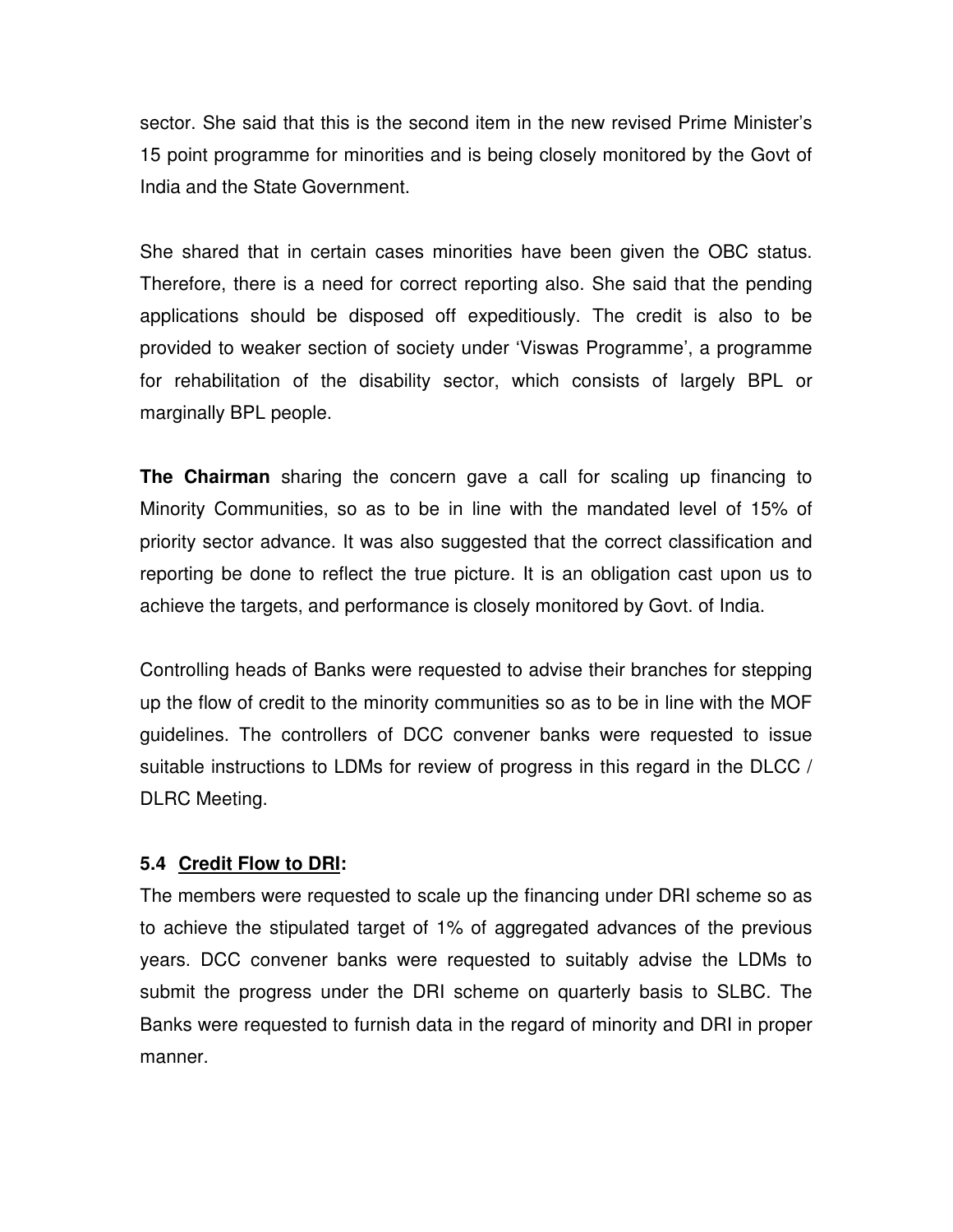#### **5.5 Indira Avas Yojna (IAY):**

Detail of the scheme has been placed and deliberated in 103rd SLBC meeting. A target of 91670 houses for FY 2009-10 was stipulated by Department of Rural Development and Panchayati Raj, GoR, of which Zilla Parishad has sanctioned 81166 houses. SLBC vide letter dated 14.11.09 & 26.02.10 has informed Department of Rural Development & Panchayati Raj that any intimation regarding target allotted & applications sponsored has not been received at SLBC / DCC

#### **5.6 Artisan Credit Card (ACC):**

The house was informed that as a result of various initiatives and collective efforts made by the Banks and State government, a state wide performance to register 96.59% achievement under the Scheme could be possible. It was advised that the Department of Industries, Government of Rajasthan vide letter dated 26.05.2010 has advised target of 8000 ACCs for 2010-11

Controlling heads of banks were requested to advise the branches/ LDMs for organizing credit camps in collaboration with DIC officials to bring the left out artisans under the banking fold.

It was suggested that Banks who are member of Credit Guarantee Fund Trust for Micro and Small Enterprises (CGTMSE) to ensure to cover all eligible Artisans under the scheme and popularize the CGTMSE scheme. It was requested that the monthly progress report under ACC should be reconciled and continued to be submitted under joint signature of GM DIC & concerned LDM.

**The Convener** added that we have taken effective steps in respect of pending applications, and the banks may also contact DIC for verification and responsoring of applications. Nodal Department was requested to advise the respective GM, DIC to examine physical availability of applications at branch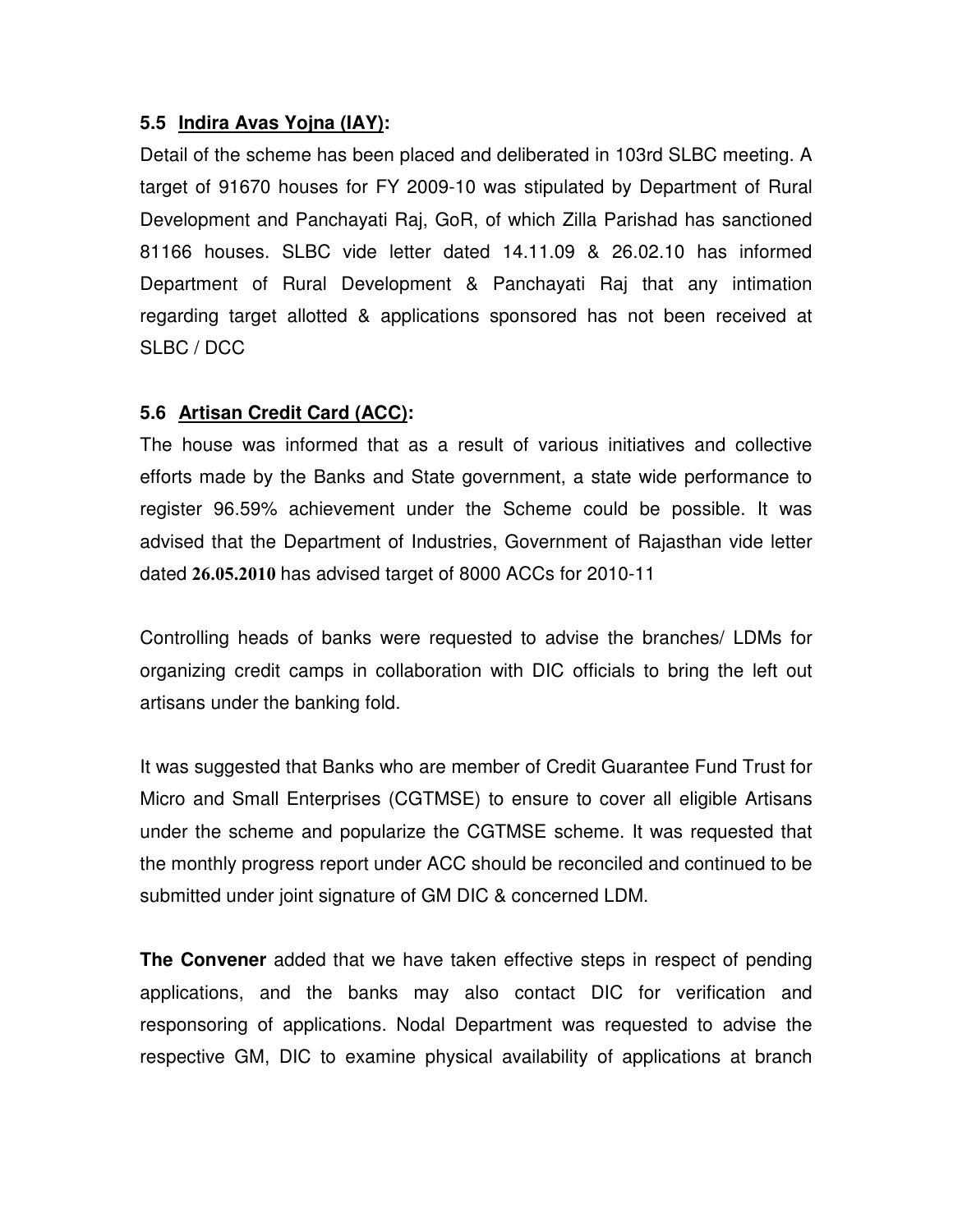level and provide photocopy of applications deemed as pending by 15.07.2010, else it will be taken as nil Pendency.

**The Convener** SLBC complimented all the banks and state government officials for the performance under ACC and hoped that similar collective efforts/ cooperation will continue in current year also.

#### **5.7 Education Loan:**

It was informed that as per Lead Bank Scheme and RBI guidelines, the progress of Education loan is to be reviewed in SLBC and DCC/DLRC meetings as a regular agenda. It was apprised that detailed RBI guideline of the scheme has been given in annexure no. XXII of the agenda notes. Member banks were requested to provide data related to education loan in prescribed format in time.

Consolidated position of Education Loan in the State of Rajasthan as on March 2010, received at SLBC level was apprised to the house:

| <b>Agency</b>     | Out standing (lacs)<br>Disbursement (lacs) |                |                |               |
|-------------------|--------------------------------------------|----------------|----------------|---------------|
|                   | Account                                    | <b>IAmount</b> | <b>Account</b> | <b>Amount</b> |
| Commercial banks  | 12195                                      | 34514          | 41491          | 84630         |
| <b>RRBs</b>       | 78                                         | 93             | 180            | 299           |
| Cooperative Banks |                                            |                |                | 9             |

**The Convener** expressed that for education loan upto Rs.4.00 lacs the stipulation is that no collateral security should be taken, therefore, the banks may sensitize their operating units about the guidelines for smooth implementation of the scheme.

#### **5.8 Miscellaneous Schemes for information:**

The miscellaneous schemes of the Central and State Government were put up for information of the members.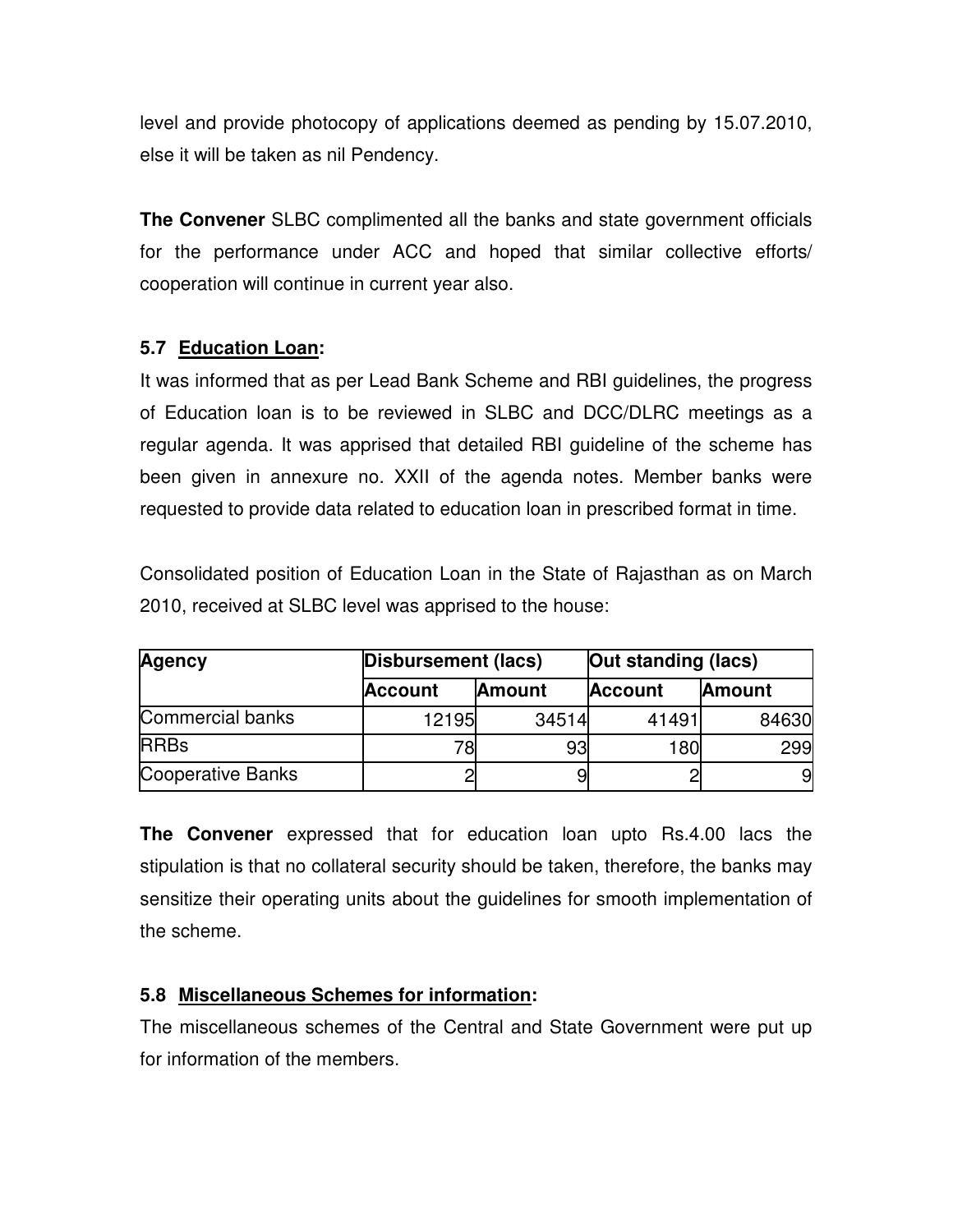#### **Central Government Scheme::**

#### **Pradhan Mantri Adarsh Gram Yojana (PMAGY):**

Pradhan Mantri Adarsh Gram Yojana (PMAGY) aims to ensure integrated development of the selected villages having more than 50% of SC population, into "Model Villages". Detailed Scheme is as per annexure no. XXIII.

It was informed that in Rajasthan State there are no Districts or Blocks having >50% SC population. There are 2467 villages having SC population >50%. There are three blocks having >40% SC population, and there are 4116 villages having >40% SC population

#### **State Government Schemes::**

#### **Viswas Yojana::**

The Scheme envisages providing financial assistance for disabled persons to start self employment projects who are having very low annual income. Implementing department is Social Justice and Empowerment Deptt., GoR Brief of the Scheme is as per page no. 44 of agenda notes.

#### **Navjeevan Yojana::**

The Scheme is for people of rural and semi urban area where people/ community are traditionally engaged in alcohol processing, storage and marketing, which is illegal. The Scheme envisages rehabilitating them by providing economic support. The Implementing Department for the Scheme is Excise Department. Detail guidelines available on internet is as per annexure no. XXIV.

**UCO Bank** representative informed that under the scheme a function was organized by them in Dausa on 13.06.10 which was attended the Hon'ble Chief Minister, and loans amounting to Rs.56.00 lacs were disbursed in 60 cases.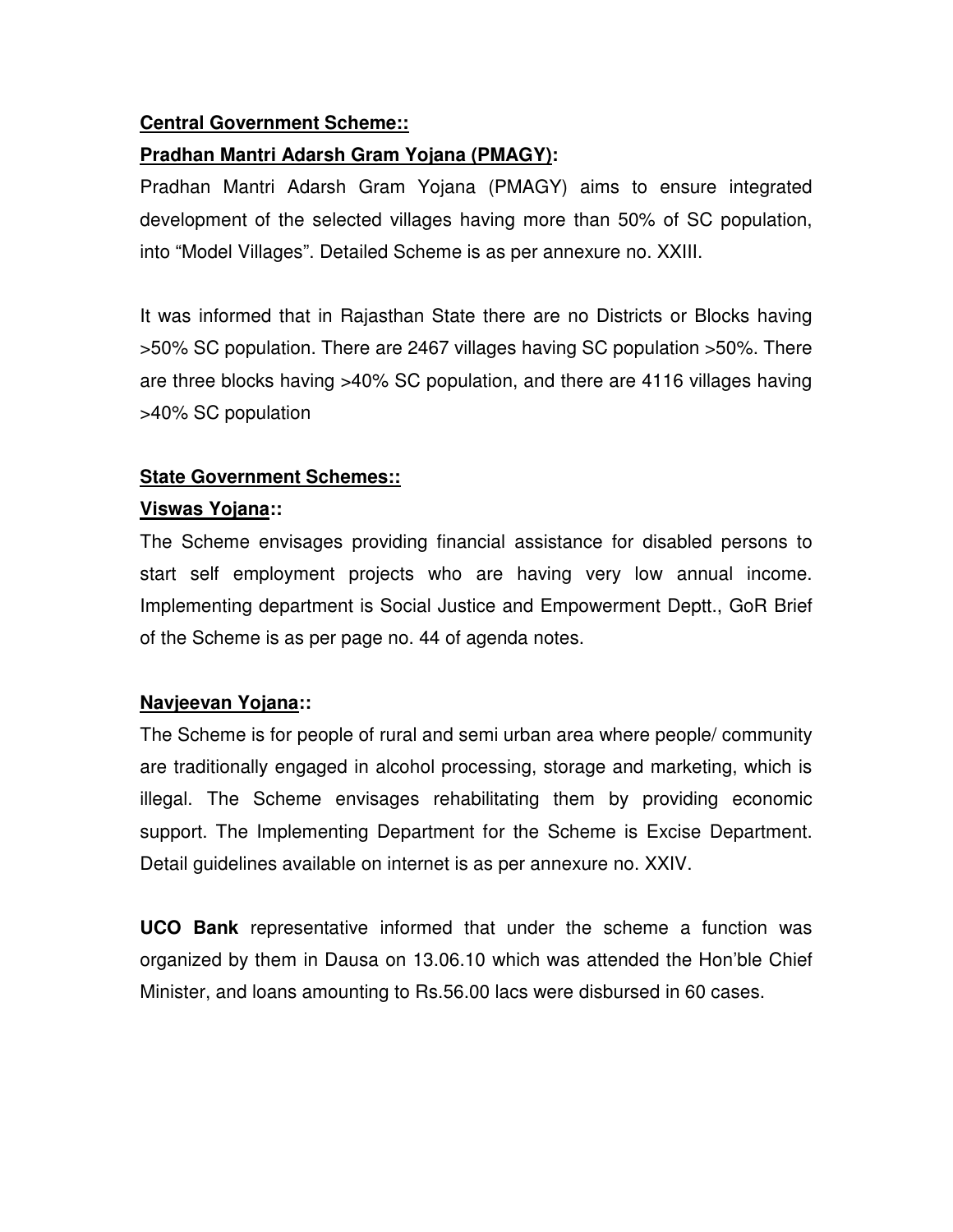#### <u>मुख्यमंत्री स्वावलम्बन योजना</u>::

The objective of the scheme is to provide credit assistance at a comparatively lower rate of interest to the artisans, farmers and untrained Youth. Implementing Agency is Department of Industries, GoR. Detail of the scheme is yet to be decided.

#### **Interest Subsidy Scheme on Bank Loan to SHGs (ISS-BLS)::**

In Budget Speech 2010-11 of Hon'ble Chief Minister, Rajasthan informed about "Interest Subsidy Scheme on Bank Loan to SHGs (ISS-BLS)" which has been formulated by the Department of Women and Child Development (DWCD) to cover 30000 women SHGs in the State. The detail of the scheme is awaited.

#### **GRAMIN BHANDARAN YOJANA/ Rural Godown Scheme::**

Grameen Bhandaran Yojana, a Capital Investment Subsidy Scheme for Construction / Renovation of Rural Godowns was introduced in 2001-2002 and extended upto 31.03.2012 with small modification in the scheme**.** 

NABARD vide letter NO.NB.JAI.ICD/127/RG-IV{Corresp]/2010-11 dated May 14, 2010 has informed that Directorate Marketing & Inspection, GoI has advised that henceforth one promoter is eligible for subsidy claim for more than one godown in different locations, subjected to the condition that the subsidy claim should not exceed 10,000 MT capacity for each location. Copy of GoI circular is as per annexure no. XXV

## **Agenda No. 6 Rural Self Employment Training Institutes (RSETI)**

The position of R-SETIs in the State was informed: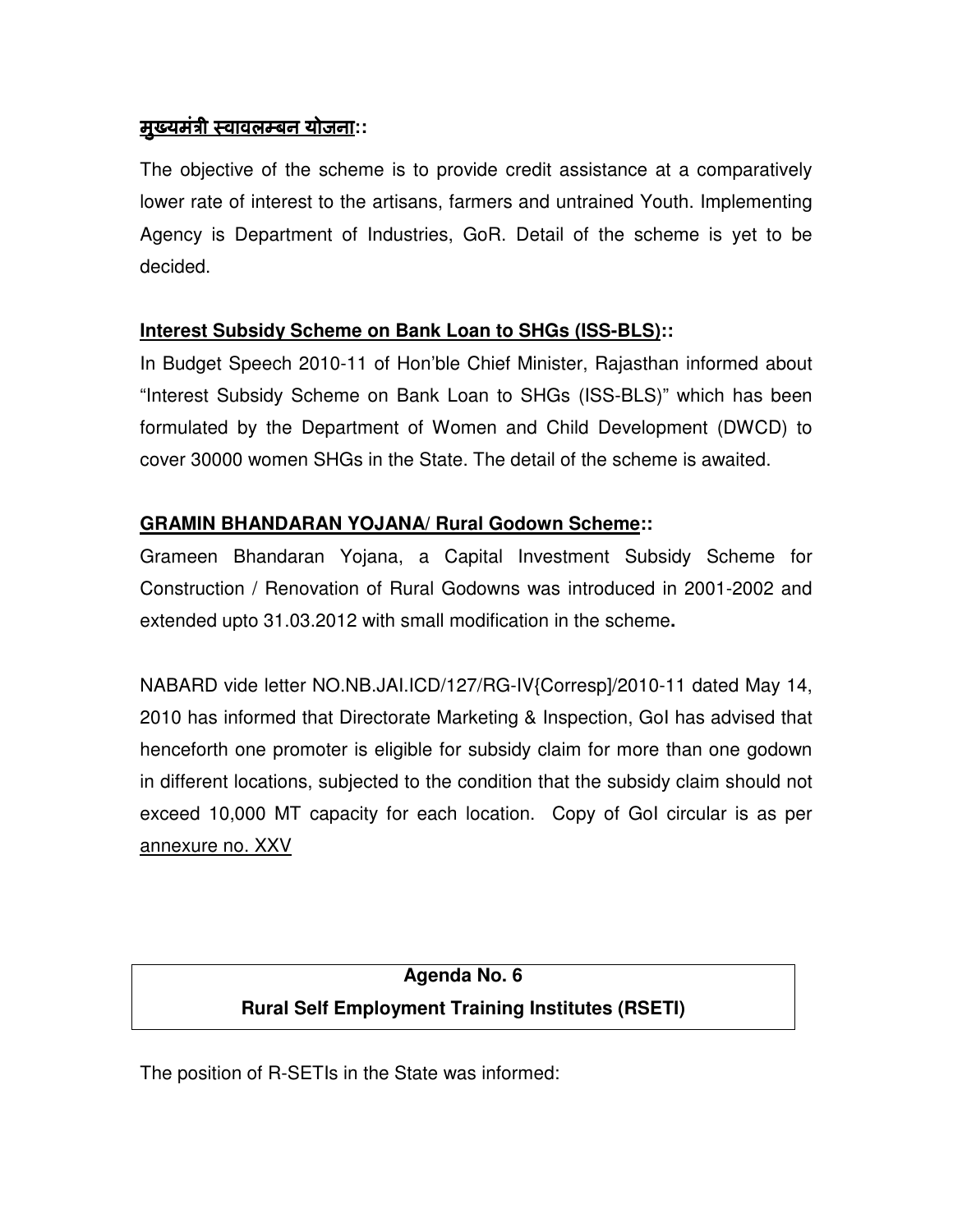| Total districts in the State of Rajasthan | 33 |
|-------------------------------------------|----|
| R-SETIs established up to 31.03.2010      | 31 |
| Districts covered                         | 29 |
| Districts yet to be covered               |    |
| Land allotted for R-SETIs                 | 16 |
| Land Not required for R-SETIs             | 2  |
| Land Allotment pending for R-SETIs*       | 16 |

It was suggested that where ever land has been allotted, respective R-SETI Sponsoring Bank to set up building structure with adequate infrastructure at the earliest. Rural development Department , GoR, was requested to impress upon the District Collectors to quicken the process of Land allotment for all R-SETIs. It was informed that the land allotment is pending in ::

| <b>Bharatpur</b> | 5 | Jausa          | 9 | Jaisalmer | 10 | Pali       |
|------------------|---|----------------|---|-----------|----|------------|
| Barmer           | 6 | <b>Dholpur</b> |   | Jhunjhunu | 14 | Sikar      |
| <b>Bundi</b>     |   | Ganganagar     |   | Jodhpur   | 15 | S.Madhopur |
| Chittorgarh      | 8 | Jalore         |   | Karauli   | 16 | Tonk l     |

Bank wise data for RSETIs established is as under:

| <b>BOB</b>                     | g  |
|--------------------------------|----|
| <b>SBBJ</b>                    | я  |
| <b>PNB</b>                     | 5  |
| <b>CBI</b>                     |    |
| <b>UCO</b>                     |    |
| $\overline{OBC}$               | ႒  |
| Canara Bank and Syndicate Bank | З  |
| <b>BOR</b>                     | っ  |
| <b>Total</b>                   | 31 |

So far 44883 candidates have been provided training at different R-SETIs out of which about 64.43% candidates have either established there own business or got the wage employment. -15422- BPL candidates have been given training at different RSETIs in the State.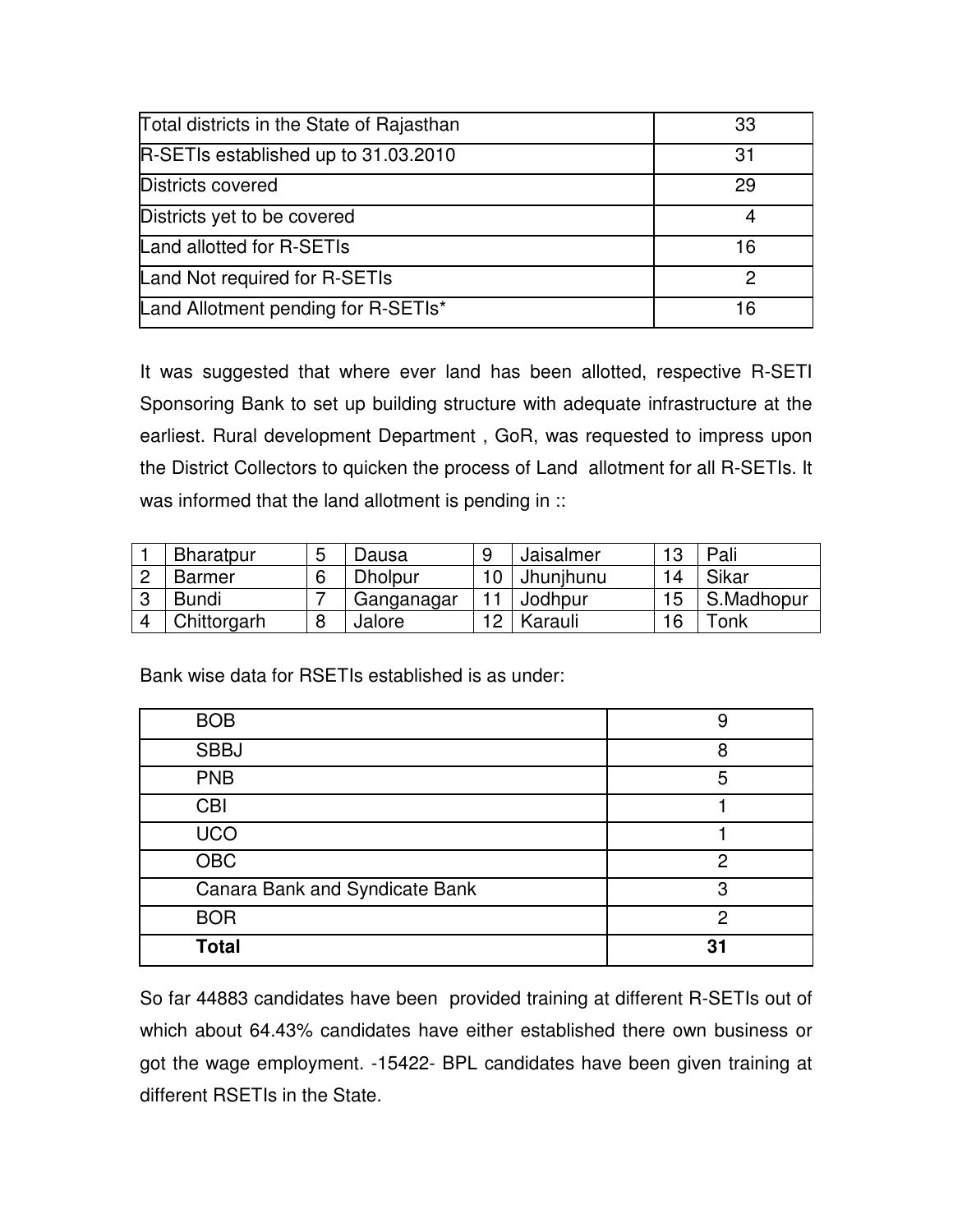It was requested that the Director, R-SETIs may ensure that in the training programmes, at least 70% of the beneficiaries shall be from BPL families, and to organize adequate number of locational training Programme for BPL & women micro entrepreneurs. DRDA was requested to provide of BPL candidates to the Banks and to sponsor reasonable number of BPL candidates for training.

It was informed by the representative of SBBJ that in Hanumangarh and Bikaner districts though the land has been provided  $@5\%$  of DLCC rates as initial cost as per directives of the State Govt. However, the land allotment is also subject to payment of recurring expenditure @5% every year as lease money. The rural development department was requested to look into the issue.

#### **(Action Rural Development Department, GoR)**

## **Agenda No. 7 MSME sector and performance under IBA package**

The Special Package comprising of measures to boost up the lending to Housing and MSME sectors were announced by the Public Sector banks Chairmen on 15th December, 2008 at Mumbai, collectively known as IBA Package.

The global melt down in the recent past has been crucial for the Indian economy and as well as the MSMEs, but the impact could be absorbed due to series of measures initiated by Govt. of India, RBI, and the Banks. The Indian Economy is again on the growth path with growth rate exceeding the estimates.

#### **Progress under IBA package :**

Deliberation and discussion on the progress under IBA Package was held in the 104<sup>th</sup> SLBC meeting held on 22.03.2010. Review of data for Month and cumulative up to March 2010 is as per annexure no. XXVII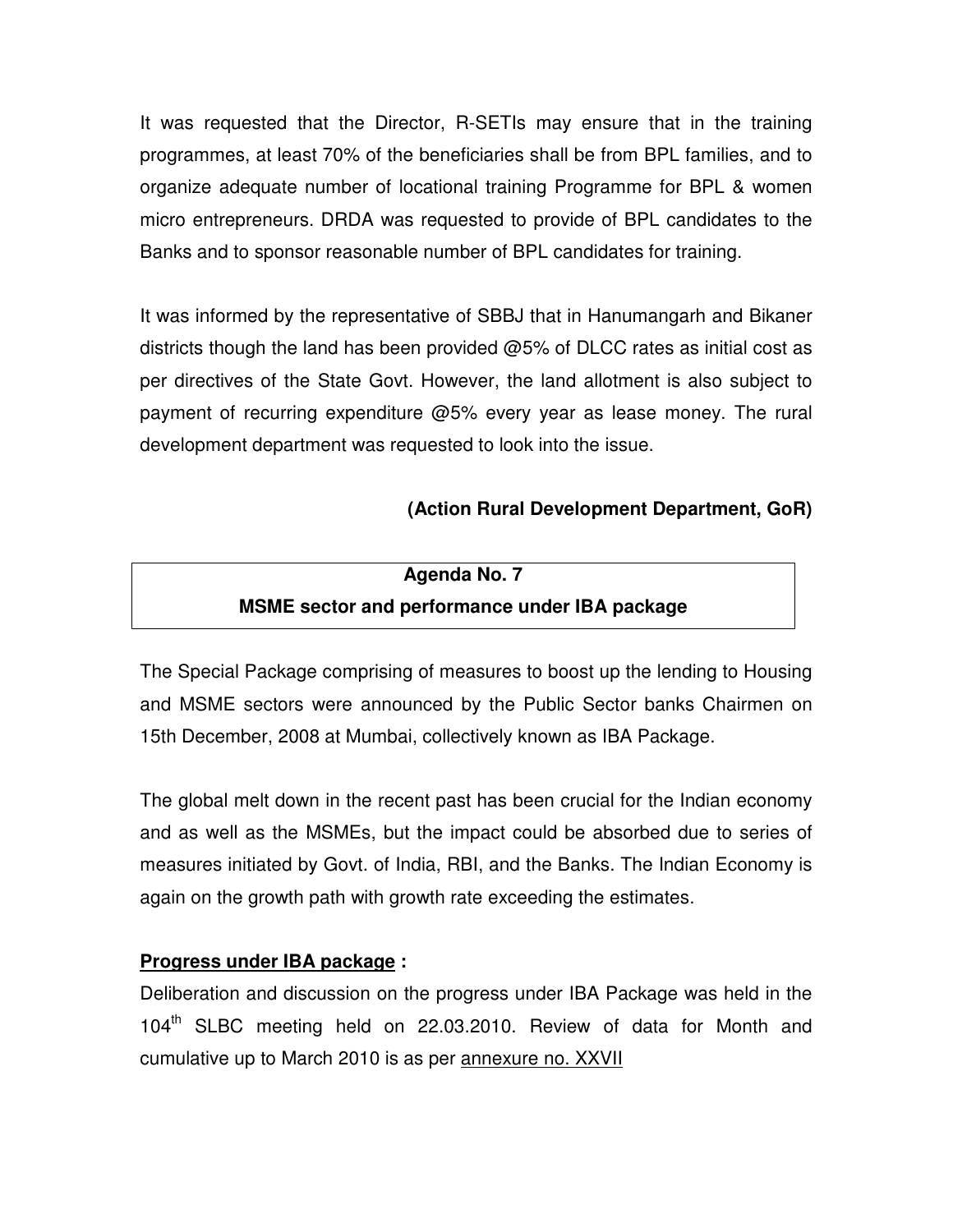#### **A highlight of the achievements of all Commercial Banks is hereunder:**

- Sanctioned 37826 new working capital loans to MSMEs aggregating Rs. 3506.30 crore.
- Extended additional facilities to 11908 existing MSME units amounting to Rs. 2072.58 crore.
- Restructured 16503 accounts of MSME units amounting to Rs. 553.05 crore.
- Sanctioned 32427 housing loans amounting to Rs. 2192.18 crore.
- Sanctioned 30717 auto loans amounting to Rs.845.75 crore.

#### **Bank Wise Performance under CGTMSE in the State:**

|                                        |                  |                          | (Rs. in Crs) |
|----------------------------------------|------------------|--------------------------|--------------|
|                                        | 2008-09          | 01.04.2009 to 31.03.2010 |              |
|                                        | <b>Proposals</b> | <b>Proposals</b>         | Amt approved |
| Country as a whole                     | 53586            | 151260                   | 6856.55      |
| State of Rajasthan                     | 3552             | 11704                    | 300.56       |
| <b>Major Contributors In Rajasthan</b> |                  |                          |              |
| <b>SBBJ</b>                            | 1431             | 4647                     | 58.87        |
| <b>Bank of Baroda</b>                  | 795              | 3092                     | 72.34        |
| <b>UCO Bank</b>                        | 8                | 1131                     | 6.24         |
| <b>Punjab National Bank</b>            | 493              | 799                      | 48.40        |
| State Bank of India                    | 127              | 386                      | 14.22        |
| <b>JTGB</b>                            | 63               | 325                      | 0.66         |
| Bank of India                          | 161              | 234                      | 12.13        |

Member Banks were requested to step up their advances to the MSME sector. It was requested that acknowledgement for loan applications received from the MSME borrowers be given and register be maintained at branch level in this regard. Loan applications for MSME be disposed of within the time line, as per guidelines.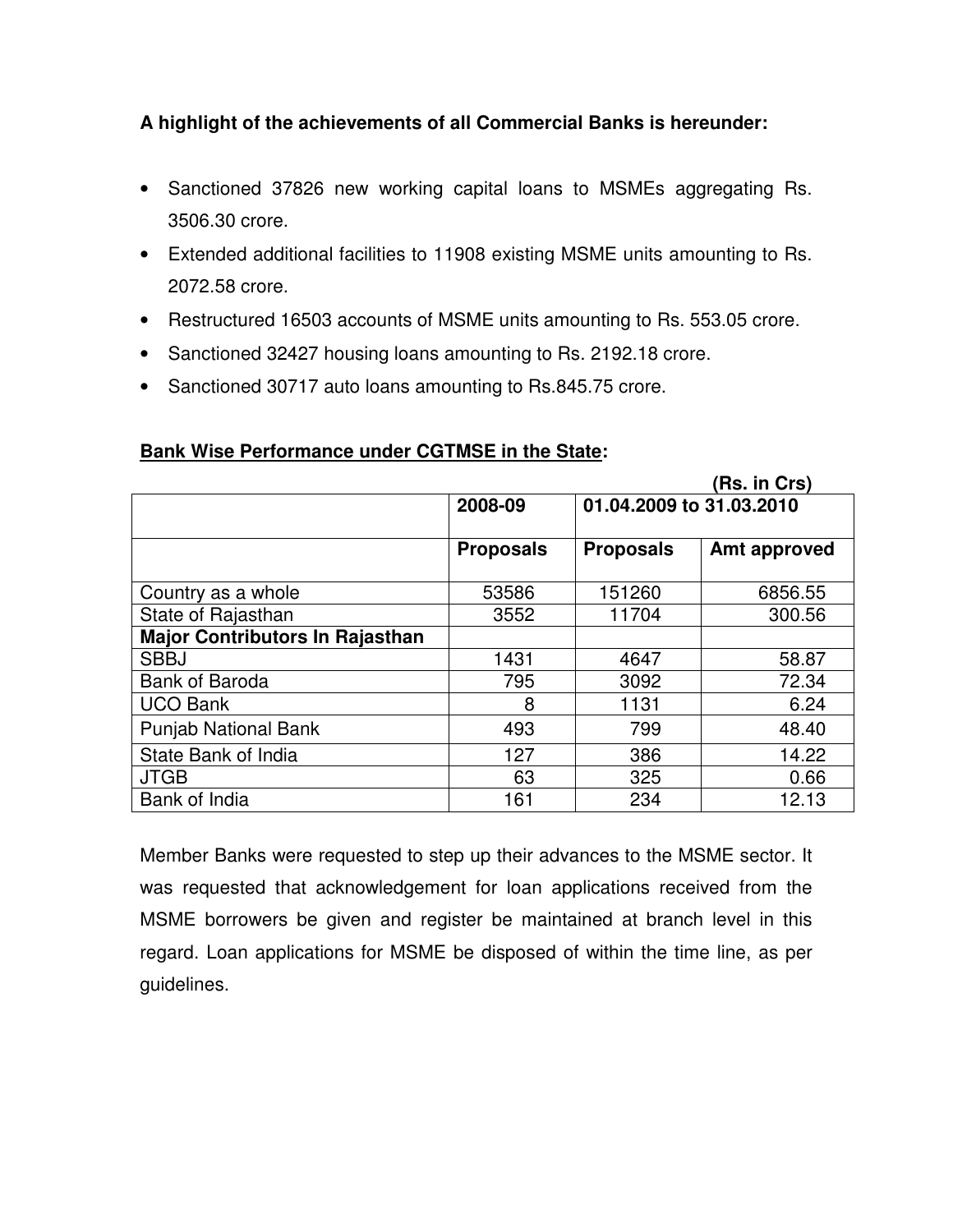#### **Agenda No. 8**

#### **Interest Subsidy scheme For Housing the Urban poor (ISHUP)**

The house was aprised that the details of the scheme were placed and deliberated in 102nd, 103rd and 104th SLBC meeting. Further, various meetings were convened by the concerned Govt. department attended by the representative of SLBC and other Banks.

It was informed that recently a meeting was convened by Joint Secretary, Ministry of Housing and Urban Poverty Alleviation, GoI on 8.06.2010 at Delhi, which was attended by Convener, SLBC, Rajasthan. While reviewing the performance of the State the concern was shown for not adequately providing the benefits of the scheme to the related group of the people. It was informed that for the benefit of the members' major feature of the scheme have been given in the agenda notes. The detailed scheme has been given at annexure no. XXVIII of the agenda notes.

It was requested that as per directives of Ministry of Housing and Urban Poverty Alleviation, GoI focus should be given for identifying individual eligible EWS and LIG beneficiaries. Apart from the project of the Avas Vikas Ltd. Nodal Department of State Government was requested to provide details of individual beneficiaries where land allotment has already been made by Local Bodies / Nagar Palika.

Banks were requested to popularize the scheme through publicity, pamphlets, posters, awareness drive etc. The govt deptt was also requested to give wide publicity of the scheme. Banks were also requested to take initiative to identify the eligible EWS / LIG beneficiary under the scheme and the respective housing loan applications be submitted to the Local Bodies/ Nodal Agency for getting the same sponsored by them. The Controllers of DCC convener Banks were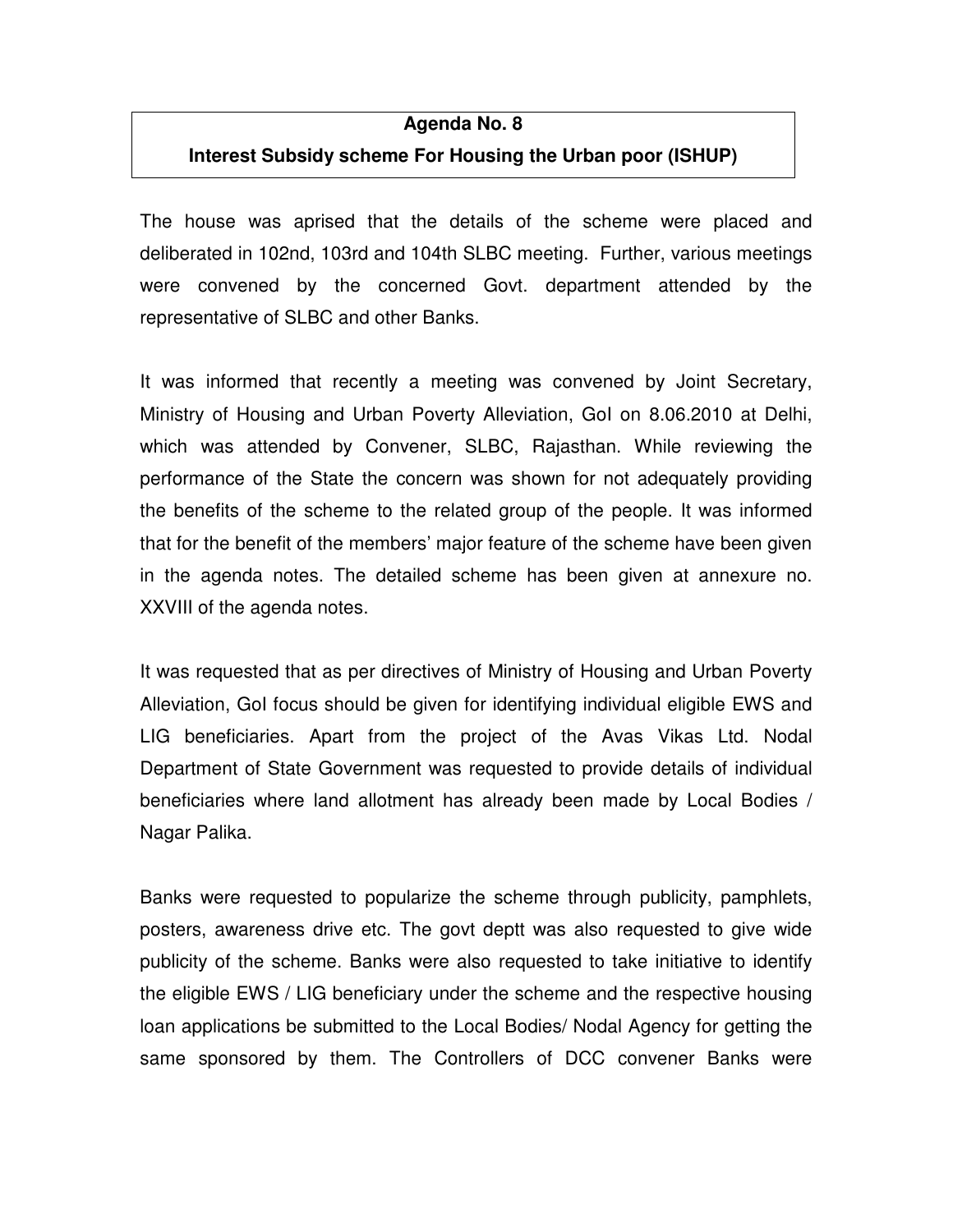requested to advise their Lead District Managers to discuss / review the scheme in DCC meetings invariably.

It was apprised that as per newspaper report, dated 21.06.2010 in Rajasthan Patrika, GoR and nodal Agency has informed that the application forms are available from 21.06.2010 to 20.07.2010 in the notified Banks for 21 project at Jaipur, Chakasu, Bhiwari, Udaipur, Kuchaman City and Ajmer. The nodal department was requested that the loan applications under the scheme be sponsored to the banks with whom the particular project has been tied up, as was discussed at the tiome of allocation of projects.

**The Principal Secretary, Planning** said that due publicity is to be given to the scheme. The base is readily available and interest subsidy will be given. He said in case of private builders there is a stipulation of reserving 5% for EWS, this may also be explored.

**NHB** representative said that they are the national agency to implement this scheme. To start this scheme, and that there may not be any delay, the nodal department should enlist applications and give it to the banks for sanction / disbursement. He added that at the initial stage there is one scheme that is Rural Housing Scheme, where they are doing well. He requested the RRB to take part in Rural Housing which is very attractive for the beneficiaries.

| Agenda No. 9         |  |
|----------------------|--|
| <b>Miscellaneous</b> |  |

#### **9.1 Recovery under Priority Sector:**

The matter of long pending demand to amend the Rajasthan Public Demand Recovery Act, 1952 so as to include the Banks' dues under Govt sponsored programmes as State dues was discussed.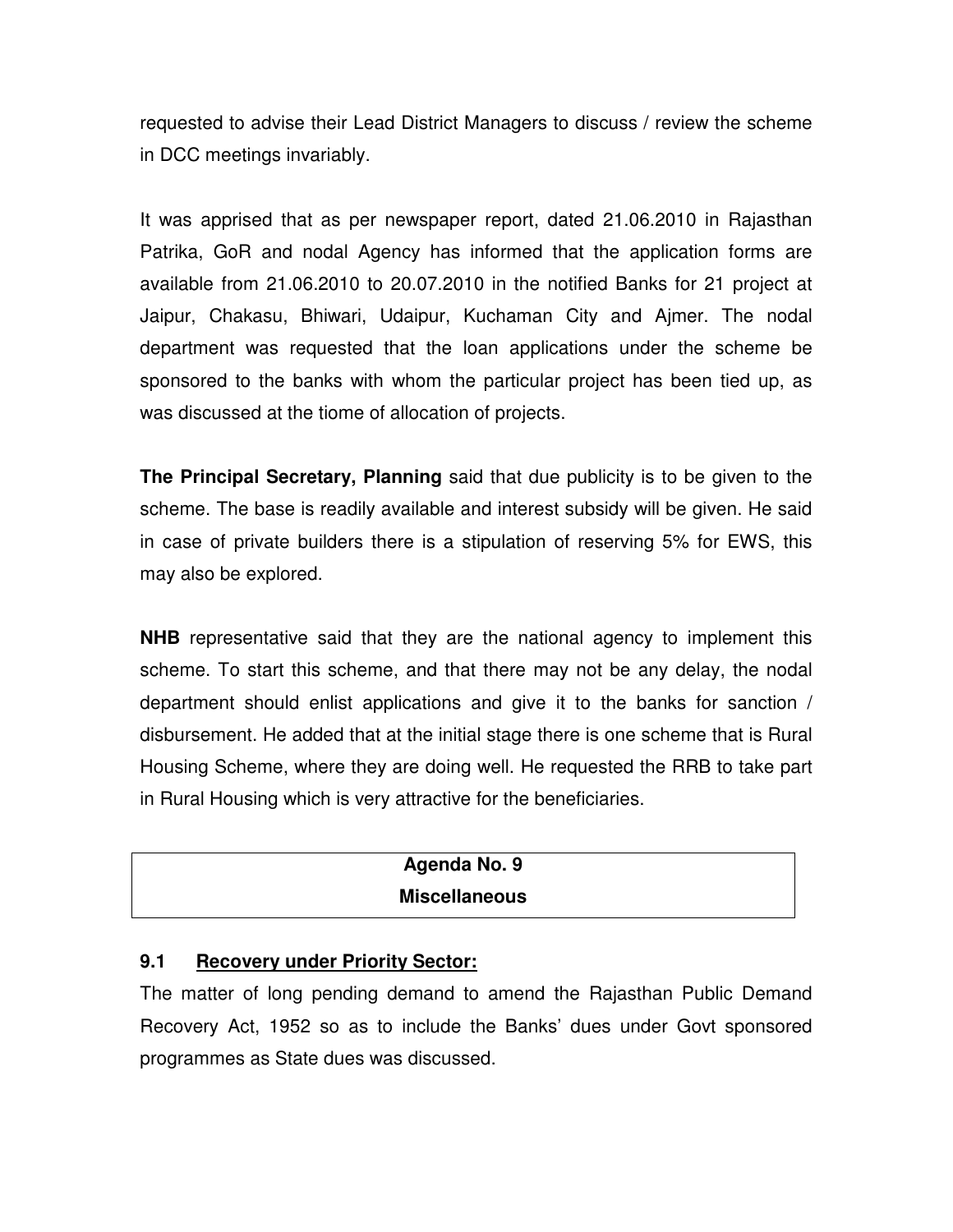**Representative Revenue Department,** GoR, informed that the action has been initiated. The matter is under active consideration, and they will be apprising the progress shortly.

## **Computerization of land record by State Government- conference of CVOs of PSU Banks with CBI officials:**

It was informed that the Revenue department, GoR vide letter dated 12.05.2010 and 09.06.2010 informed that under National Land Record Modernization Programme the revenue records are being linked with different departments and pilot of linking registration records to Land Record Computerization (LRC) records has already been started in Phalaudi, Looni and Bilada Blocks of Jodhpur District.

DCC convener Banks were requested to ensure to discuss the agenda of recovery particularly RACO (RODA) & Lok Adalat invariably in DCC/DLRC meetings.

**It was informed by the member banks** that in certain districts e.g. Jodhpur, Sriganganagar, Dausa etc., the support and response is not being received from the District administration / police authorities in enforcement of securities under SARFAESI Act. In certain cases the applications are lying with the district administration and have not been disposed off for a year. The State Govt authorities were requested to look into the matter.

## **9.2 Model Legislation on Money Lenders & Accredited Loan Providers Bill, 2007**

The Revenue Department, GoR, was requested to expedite implementation of model legislation on money lenders and accredited loan providers Bill 2007. The representative of the department apprised that they have obtained a copy of the model legislation and the matter is being dealt with for early disposal.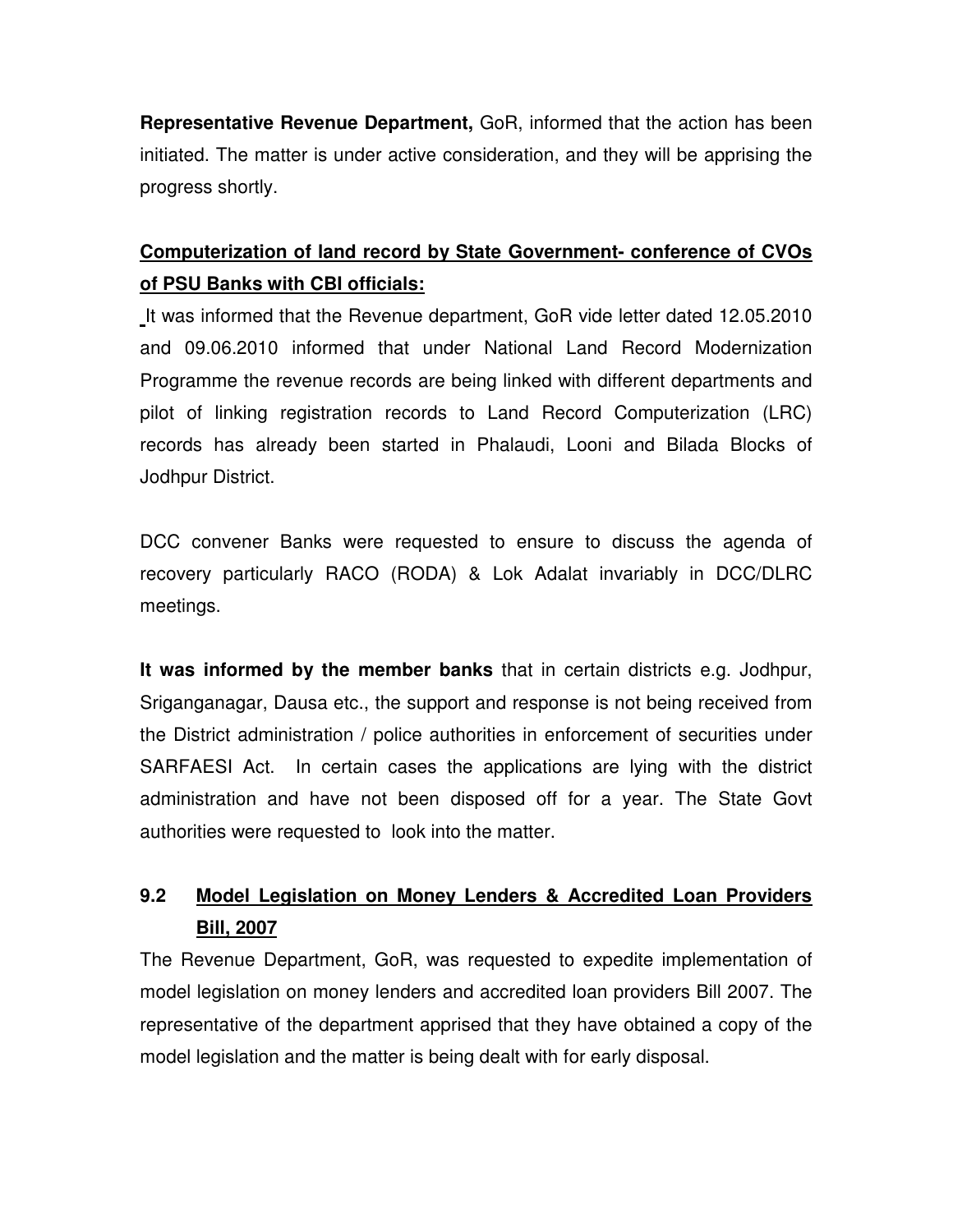**Representative Revenue Deptt**, GoR, informed that they have received a copy / draft of model legislation and the same is under process. We are at an advanced stage to take a decision, and we will do it.

#### **9.3 Agriculture Debt Waiver and Debt Relief Scheme (ADWDRS) 2008**

It was informed that the Finance Minister, GoI, in his budget proposals FY 2010- 11, has extend the time limit upto 30th Jun, 2010 for the repayment of share of 75% over due portion by the other farmers under OTS Scheme ADWDRS-2008. Accordingly the last date of receiving grievances has extended to 31.07.2010.

It was emphasized that all member banks need to ensure that Grievance Redressal Officers be advised to dispose of the grievances received under ADWDRS-08 through speaking order citing reasons for the rejection/acceptance to the claim made by the petitioners in a transparent manner.

#### **9.4 SLBC Website::**

The members were informed that the District wise Bank wise Road Map for the State providing banking services in the un-banked villages having population more than 2000 with its summary is now available on SLBC website.

It was further informed that it is endeavored by the SLBC to keep the status of website updated. Current developments, meeting notice, agenda, minutes of the meetings etc. are regularly being uploaded on the website. Members are requested to visit the site for updates.

All member Banks were requested to ensure submission of Key Indicator Data online within 30 days of the close of quarter. However, it was noted that only 21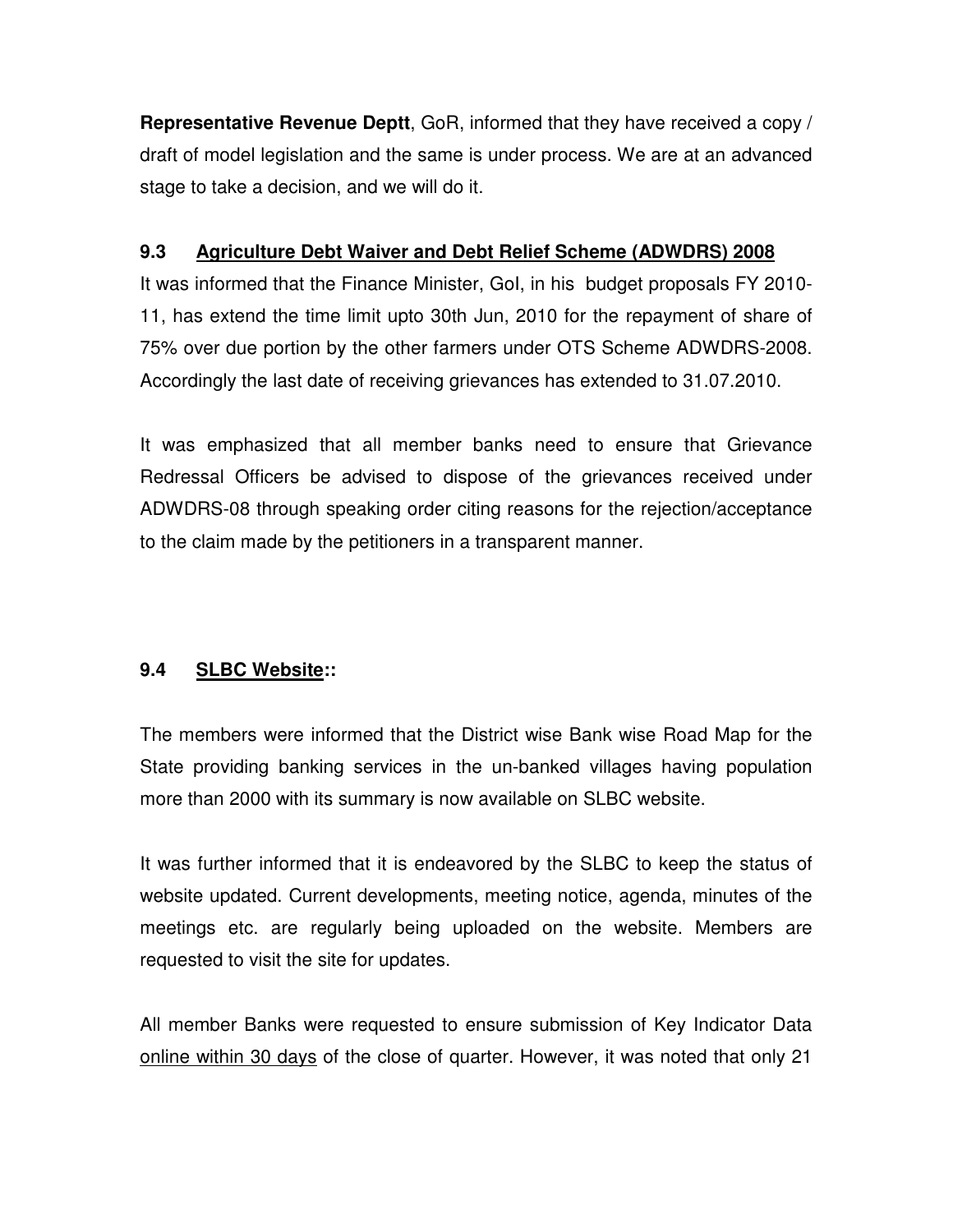Banks have uploaded Data on SLBC website. List of Banks who have not uploaded the data is as per annexure no. XXIX of the agenda notes.

## **It was informed to the members that from Jul-2010 and onwards the data is to be submitted by way of uploading in the web site only**

#### **(ACTION : ALL BANKS)**

## **Agenda No. 10 Any other matter with the permission of Chair**

The house was apprised that it has been informed by the Commissioner NREGS, GoR vide letter dated 22.06.2010 that in some of the NREGS beneficiaries accounts minimum balance charges are being recovered.

Member banks were requested to kindly look into the matter and ensure rectification. Member banks were also requested to open No-frill Account for NREGS beneficiaries, to obviate debiting of charges in accounts of NREGA beneficiaries.

#### **The meeting ended with a vote of thanks.**

**\* \* \* \* \***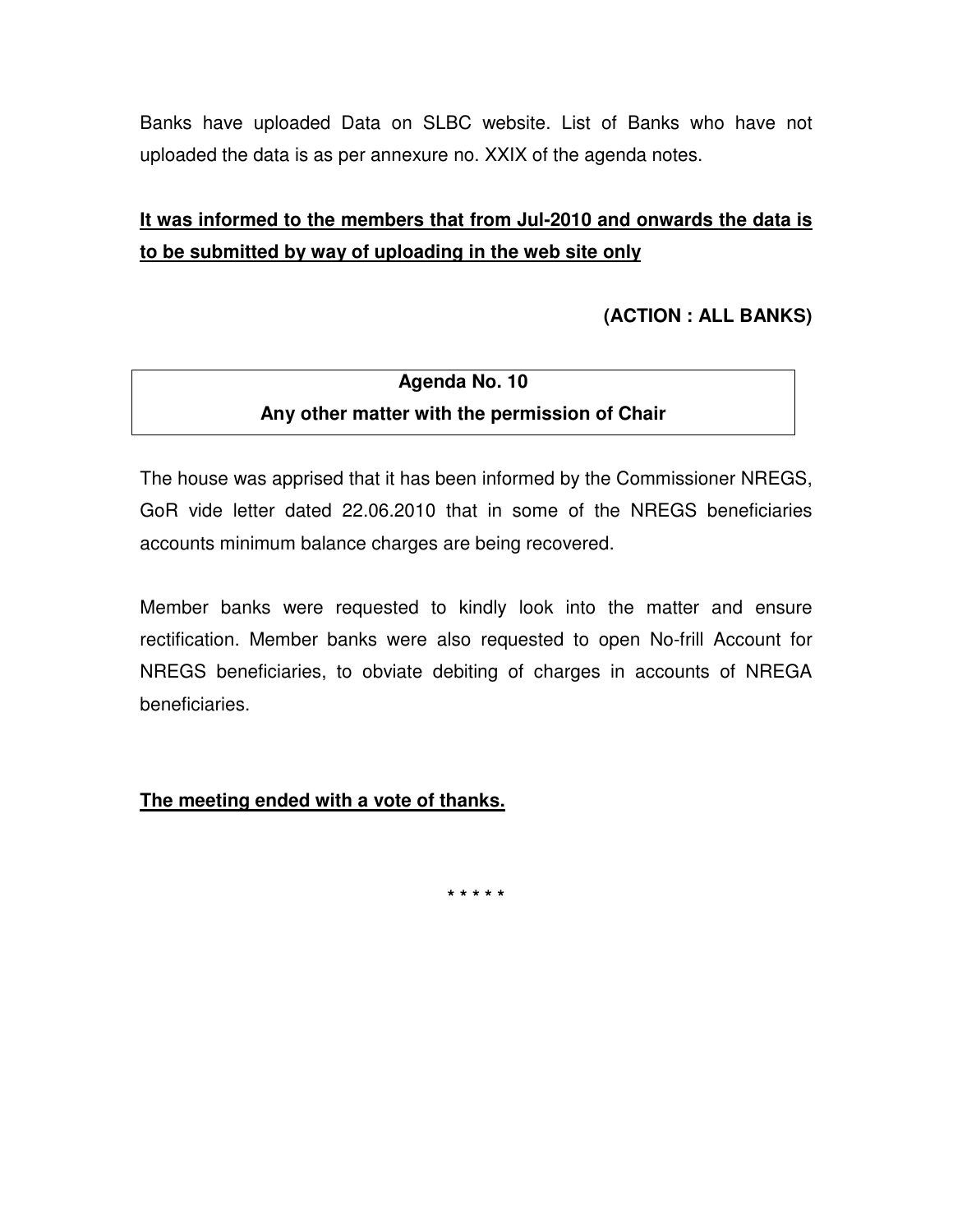**Annexure**

# **ACTION TAKEN REPORT OF 105th SLBC MEETING HELD ON 25.06.2010**

| S.No. | <b>Issues</b>                                                                                                                                                                                                                                                                                                                                                 | Action to be taken by                                                       | <b>Action initiated / Taken</b> |
|-------|---------------------------------------------------------------------------------------------------------------------------------------------------------------------------------------------------------------------------------------------------------------------------------------------------------------------------------------------------------------|-----------------------------------------------------------------------------|---------------------------------|
| 1.    | follow<br><b>District</b><br>Government<br>with<br><b>State</b><br>to<br>up<br>Administration where allotment of land for R-SETIs is<br>pending.                                                                                                                                                                                                              | Rural Development, GOR                                                      |                                 |
| 2.    | Amendment in PDR act, to include the Banks' dues<br>under Government Sponsored Programmes as State<br>dues under the definition of Financial Assistance for<br>enabling the Banks to recover their dues.                                                                                                                                                      | Finance Department /<br>Revenue Deptt., GOR                                 |                                 |
| 3.    | Cooperative Bank to re-look their Key Business data<br>and submit complete key data.                                                                                                                                                                                                                                                                          | <b>Cooperative Bank</b>                                                     |                                 |
| 4.    | DCC Convener Banks to open FLCCs in their Lead<br>Districts.                                                                                                                                                                                                                                                                                                  | <b>DCC Convener Banks</b>                                                   |                                 |
| 5.    | Urban Development & Housing department and Nodal<br>Agency is requested to identify the eligible EWS/LIG<br>beneficiaries where land allotment has already been<br>made & provide the district wise details of such<br>beneficiaries. The Deptt. to allocate district wise targets<br>under the scheme & sponsor applications in view the<br>target allotted. | Action Urban Development &<br>Housing Deptt. GoR & Nodal<br>Agency (ISHUP). |                                 |
| 6.    | Member Banks are requested to ensure to upload the<br>Required data on SLBC website within 30 days from<br>the close of quarter.                                                                                                                                                                                                                              | All Banks                                                                   |                                 |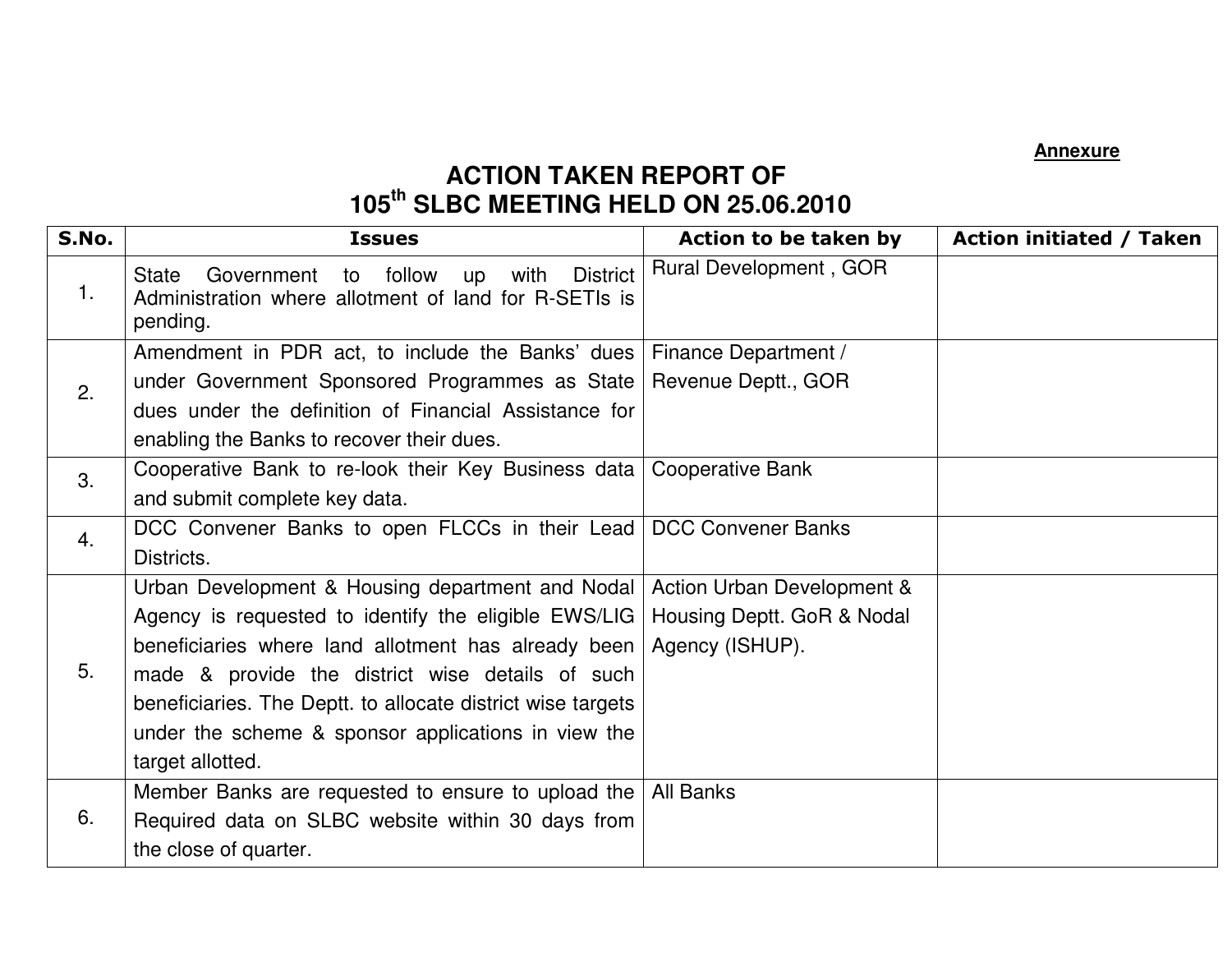| S.No. | <b>Name</b>                  | <b>Designation</b>        | Organisation                    |
|-------|------------------------------|---------------------------|---------------------------------|
|       | <b>Convenor Bank</b>         |                           |                                 |
| 1.    | Sh. N.S. Srinath             | E.D.                      | <b>Bank of Baroda</b>           |
| 2.    | Sh. B.B. Garg                | G.M.                      | <b>Bank of Baroda</b>           |
|       | <b>Reserve Bank of India</b> |                           |                                 |
| 3.    | Sh. B.P. Kanungo             | <b>Regional Director</b>  | Reserve Bank of India           |
|       | <b>NABARD</b>                |                           |                                 |
| 4.    | Sh. K. Murlidhar Rao         | C.G.M.                    | <b>NABARD</b>                   |
| 5.    | Sh. R.S. Jodha               | D.G.M.                    | <b>NABARD</b>                   |
|       | Govt. of Rajasthan           |                           |                                 |
| 6.    | Sh. C. S. Rajan              | Principal Secretary       | Rural Development & PR          |
| 7.    | Smt. Aditi Mehta             | Principal Secretary       | Social Justice                  |
| 8.    | Sh. Rajhans Upadhya          | Commissioner              | Industries Deptt.               |
| 9.    | Sh. R.K. Meena               | Principal Secretary       | Co-Operative                    |
| 10.   | Sh. D.B. Gupta               | Principal Secretary       | Planning                        |
| 11.   | Sh. J.C. Mohanty             | Commissioner              | Agriculture                     |
| 12.   | Sh. S.R. Meena               | Secretary                 | <b>Triabal Area Development</b> |
| 13.   | Sh. S.M. Meena               | Secretary                 | Revenue                         |
| 14.   | Sh. S.K. Agrawal             | <b>Executive Director</b> | R.F.C.                          |
| 15.   | Sh. Y.N. Malhotra            | Dy. Sec.                  | Planning & IF, GOR              |
| 16.   | Sh. P.N. Mittal              | Add. Director             | <b>Industries Deptt.</b>        |
| 17.   | Sh. R.K. Lamba               | Joint Director            | <b>RKVIB</b>                    |
| 18.   | Sh. Kuldeep Bhardwaj         | Dy. Director              | Agriculture Deptt.              |
| 19.   | Sh. S. S. Meena              | Dy. Director              | D.L.B. Jaipur                   |
| 20.   | Sh. S.D. Thanvi              | C.G.M.                    | Avas Vikas Ltd.                 |
| 21.   | Sh. L.C. Kothari             | A.O.                      | Avas Vikas Ltd.                 |
| 22.   | Sh. R.C. Agrawal             | Project Officer           | Rural Development, Deptt.       |
| 23.   | Sh. G.M. Abhore              | Director                  | Ministry of MSME                |
| 24.   | Sh. R.K. Yadav               | A.D.                      | Ministry of MSME                |
| 25.   | Sh. B.L. Khatik              | A.D.                      | KVIC, Jaipur                    |
| 26.   | Sh. Jitendra Sharma          | Manager                   | SCDC, GOR                       |
| 27.   | Sh. V.K. Saraswat            | S.A.                      | LSG Deptt., GOR                 |
| 28.   | Sh. B.M. Moolchandani        | Advisor                   | LSG Deptt., GOR                 |
| 29.   | Sh. N.K. Mudgal              | RO                        | <b>DWCD</b>                     |
|       |                              |                           |                                 |
|       | <b>Banks</b>                 |                           |                                 |
| 30.   | Sh. Mukesh Garg              | Chairman                  | B.R.G.B.                        |
| 31.   | Sh. P. Asudani               | Chairman                  | <b>MGB</b> Gramin Bank          |
| 32.   | Sh. U. K. Mishra             | Chairman                  | Jaipur Thar Gramin Bank         |
| 33.   | Sh. Anil K. Gupta            | Chairman                  | Rajasthan Gramin Bank           |
| 34.   | Sh. Pramil Sharma            | Chairman                  | Mewar Anchalik Gramin Bank      |

**Annexure 105th Meeting of State Level Bankers' Committee , Rajasthan**